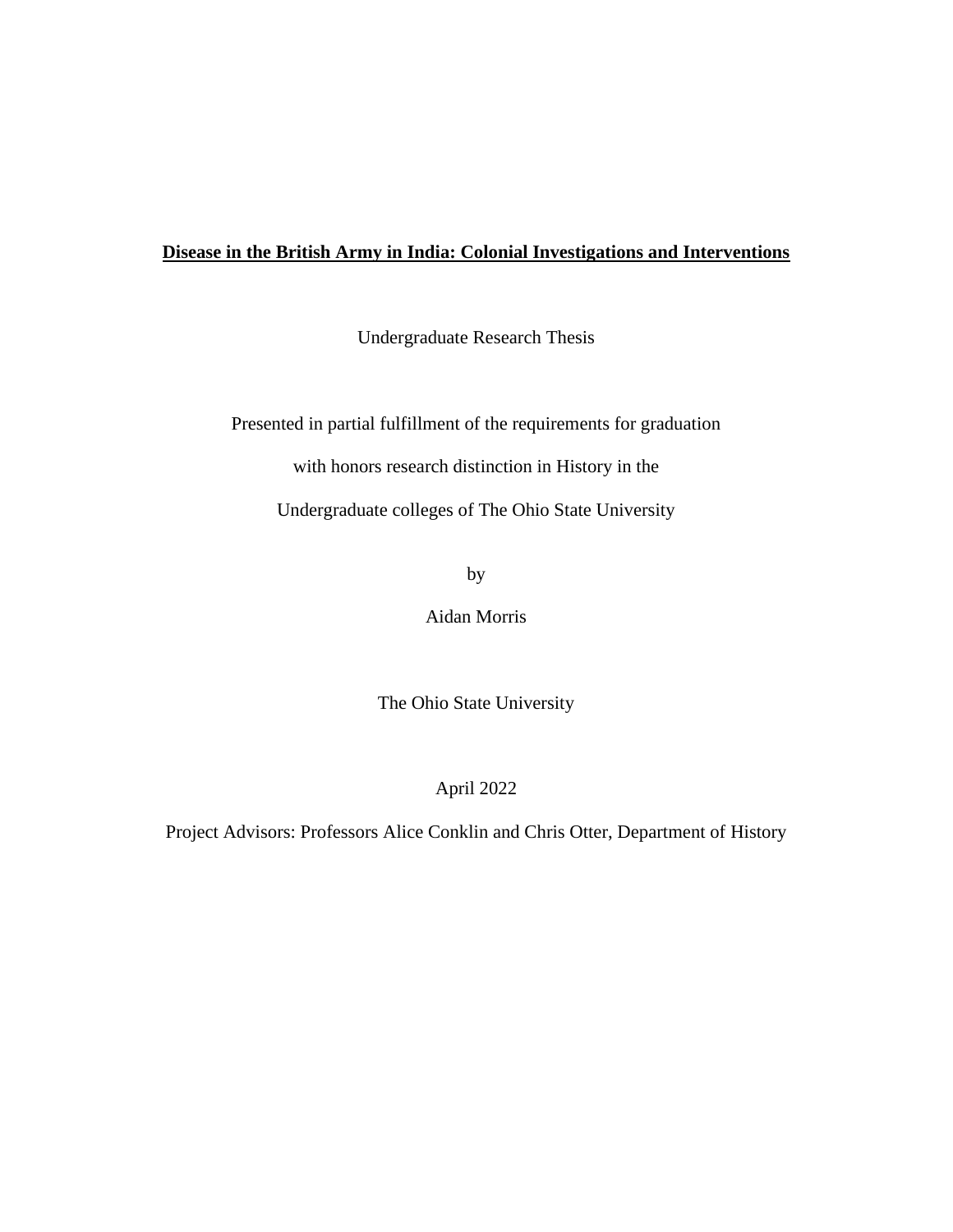#### **Introduction**

The institution of public health in America has served quietly and effectively behind the scenes since the era of the AIDS epidemic. In the age of COVID-19, the institution of public health has grown massively in the public conscious. From mask-wearing, social distancing and quarantining, our way of life was fundamentally changed, at least for the duration of the pandemic. The seismic shift in human behavior during the pandemic, in accordance to public health guidelines, was unprecedented in my lifetime. The historic public health crisis of COVID-19, as well as the government's response to it, sparked my curiosity. How had the institution of public health come about? What was the scope of public health now, and how had it changed since the institution began? What cultural values shaped the evolution of public health and our understanding of disease? The specific topic of my research, disease in the British army in India, may seem disconnected from my initial inquiries. In fact, the evolution of public health in colonial India proved to be a fascinating context for my line of questioning. In addition to addressing the origins, scope and cultural values that shaped public health, the colonial context posed additional questions of cultural competency and medical autonomy.

The historiography of public health's origins in Britain provided indispensable context for the evolution of public health in colonial India. In my literature review, I turned to the work of Christopher Hamlin, historian of medicine, associate professor at Notre Dame and Honorary Professor at the London School of Hygiene and Tropical Medicine. Hamlin authored one of the first comprehensive works of the public health system of early  $19<sup>th</sup>$  century Britain. In his book entitled "Public Health and Social Justice in the Age of Chadwick" Hamlin argues that the sanitary emphasis of modern public health was not an obvious remedy to an urban issue, but represented a compromise between the anti-social welfare political sentiment of the era and the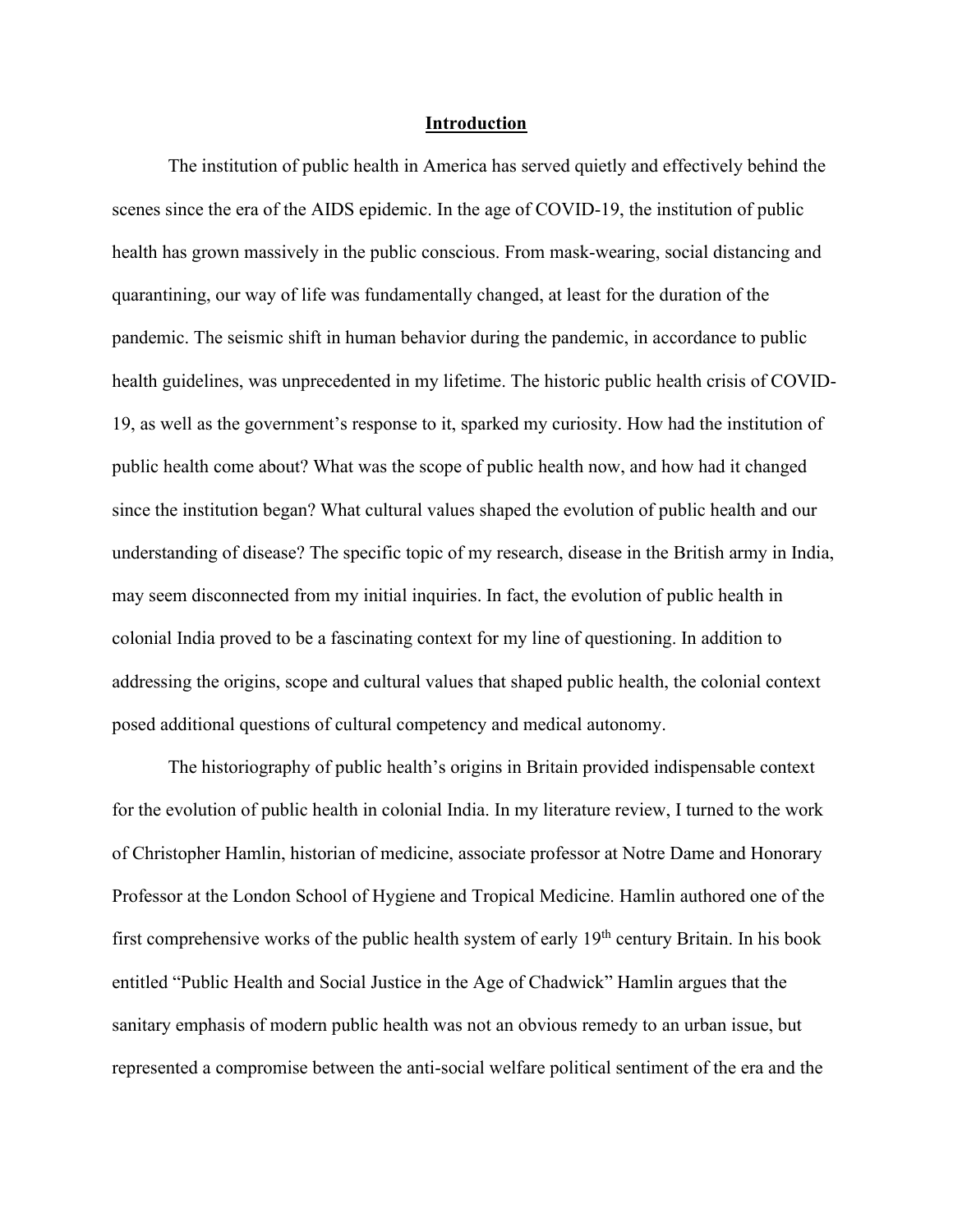labor demands of the industrialized economy.<sup>1</sup> Not only does Hamlin argue that economic and political factors determined the scope of public health, but also its orientation. Hamlin posits the orientation of public health in industrial Britain was not universal, but was concerned with "*some*  aspects of health of *some* people: working-class men of working age".<sup>2</sup> Hamlin's close analysis of the political and cultural phenomenon of Industrial Britain inspired me to examine these same phenomenon in colonial India. Through the inspection of primary source documents, including health reports of the colonial Indian government, I found that public health policy in India was consistently determined by political factors and empirical priorities, shifting to adapt to the political context.

Tracking the evolution of public health in colonial India required not only an understanding of the external influences and motivations of the colonial government, but also comprehension of contemporary ideas of disease and disease prevention. I benefitted enormously from the comprehensive scholarship of Mark Harrison, associate professor of history at Oxford and author of multiple books on the history of medicine in the colonial era. A foundational secondary source in my research, Harrison's "Climates and Constitutions" discusses British attitudes towards the Indian environment, describing how the British came to see themselves as especially vulnerable to disease in India. According to Harrison, the British came to see the climate of India as the culprit for their high rate of disease mortality in comparison to local peoples. Harrison built upon this work in his publication of "Public Health in British India: Anglo-Indian Preventative Medicine 1859-1914", tracing the evolving understanding of disease of British health officials during this time period. Crucially, Harrison notes the prominent role

<sup>1</sup> Christopher Hamlin, *Public Health and Social Justice in the Age of Chadwick: Britain, 1800-1854* (Cambridge: Cambridge University Press, 1998).

<sup>2</sup> Hamlin, *Public Health and Social Justice,* 12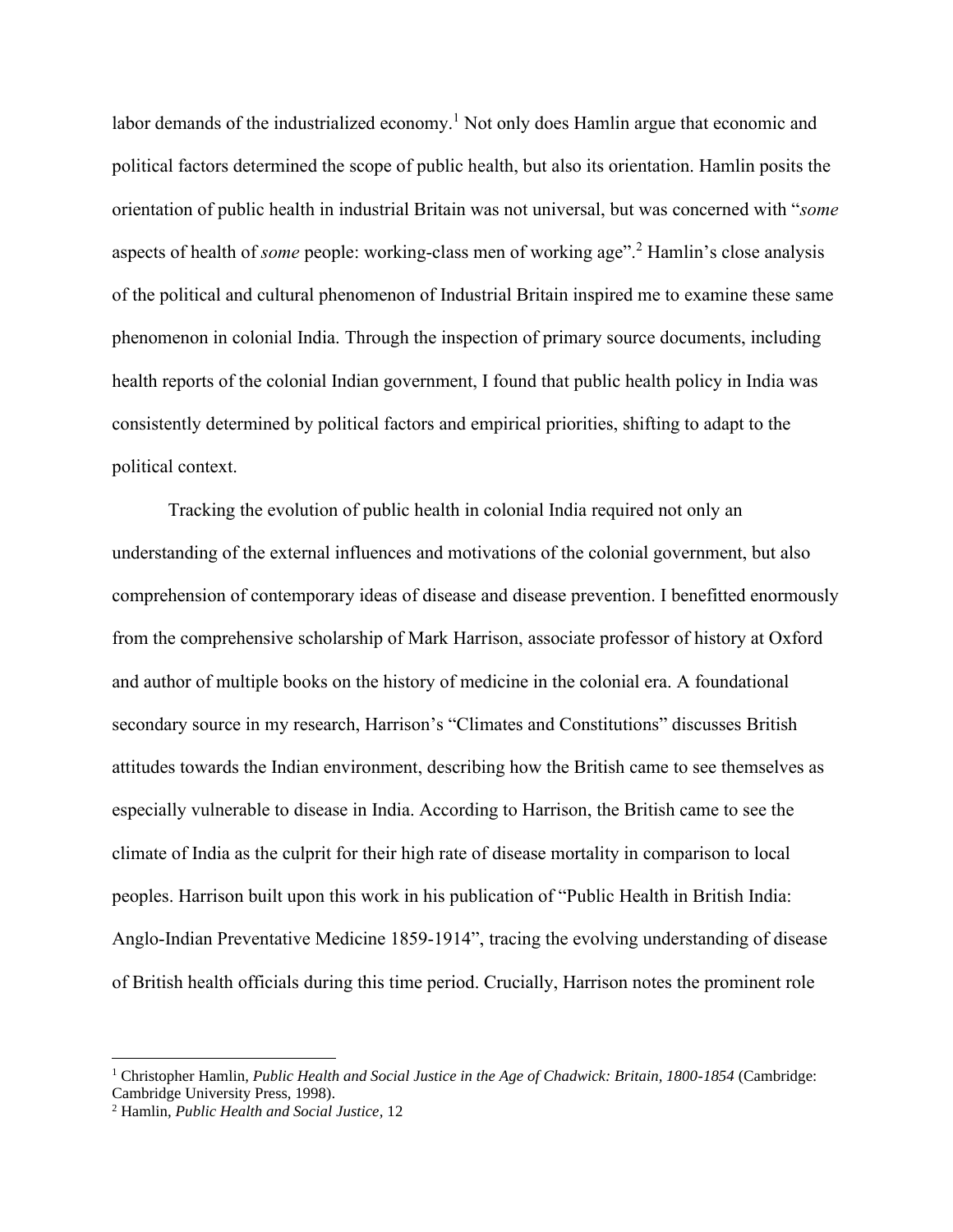the environmental paradigm of disease maintains from the  $18<sup>th</sup>$  through the  $19<sup>th</sup>$  century despite the advancement of scientific knowledge.

In the midst of the cholera epidemics of 19<sup>th</sup>-century Britain, a sanitary framework of disease prevention arises. Florence Nightingale, following the principles set forth by Edwin Chadwick in industrial Britain, plays a key role in the institution of sanitarianism in India.<sup>3</sup> Although Nightingale was not appointed to an official role in colonial India's health commission, historian Gérard Vallée demonstrates how Nightingale was able to form Indian public health in the sanitarian mold. Vallée discusses in detail Nightingale's direction of India's public health policy in his comprehensive introduction of "Florence Nightingale on Health in India", an edited volume of Nightingale's collected works. While Vallée simply chronicles Nightingale's role in the development of public health in India, I argue that Nightingale represents a quintessentially Victorian vision of public health, bringing to India all the cultural, moral and political baggage that constituted sanitarianism in Britain.

The principle primary sources of my research are the health reports published by the Royal Commission, a body of physicians, statisticians and administrators originally tasked with safeguarding the health of the British Army in India.<sup>4</sup> The first Royal Commission, chartered in the first years of direct British rule in India, found that preventing disease in the British army necessitated a system of public health for all urban centers of the colony.<sup>5</sup> The first report of the Royal Commission, published in 1864, conducted a wide-ranging survey of the colony to

https://wellcomecollection.org/works/jpnkzuau/items?canvas=11126

<sup>3</sup> Gérard Vallée, Florence Nightingale on Health in India, Florence Nightingale on Health in India: Collected Works of Florence Nightingale, Volume 9. Waterloo, Ont: Wilfrid Laurier University Press, 2006. https://muse-jhuedu.proxy.lib.ohio-state.edu/chapter/369635

<sup>4</sup> Sanitary Commissioner. *Report of the Sanitary Commissioner with the Government of India.* (1867-1900) London: Her Majesty's Stationary Office. https://searcharchives.bl.uk/primo\_library/libweb/action/search.do

<sup>5</sup> Sanitary Commission. 1864. *Report of the Commission Appointed to Inquire into the Sanitary State of the Army of India.* London: Her Majesty's Stationary Office.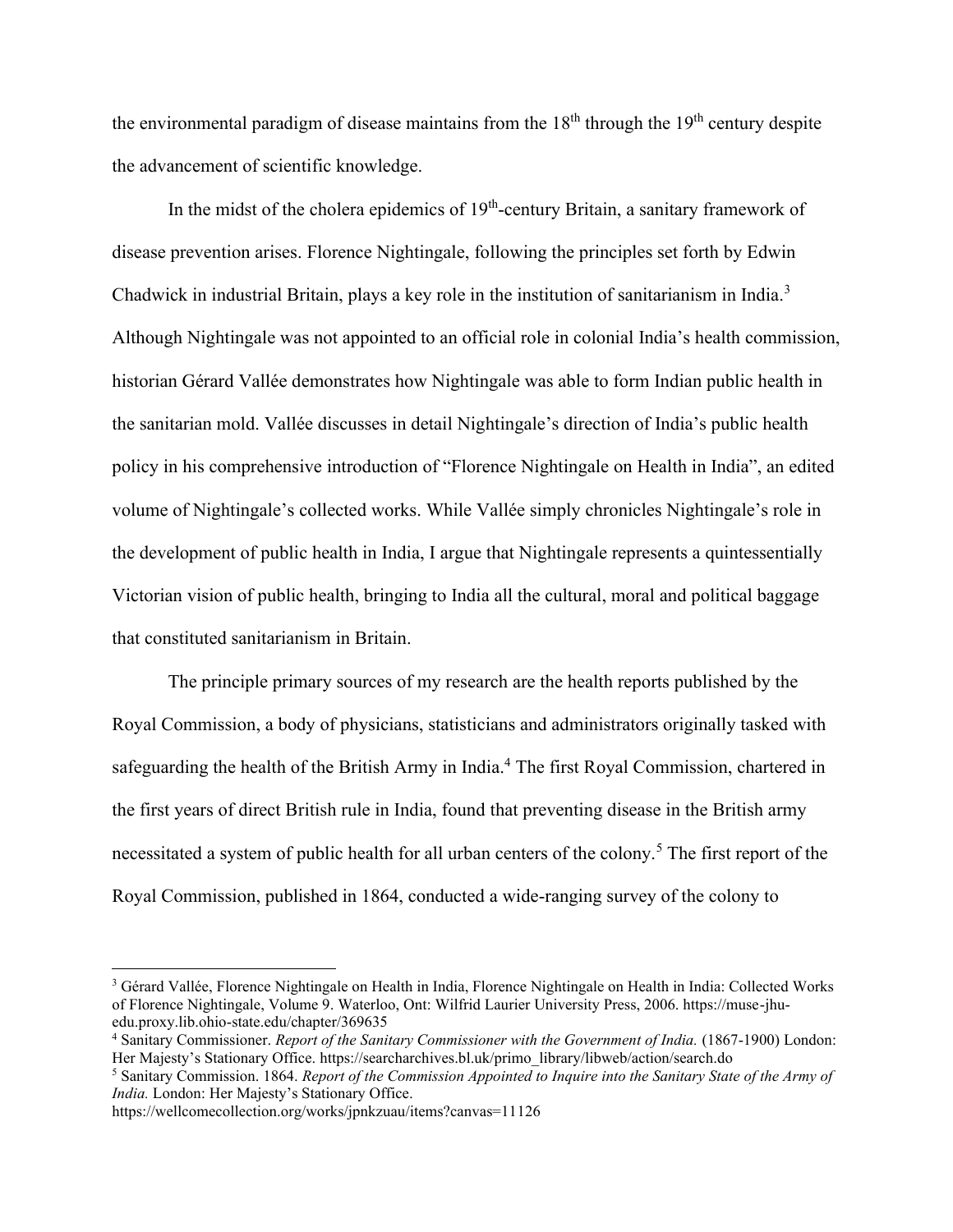ascertain the cause of the especially high mortality rate of British soldiers in India. From her home in London, Nightingale personally coordinated the efforts of the first Royal Commission, utilizing a network of influential friends including statistician William Farr and renowned sanitarian John Sutherland to carry out her designs under their own names.<sup>6</sup> The majority of these reports are available online through the British Library digital archives, while the first report can be found in the online on the Wellcome Collection's digital archive.

While these annual health reports were easily accessible, I also identified key sources offering insight into the Royal Commission's struggle against malaria, the black plague and the adoption of sanitary ideas that are only available in the British Library Archives. I owe a debt of gratitude to the Undergraduate Research Office for selecting my project for funding, which enabled me to travel to London, England to visit these documents in person. Upon arrival at the archives, I was able to request these documents from the India Office catalogue and photograph them page by page to incorporate them in my research.

My honors thesis argues that the sanitary paradigm of public health in colonial India, while initially successful, uniquely hindered the progress of the colonial health regime. The moral, cultural and national values invested in sanitarianism, coupled with the initial success of the sanitary policies ideologically calcified the system of public health, resisting the incorporation of germ theory and bacteriology into the public health framework for decades after these ideas had been promulgated.

<sup>6</sup> Vallée, *Florence*, 15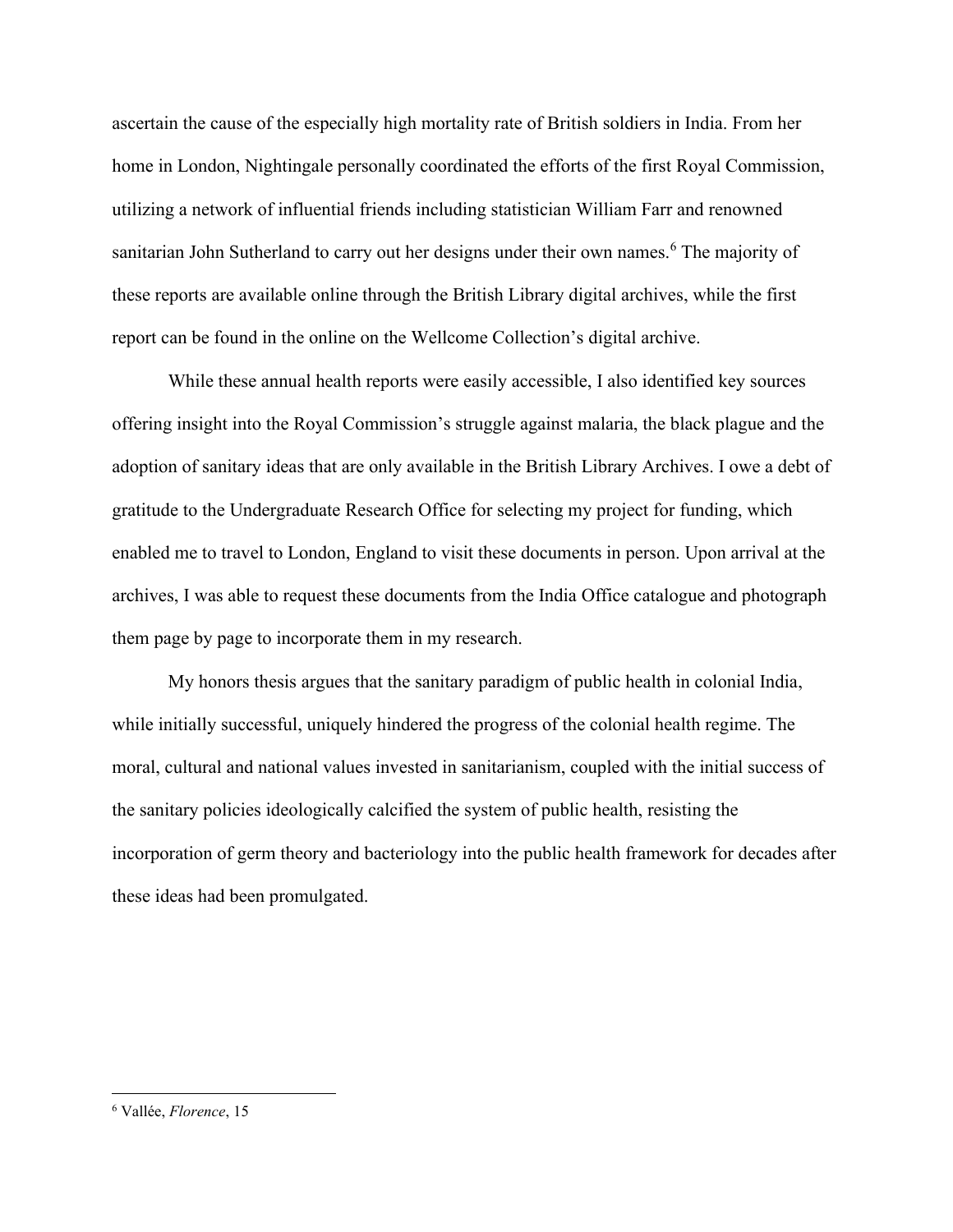### **Chapter 1: Cleanliness is Next to Godliness: Industrial Origins of Public Health**

The framework of public health as practiced globally today was shaped in Industrial-era Great Britain.<sup>7</sup> Several factors explain why the first public health measures were adopted midcentury in Britain and why they took the form they did: pauperization and urbanization, changing sensibilities, and new understandings of disease. In the context of India, some of these measures were distorted due to the political landscape, constraints of resources, cultural conflicts, and the racially prejudiced colonial system in India. A close examination of the political, economic and imperial factors at play during the birth of public health in Great Britain provide valuable insight into their later implementation and evolution in India.

During the industrial revolution in Great Britain, the urban proletariat suffered mightily. Working hours were long, usually between 12 and 16 hours a day in the factory or the mines.<sup>8</sup> Injuries were very common for the urban poor, as there were essentially no protections granted to workers by employers or the government. Moreover, many of the trades at the time such as mining and metal grinding guaranteed a shortened life expectancy due to the exposure to toxic dust and other substances.<sup>9</sup> Poverty also led to inadequate nutrition which was another cause of poor health. Oftentimes parents were forced to feed infants crusts of bread or carrots because mothers were too malnourished to breast feed. Even shelter was less than adequate, homes were overcrowded and smoke-filled from the fires used to heat the home and to cook with. These conditions resulted in a high infant mortality rate and a population of workers predisposed to

 $<sup>7</sup>$  The use of the term "public health" is an anachronism that is used in this essay in order to provide clarity for the</sup> reader. Victorians termed the overall practice of preventive medicine as "Sanitation" because it described all of the factors believed to cause disease. Though inaccurate, the use of the term Sanitation belies how interconnectedly the Victorians viewed hygiene with health.

<sup>8</sup> Hamlin, *Public Health and Social Justice,* 47

<sup>9</sup> Hamlin, 41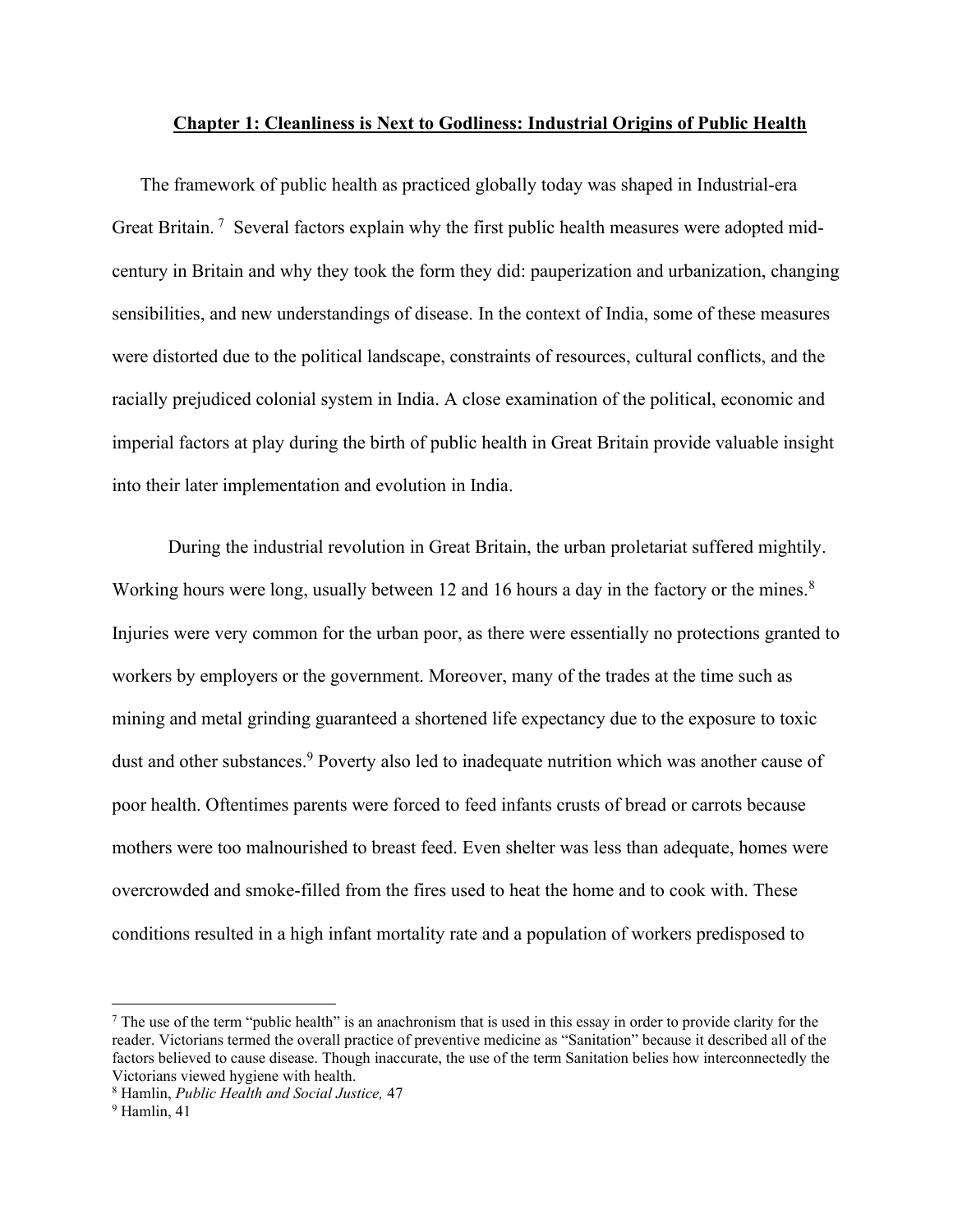disease. These deplorable conditions for the working-class contributed to a considerably higher death rate from disease than was true for the upper class.<sup>10</sup>

Another critical factor in the investigation into high mortality rates among the urban poor was the issue of public sanitation. Surveys conducted to investigate the sanitary conditions of the urban slums often found the homes of the urban poor and the streets that they inhabited filled with piles of refuse, cesspools and horribly maintained public toilets. The results were horrifying to the inspectors, who described such a state of misery and filth that they must be remedied. Despite this belief that health was connected to sanitary conditions, urban slums were allowed to accumulate human waste in every quarter.

Officials were aware of the great mortality among the urban poor but had difficulty addressing it for several interrelated reasons. The first was the lack of knowledge of disease transmission and prevention. During the mid-19<sup>th</sup> century, poverty was seen as inextricably linked with ill health, as the upper classes suffered at far lesser rates from disease than did the poor.<sup>11</sup> The reason for this disparity seemed self-evident at the time. The poor worked longer hours at more arduous jobs, were exposed to more toxic chemicals and had only enough nutrition to survive.<sup>12</sup> In contrast, the upper classes tended to work in white-collar positions that demanded limited physical labor and time at work, paid enough so that they could eat well, and had the financial means for maintaining sanitary conditions in their homes. The medical experts of the era believed that each of these factors predisposed a person to disease. The conclusion that was

<sup>10</sup> Hamlin, *Public Health and Social Justice,* 26

 $11$  Hamlin, 68

 $12$  Hamlin, 68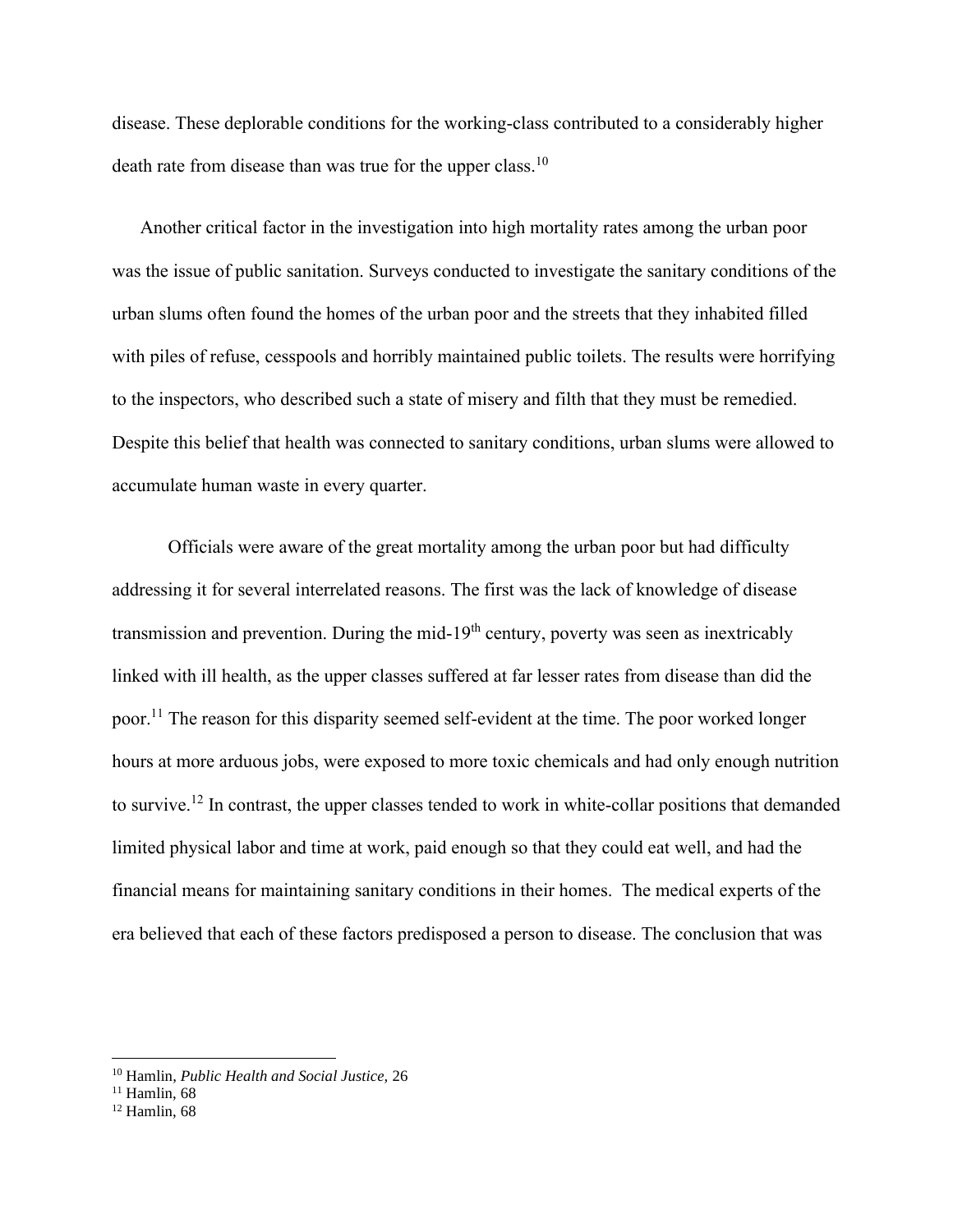drawn was that in order to alleviate disease among the poorer classes, poverty itself must be addressed.<sup>13</sup>

This concept of poverty as a determinant of disease created an enormous political challenge for health officials in the British government. It was difficult to institute any policy that resulted in direct assistance to the poor in the form of food, shelter, housing or money as a result of the anti-entitlement political climate.<sup>14</sup> A major thinker contributing this climate was the Utilitarian philosopher Jeremey Bentham. According to Bentham, everyone was capable of work, and should work, for the benefit of society.<sup>15</sup> Following this perspective, subsistence and labor must not be separated so that the laboring class would be incentivized to work.

To bridge the gap between the need for labor and the entitlements needed to sustain the laboring class, Bentham himself proposed a compromise. The Poor Law Amendment Act of 1834 was passed by Parliament on the basis of Bentham's proposal put forward in "Pauper Management Improved," in which he advocated that workhouses be established to house and feed the poor so long as they worked. Designed as a last resort for the poor, the workhouses were meant to be as unappealing to workers as the coal mines, in order to not lose workers in the most difficult occupations.<sup>16</sup> As a result of this design, there was an uproar in many cities across Great Britain, where urban workers saw death from starvation and exposure as preferable to the workhouse.<sup>17</sup> This was the political climate that public health was born into, one in which government was very reticent to take responsibility for the health of the laboring class in any meaningful way. This situation did, however, begin to change somewhat during the cholera

<sup>13</sup> Hamlin, *Public Health and Social Justice,* 57

 $14$  Hamlin, 90

<sup>&</sup>lt;sup>15</sup> Hamlin, 29

<sup>16</sup> Hamlin, 29

<sup>17</sup> Hamlin, 33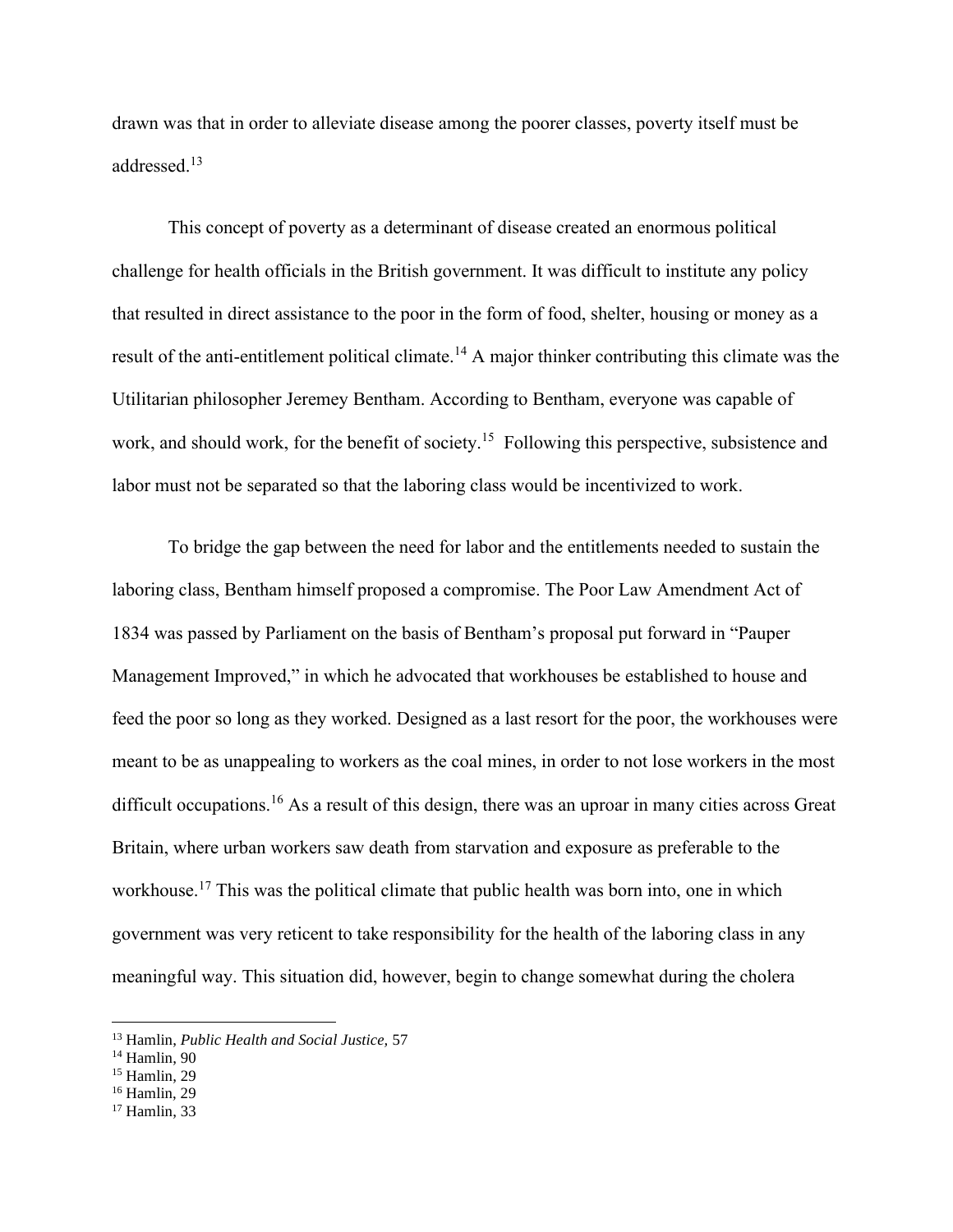epidemics of the early 19th century. Cholera had a particularly marked effect in the crowded and unsanitary slums that surrounded manufacturing centers.<sup>18</sup> These slums had multiplied during the Industrial Revolution, offering fertile ground for infectious diseases. As the laboring class suffered the worst effects of the cholera epidemic, the government became increasingly concerned.<sup>19</sup> Cholera was a particularly virulent disease, and a hotbed of cholera in the slums could easily spread to the rest of the city. Moreover, the laborers who died from cholera represented a loss in human capital and economic productivity. Thanks to Bentham's influence, the British government saw the health of the population as a national economic issue, and they realized that the prevention and treatment of disease would cost the government less than if they did nothing and let the disease take its toll. The idea that public health had national implications for the economy, together with the impetus of the cholera epidemic of the mid  $19<sup>th</sup>$  century acted as the catalyst for the government to take responsibility for health in the country. In 1848, the first Board of Health was established by the Public Health Act, the first centralized public health agency in Great Britain. To protect the human capital needed for industrial production, the newly formed Board of Health had to intervene, but how?

The question of how to intervene in the health of the laboring classes began to clarify in the years leading up to the establishment of the Board of Health in 1848. The Poor Law of 1834, and the workhouse system implemented by it was an implicit acknowledgement by the British government that the poverty of the laboring class was a critical determinant in their high rates of mortality.<sup>20</sup> Despite this acknowledgement, the workhouses did little in practice to alleviate

<sup>18</sup> *Rise And Fall Of Cholera In London* The British Medical Journal

Vol. 2, No. 299 (Sep. 22, 1866) 338

<sup>19</sup> Hamlin, *Public Health and Social Justice,* 86

<sup>20</sup> Hamlin, *Public Health and Social Justice,* 29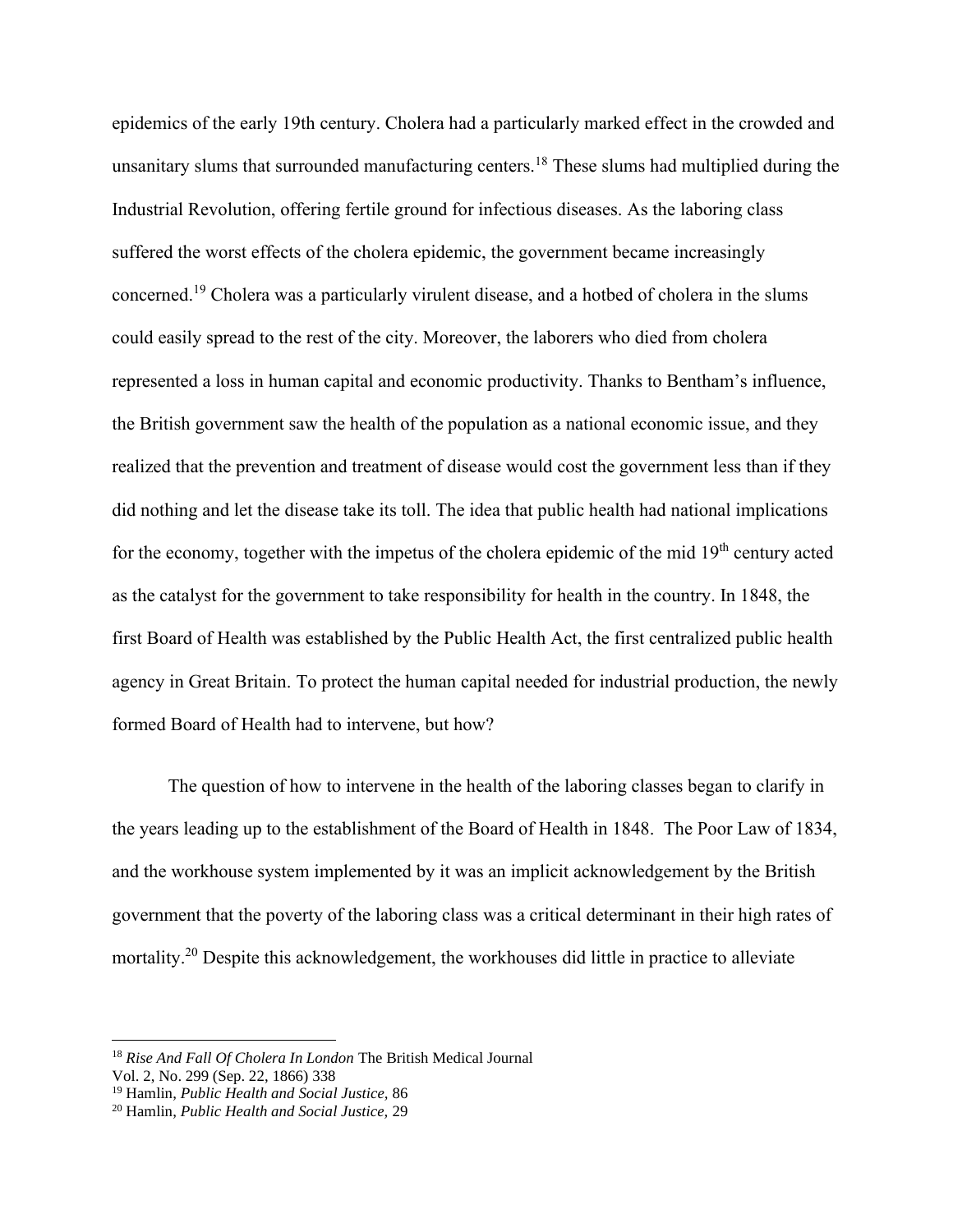poverty or to stem the mortality suffered by the lower classes. The failure of the workhouse system led reform-minded government administrators to investigate other avenues to guard the health of the lower classes without resorting to social welfare. Edwin Chadwick, secretary of the Poor Law Commission, was one such reform-minded administrator. Chadwick suspected that the accumulation of human waste in the streets and cesspools of the slums was a contributing cause of disease. This idea was informed by the Victorian medical theory that disease was spread by poisonous gas called miasma, which was propagated by sewage and other rotting organic matter. To investigate the link between sewage and disease, Chadwick dispatched three physicians to the slums of London; Southwood Smith, Neil Arnott, and James Phillips Kay in  $1837<sup>21</sup>$  Their report was concluded in 1838 and confirmed Chadwick's belief that sanitary conditions were linked to the spread of disease.

The reports caught the attention of the British government, which then directed the Poor Law Commission to determine if the sanitary conditions identified in London were also the causes of disease in other parts of the country.<sup>22</sup> This investigation culminated in the publishing of the Sanitary Report in 1842, a survey of the sanitary condition of industrial cities in Great Britain authored by Chadwick. The Sanitary Report found that that were three critical environmental factors that contributed to the high mortality of the lower classes: human waste management, the provision of clean and continuously available water, and the ventilation of homes.<sup>23</sup> Chadwick proposed that these three factors constitute the practice of public sanitation, which was to be in effect the practice of public health. Chadwick's report had successfully

<sup>&</sup>lt;sup>21</sup> Bayliss, Robert A., and C. William Ellis. "Neil Arnott, F.R.S., Reformer, Innovator and Popularizer of Science, 1788-1874." *Notes and Records of the Royal Society of London* 36, no. 1 (1981): 103–23. 113

 $22$  Hamlin, 121

<sup>23</sup> Hamlin, *Public Health and Social Justice,* 160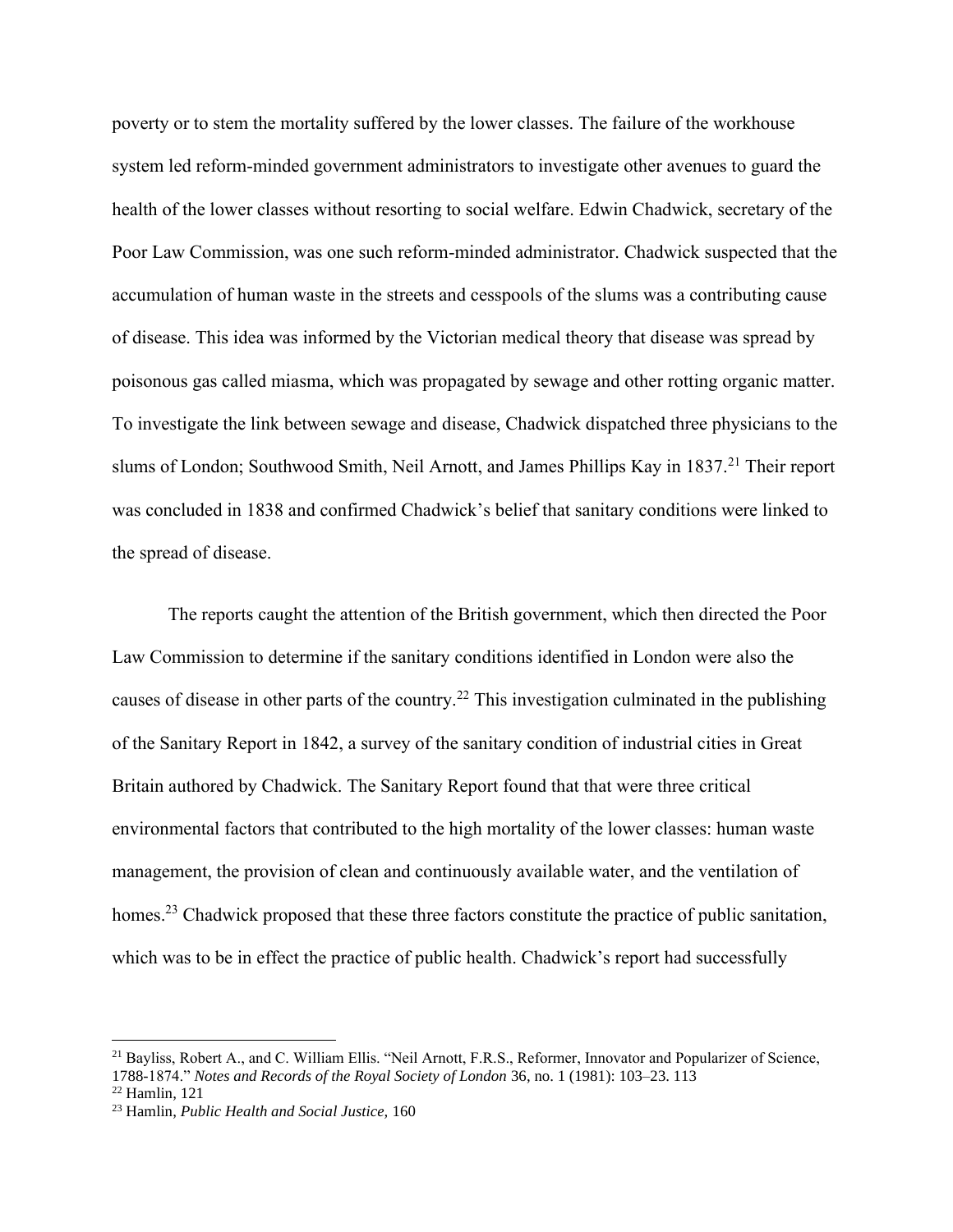shown that poverty was not a direct cause of disease, and that the government could stem the high mortality rates among the lower classes without addressing poverty directly. The avoidance of addressing poverty as a determinant of health was critical for Chadwick's recommendations to be taken up by the government. When the Board of Health was established six years later in the midst of a cholera epidemic, it was able to avoid the politically charged issue of social welfare and instead employed public sanitation interventions as its primary tool to fight the epidemic.<sup>24</sup> The narrow focus of public health that Chadwick championed continued to gain steam in the mid 19<sup>th</sup> century as municipal boards of health served primarily to eliminate cesspools and establish sewer systems and public latrines. Chadwick's conception of public health thereby took shape, establishing the boundaries of public health which would in turn influence India albeit in a very different epidemiological, political, and cultural environment.

### **The Lady of the Lamp**

Just as Chadwick was critical in advancing sanitation as the primary vehicle for public health in England, Florence Nightingale was the fierce and energetic proponent of sanitation in the British army and the colonies, particularly India. Today, Nightingale is renowned for her work as the founder of modern nursing, but her legacy extends even deeper into healthcare, influencing public health theory and policy through her work for the British Army in the Crimean War and the British colonial administration in India.

Nightingale gained a sense of what was to be her life's work during an unplanned twoweek stop at a religious Lutheran community in Kaiserswerth am Rhein, Germany, during a tour of Europe in 1851. Here, Nightingale became enamored with the selfless devotion of the nurses who cared for the impoverished invalids of the area, but was simultaneously disturbed by the

<sup>24</sup> Hamlin, 276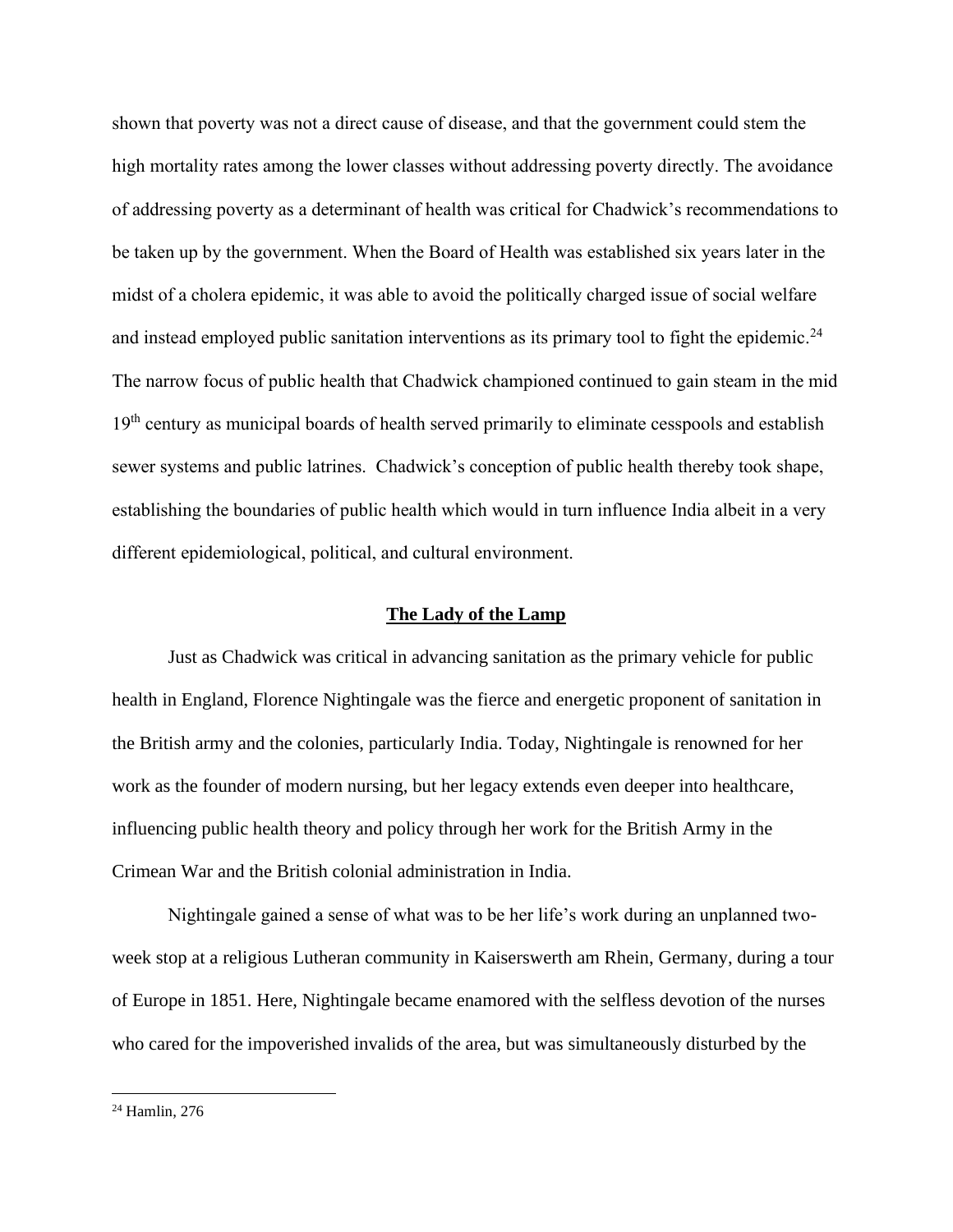sanitary conditions of the ward.<sup>25</sup> Instead of being put off by the conditions of the ward, Nightingale was inspired. Here was her chance to answer what she felt was God's calling for her life. In the following years Nightingale gained expertise as the superintendent of a women's hospital in London and established herself as a resourceful and tireless leader.<sup>26</sup>

Only a few years later in 1854, the secretary of state for war Sidney Herbert requested that Nightingale recruit and superintend a group of 38 nurses in Scutari, the location of several military hospitals servicing troops in the Crimean War.<sup>27</sup> Nightingale quickly accepted Herbert's request, seeing in the task an incredible opportunity for her to institute her regimen of sanitation and public health on a large scale. When Nightingale arrived in Scutari, she immediately saw an extreme deficiency in sanitary and hygienic arrangements. Nightingale noted the general uncleanliness of the facilities, observing "as many as six dead dogs underneath one ward window" and an accumulation of dirt and organic matter coating the ground and the walls.<sup>28</sup> The issue of cleanliness was made even worse by the overcrowding. Many men were packed shoulder to shoulder lying on the floor, an area which always seemed to be either wet and clean or dry and filthy owing to defective drainage.<sup>29</sup> Nightingale also reported the poor quality of drinking water, which was stored in a tank that at one point was littered with dirty hospital dresses and was transported by an aqueduct that was polluted by a decomposing horse.<sup>30</sup> Ventilation was another critical element of sanitation to Nightingale. Nightingale, like most

<sup>25</sup> Monica Baly, and H. C. G. Matthew. *Nightingale, Florence (1820–1910), Reformer of Army Medical Services and of Nursing Organization*." (Oxford Dictionary of National Biography, 2004), Oxford University Press, September 23 2004 https://www.oxforddnb.com/view/10.1093/ref:odnb/9780198614128.001.0001/odnb-9780198614128-e-35241 (accessed April 5, 2022) 4

<sup>26</sup> Baly, and Matthew. *Nightingale,* 4

<sup>27</sup> Baly and Matthew, 4

<sup>&</sup>lt;sup>28</sup> Lynn McDonald. Florence Nightingale: The Crimean War: Collected Works of Florence Nightingale, Volume 14. (Wilfrid Laurier University Press, 2010), 914 https://muse-jhu-edu.proxy.lib.ohio-state.edu/chapter/931251

 $29$  McDonald, 913

<sup>30</sup> Lynn McDonald. *The Crimean War,* 914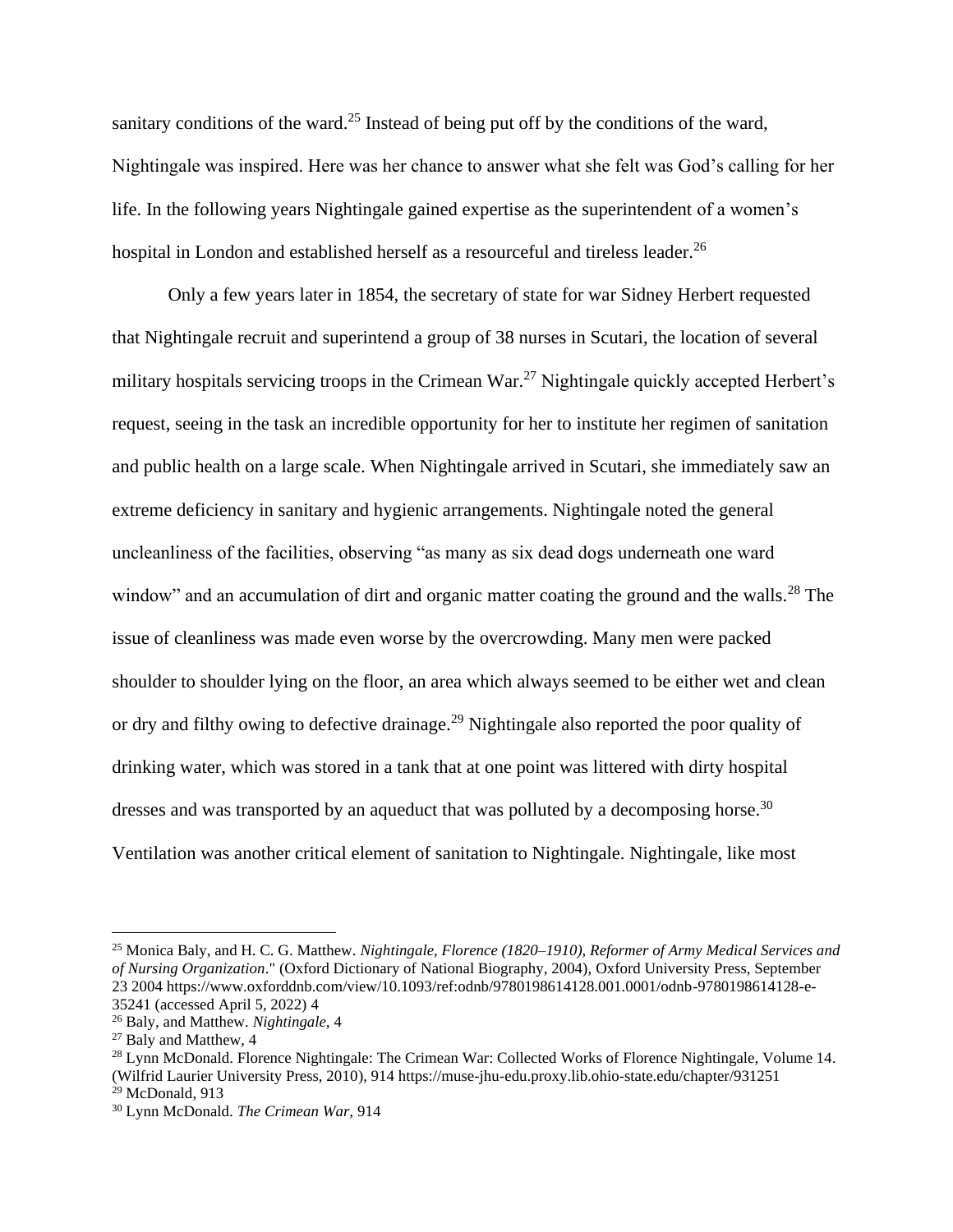Victorians, believed that disease was transmitted via poisonous gasses, often emanating from sewage or rotting organic matter. To disperse these poisonous gasses and displace them with clean air, ventilation was critical. Here too, the hospitals at Scutari were lacking. The windows could not be opened for lack of heating and the sewage fumes from the bathrooms poured straight into the hospital wards, circumstances that Nightingale believed were causing disease.<sup>31</sup>

Nightingale worked quickly to rectify the sanitary insufficiencies she identified at Scutari. Nightingale first ordered clean linens and made arrangements to obtain laundry facilities which were both remarkably absent when she arrived.<sup>32</sup> Improvements to ventilation, clean water and drainage were not implemented until March 1855, but did produce a remarkable change in mortality once they were instituted. In a statistical analysis conducted after the war, it was found that in the months following the institution of Nightingale's prescribed sanitary measures deaths fell precipitously and consistently.<sup>33</sup> After the war, Nightingale was recognized for her role in reducing the death rate of soldiers in the British army who fared much better than the French army, whose death rate was 30.9% as opposed to the British rate of 22.7% overall. <sup>34</sup>

Nightingale returned to England when the Crimean War ended, full of consternation at what she had witnessed in the hospitals at Scutari. The British army, Nightingale felt, had completely failed their soldiers, leaving them to die in hospitals and barracks from preventable diseases.<sup>35</sup> Not only did Nightingale witness this tragedy firsthand, she took down meticulous notes and kept statistics of the various categories of death. According to the statistics found in a

<sup>31</sup> Lynn McDonald, 913-914

<sup>32</sup> Monica Baly, and H. C. G. Matthew. *Nightingale,* 5

<sup>33</sup> *Report of the Commissioners Appointed to Inquire into the Regulations affecting the Sanitary Condition of the Army and the Treatment of the Sick and Wounded*. Vol 1.(London: HMSO, 1858), xxxi https://wellcomecollection.org/works/xa6cwpmx/items

<sup>34</sup> Lynn McDonald. *Journal of the Royal Statistical Society*: Series A (2014) 177, Part 3, pp. 569–586 University of Guelph, Canada https://cwfn.uoguelph.ca/short-papers-excerpts/nightingale-statistics-andthe-crimean-war/

<sup>35</sup> Monica Baly, and H. C. G. Matthew. *Nightingale,* 8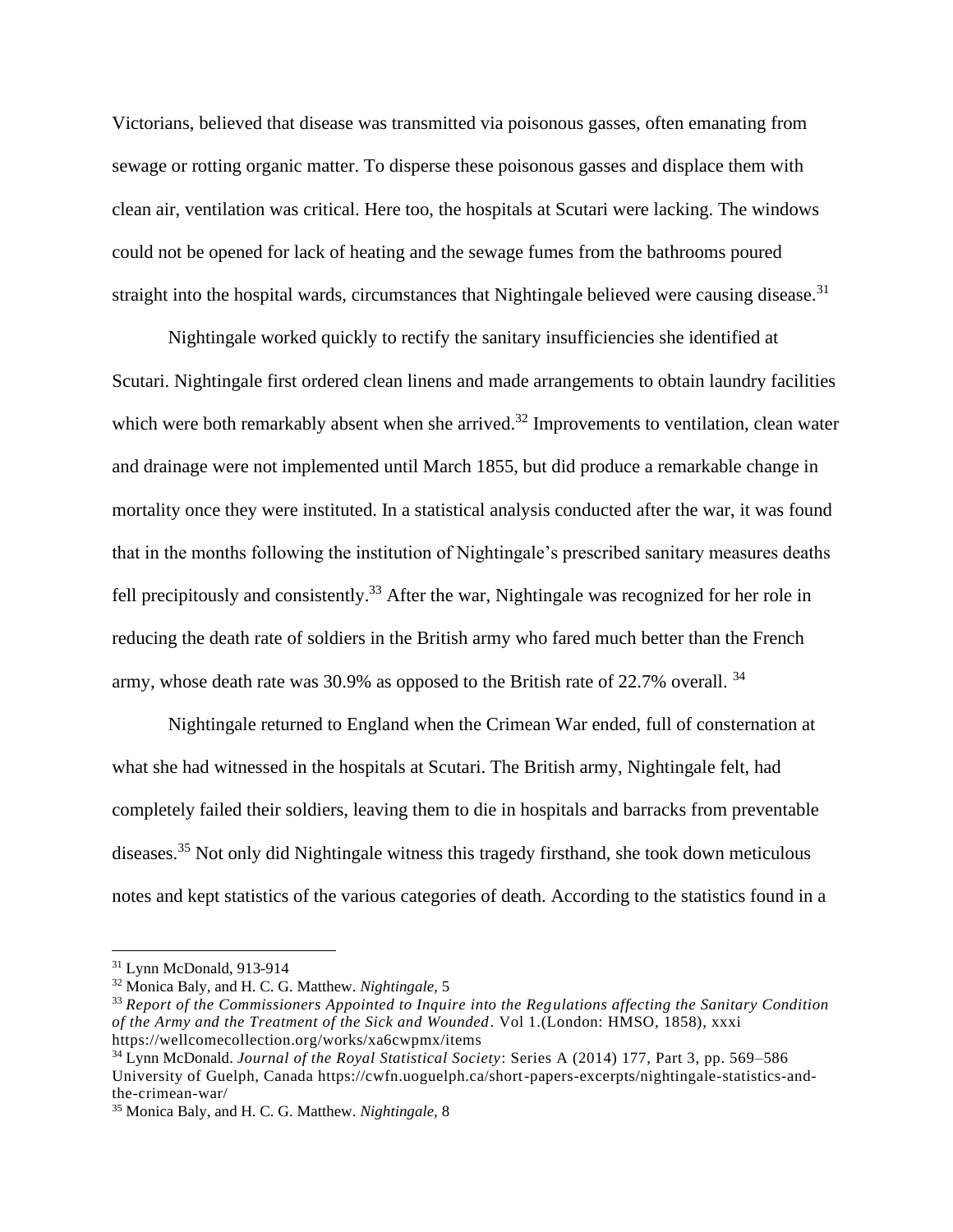report after the war, the British army experienced a death rate from disease that was five times higher than that of the death rate from wounds, even with Nightingale's help. The more Nightingale considered the statistics, the more infuriated she became with the administration that had allowed these preventable deaths to occur. It was not enough for Nightingale to lead a group of nurses or to administer a hospital to change these statistics, reform must be undertaken. To this end Nightingale began agitating for a Royal Commission to investigate the sanitary conditions of the British Army during the Crimean War. To successfully lobby the crown to create the commission, however, Nightingale could not act alone. As a woman, Nightingale's ability to affect governmental change was limited in Victorian society. However, Nightingale's aristocratic birth allowed her to maintain a social circle of prominent intellectuals and ministers of Parliament, and to develop connections with men who would ultimately carry out her vision.<sup>36</sup> Among these collaborators was William Farr, a government statistician and epidemiologist who shared Nightingale's views on sanitation. Together with Farr, Nightingale was able to lobby for the creation of the commission. When the commission was finally established, it was chaired by Sidney Herbert, the same man who had requested Nightingale's help in Crimea.<sup>37</sup> As part of the commission's investigation, Herbert called on Nightingale and Farr to serve as chief witnesses, giving Nightingale an opportunity to present her 830-page report *Notes on matters affecting the health, efficiency, and hospital administration of the British army* (1858) complete with Farr's in-depth statistical analysis. <sup>38</sup> In 1858, Herbert concluded the commission's investigation and published the report. Nightingale was elated with the commission's conclusions which empowered her, through male intermediaries, to make sanitary improvements in barracks, create

<sup>&</sup>lt;sup>36</sup> Baly and Matthew, 2

<sup>&</sup>lt;sup>37</sup> Baly and Matthew, 8

<sup>38</sup> Monica Baly, and H. C. G. Matthew. *Nightingale,* 8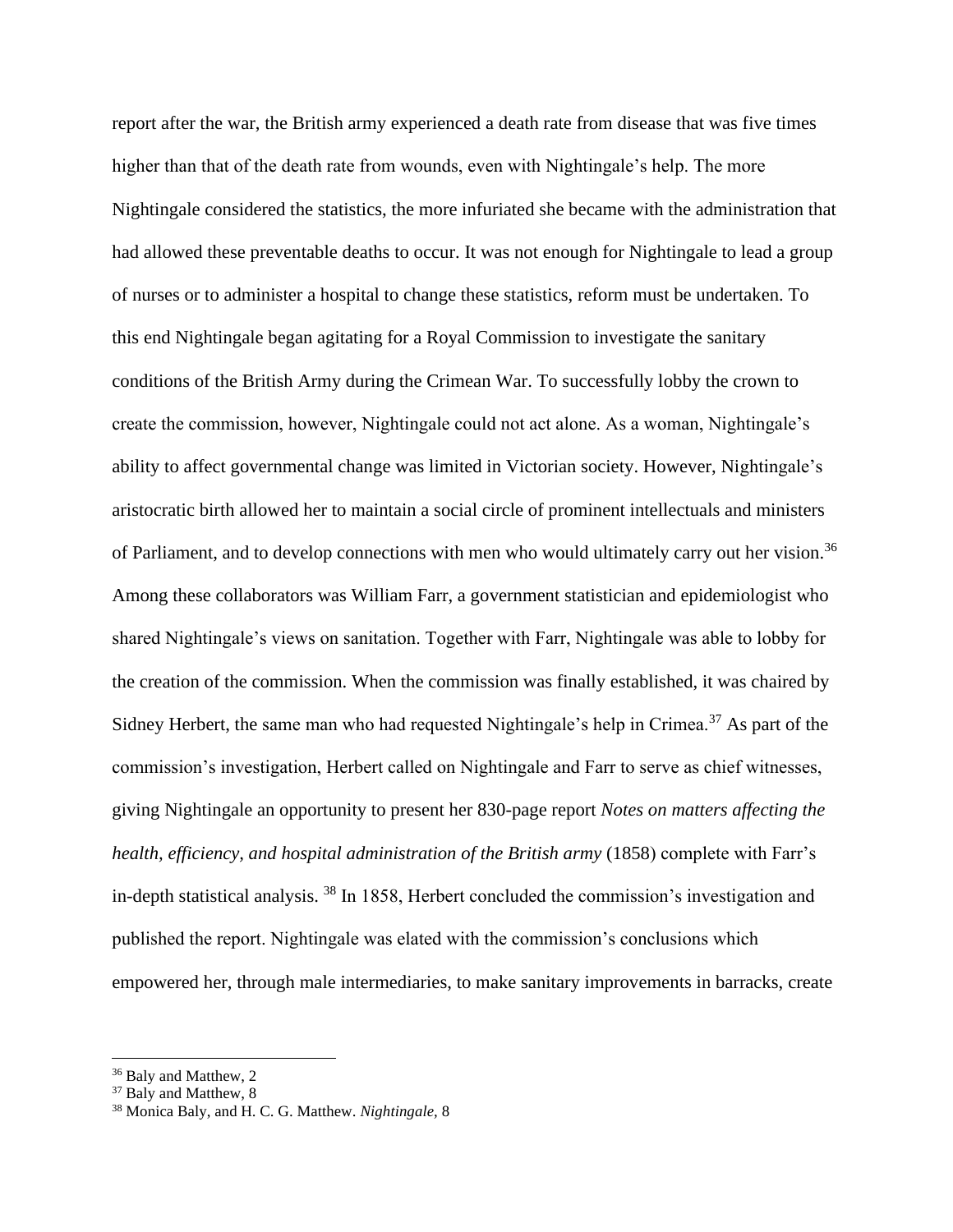a medical statistics department for the army, and to institute a medical hygiene curriculum for a new army medical school.<sup>39</sup> Despite her early success, Nightingale was not satisfied with the pace or breadth of sanitary reform. However, events in India would soon open a new frontier for sanitary reform in which Nightingale would help the British empire confront disease mortality that dwarfed those she had encountered in the Crimea.

### **Sanitation in India before the Revolt of 1857**

The British first established a territorial presence in India following the Battle of Plassey in 1757, in which the East India Trading Company defeated the ruler of Bengal.<sup>40</sup> The East India Trading Company was a joint-stock venture with a monopoly on trade in the East Indies provided by the British government. The British government authorized the East India Trading Company to use military force in order to gain trading concessions and acquire new territory, and in return the East India Trading Company maintained the privilege to administer the new territories and to reap a share of the profits gained from trade and taxation. However, the East India Trading company struggled to keep the ranks of its army full. As the East India Trading Company gained more territory in India and recruited more European troops to fight on the subcontinent, they found that soldiers from Europe were extremely susceptible to diseases endemic to India including malaria and cholera. Indian soldiers, in contrast, showed surprising (to British eyes) resilience to these feared diseases.  $^{41}$ To strengthen the army's collective

<sup>39</sup> Baly, and Matthew, 9

<sup>40</sup> Kundan Kumar Thakur. "*British Colonial Exploitation of India and Globalization*" *Proceedings of the Indian History Congress* 74 (2013): 406. http://www.jstor.org/stable/44158840.

<sup>41</sup> Harrison "Public Health in India" 228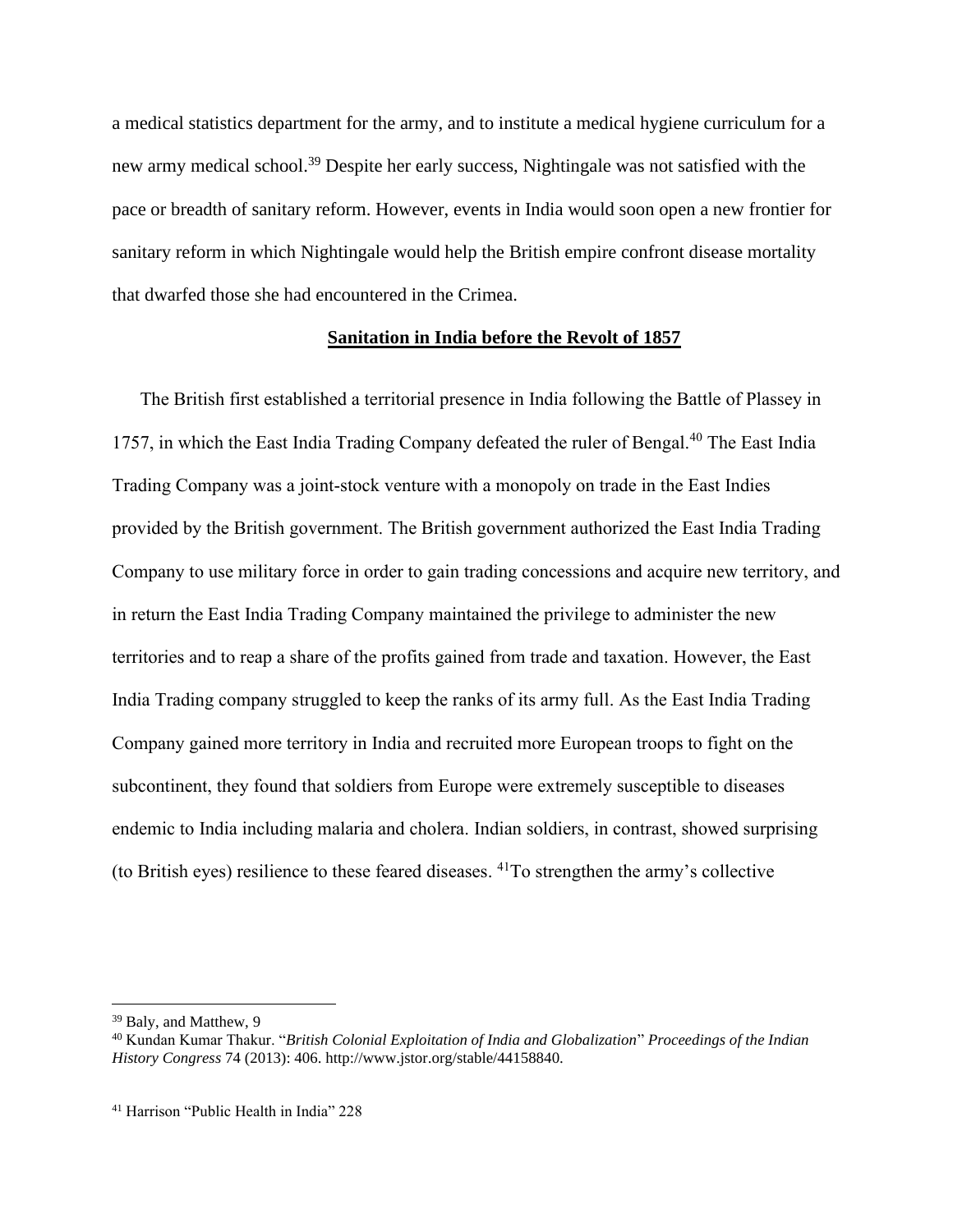resistance to disease, the EITC recruited heavily from the Indian population who eventually comprised two-thirds of their army.<sup>42</sup>

In retrospect, we now know that the reason local Indians were less vulnerable to disease than the British is a function of immunity. While mid  $19<sup>th</sup>$  century Western medicine and pathology were on the brink of a breakthrough, ancient and medieval ideas were still influential in this era. Among these medieval influences was humoral pathology, the theory that the body is composed of four vital fluids (blood, phlegm, black bile and yellow bile) that must be in balance to maintain health.<sup>43</sup> As Europeans began to colonize tropical climates, they had difficulty adapting to the intense heat. At the same time, they contracted virulent diseases that afflicted Europeans at higher rates than natives. To contextualize this phenomenon, the humoral paradigm was incorporated into colonial medicine. Leading physicians of the late  $18<sup>th</sup>$  and early  $19<sup>th</sup>$  centuries proposed that extreme heat had an irritating and inflaming effect on the body's organs, disrupting the normal functions of the liver and causing fevers by heating the blood. These misguided diagnoses were often followed by even worse prescriptions. Common humoral cures included the practice of venesection (bleeding) and the ingestion of mercurials.<sup>44</sup>

Despite the persistence of medieval ideas about the four humors, the Victorians also developed more modern ideas. For example, they believed that that some individuals and groups of people carried a greater amount of resistance to disease than others. A perceived relative invulnerability to disease was tied into the Victorian concept of a person's "constitution", which also carried connotations of health and vitality. According to the Victorians, the strength of a

<sup>42</sup> Harrison, 61

<sup>43</sup> Arnold, David. *Colonizing the Body: State Medicine and Epidemic Disease in Nineteenth-Century India*. (Berkeley: University of California Press 1993) 37

<sup>44</sup> Arnold, *Colonizing,* 38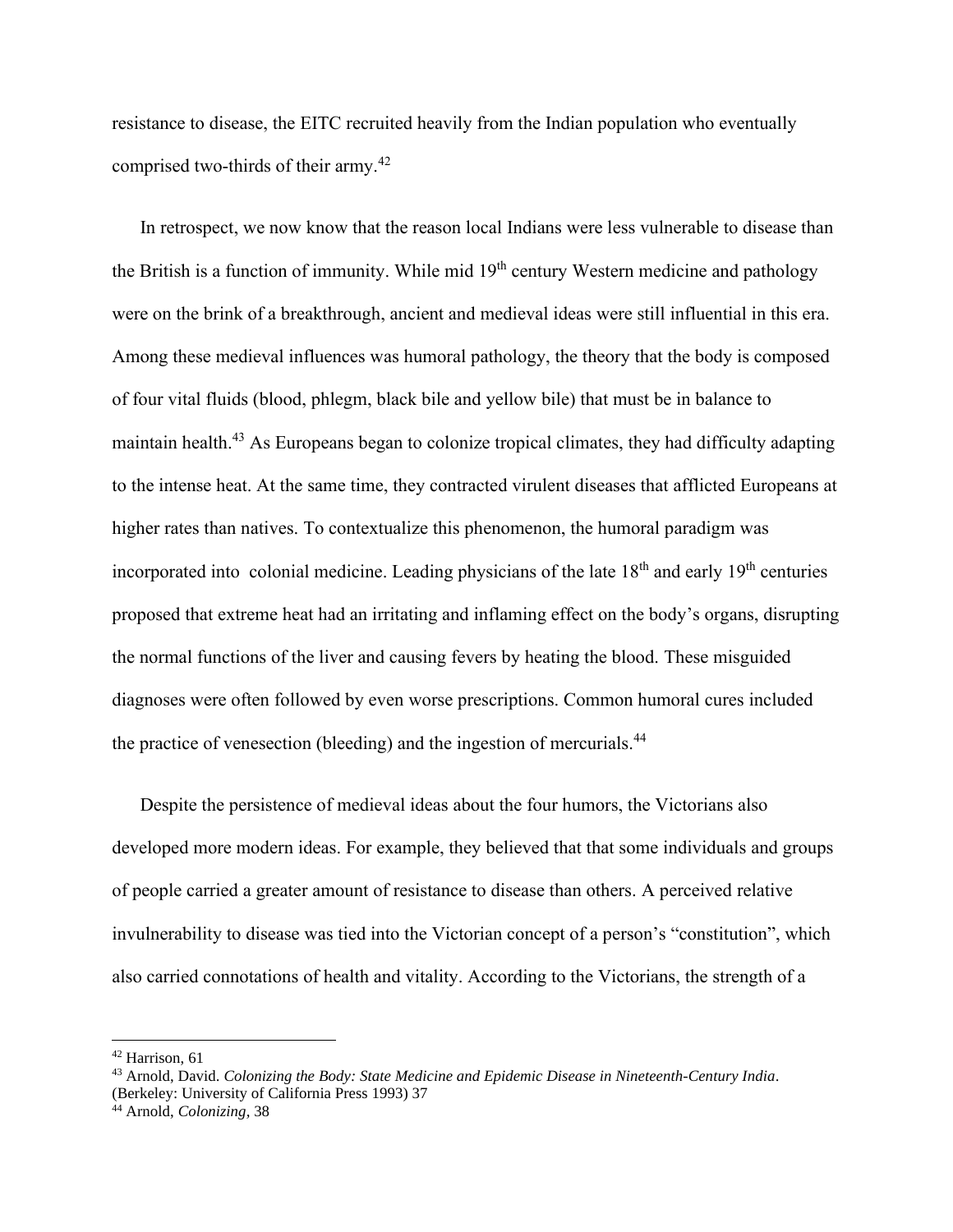person's constitution was determined by multiple factors ranging from ethnic heritage to daily habits. Among the daily habits the Victorians thought important to the "constitution" were habits of diet, alcohol consumption, sexual activity, religious practice and hygiene, and they applied these same ideas to Indians.<sup>45</sup>

Related to the idea of constitution was the theory of climatic determinism. This theory, postulated at the beginning of the East India Trading Company's establishment in India, was to prove influential in colonial public health until the  $20<sup>th</sup>$  century. This theory held that humans were akin to plants in that they required a suitable climate based on their type, or in the case of humans, their ethnic constitution. This theory was an attempt to make sense of the seeming fragility of the British conqueror compared to the apparent strength of the indigenous subject. British medical authorities in India consistently searched for answers in the field of epidemiology by examining patterns in the weather and searching for cooler locales for army bases, a practice informed by the concept of climatic determinism.<sup>46</sup>

A foundational principle of pathology since the ancient Greeks, the miasma theory, as noted above, was the most influential theory of disease transmission in 19<sup>th</sup> century colonial India; it claimed that disease was spread through airborne emissions of rotting organic matter and feces. The sanitary framework of disease prevention, developed by Chadwick in Britain and Nightingale in India, centered the removal of all sources of miasma in its disease prevention philosophy. Contained within the miasma theory was the idea that aromas indicated the presence of disease. A pragmatic theory borne from experience with fecal matter and corpses, this

<sup>45</sup> Arnold, *Colonizing* 40

<sup>46</sup> Mark Harrison. *Climates and Constitutions: Health, Race, Environment and British Imperialism in India*. Oxford University Press, 2002.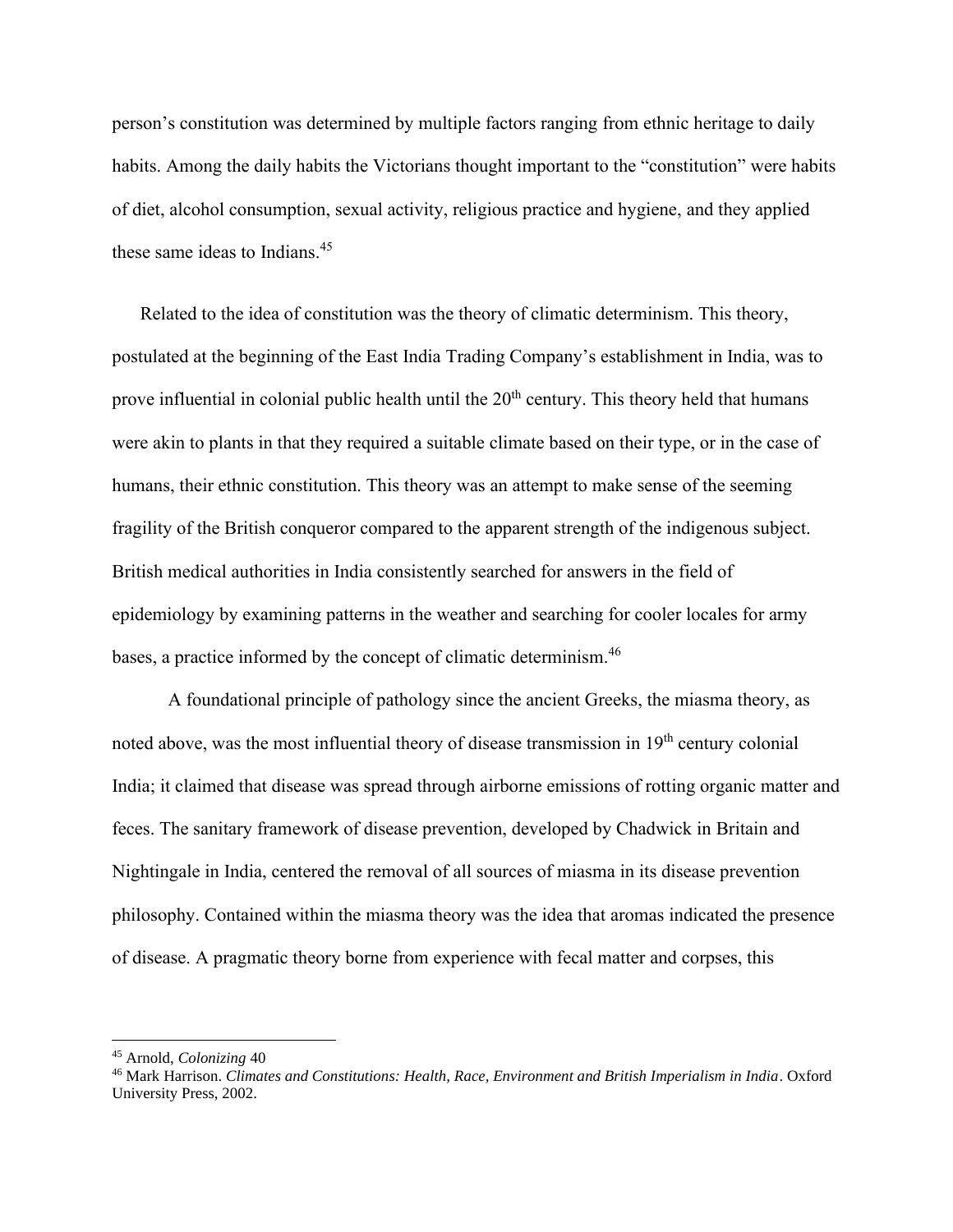misguided idea proved useful in British sanitation efforts in the Crimea and would play an important role leading up to the adoption of germ theory.

Climate played a critical role in pathology at the time, such that every medical survey in India published in the  $19<sup>th</sup>$  century included multiple charts and summaries of the meteorological data and trends of the preceding years. The British believed India to have a particularly dangerous climate because the heat and humidity present in much of the country were supposed to strengthen miasmatic emissions.<sup>47</sup> Patterns of precipitation were also thought to contribute to disease transmission, as different regions of India suffered disease outbreaks in accordance with the rainy season. Closely linked to climate as a consideration of disease transmission was topography. Topography was seen to be critical in the realm of health because of the effects of humidity, vegetation and standing water. The topography of low lying, marshy areas was considered dangerous because of the abundance of those three factors.<sup>48</sup> In contrast, higher elevation locales were seen as healthful sanctuaries from these conditions. The arid conditions at higher elevations were seen as so beneficial to health that the Charter of the Royal Commission specifically requested that the Commission determine the best locations to establish a settlement at high elevation.<sup>49</sup> Soil conditions were also in the domain of topography, again for the same reasons. Soil was examined for composition of decaying organic matter and for levels of saturation.

Cultural habits of daily life were seen as another key area of pathology. Intrigued by the lower rates of disease and mortality in the Indian population, physicians and surveyors sought to

<sup>47</sup> Arnold, *Colonizing*, 33

<sup>48</sup> Harrison, *Climates* 154, 155

<sup>49</sup> Sanitary Commission. *Report of the Commission (1864),* xxiii-xxiv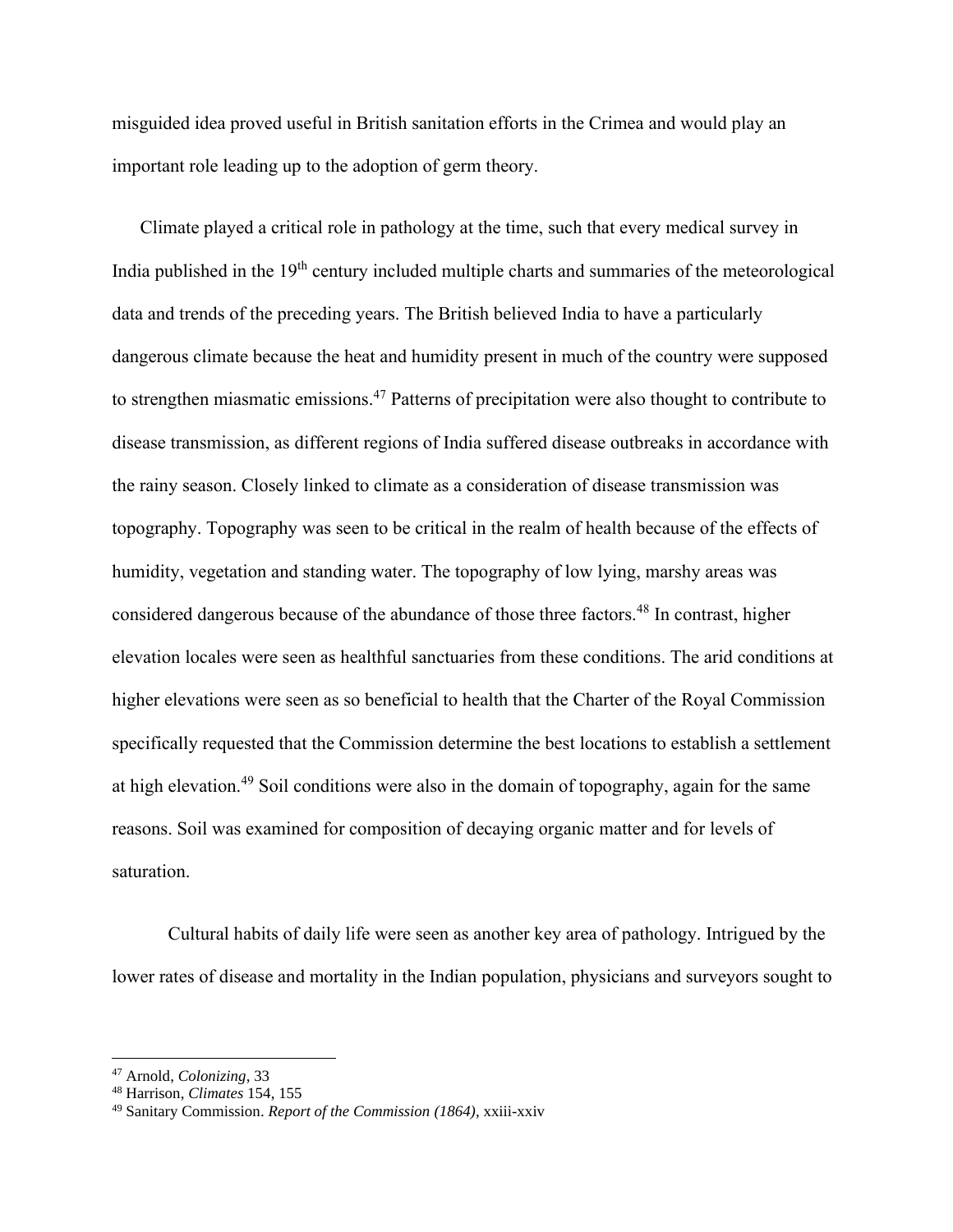uncover cultural habits of the Indian population that shielded them from disease. One area of cultural difference between the British and the Indian population was the mode of dress. The British did not adapt their mode of dress suited for the dreary and cool climate of England to the intense heat and humidity of the subcontinent. This left the British sweating heavily and feeling drained from the heat. In contrast, the Indian population wore light, flowing garments that provided airflow and alleviated the effects of the heat. Some physicians even recommended adopting Indian dress as heat was seen as having a deleterious effect on the health of an individual.<sup>50</sup>

Another distinction between the British and the Indians in this arena was the pace of work and life. Indians were perceived to work at a languid pace, and to take breaks frequently. British physicians believed this mode of living necessary to guard against the effect of the heat, and so encouraged this practice for the British. Diet also was strikingly different between the two cultures. The Indians tended to imbibe light fare which included a lot of rice and vegetables, while the British consumed a much heavier diet comprised primarily of meat. The heat of India was thought to stifle the normal processes of digestion, and so many doctors advised the lighter diet of Indians. Lastly, there was a profound difference in the levels of alcohol consumption between the British and the Indians. The British, especially the soldiery, consumed alcohol in copious amounts on a regular basis, often leading to chronic liver problems. In contrast, the Indian population drank very moderately, and afflictions of the liver were much less common among them.<sup>51</sup> The problem of alcoholism in the army was thought to be related to the amount of free time allotted to them. This freedom from military duties also allowed the soldiers to engage

<sup>50</sup> Arnold, *Colonizing,* 40

<sup>51</sup> Arnold, *Colonizing* 41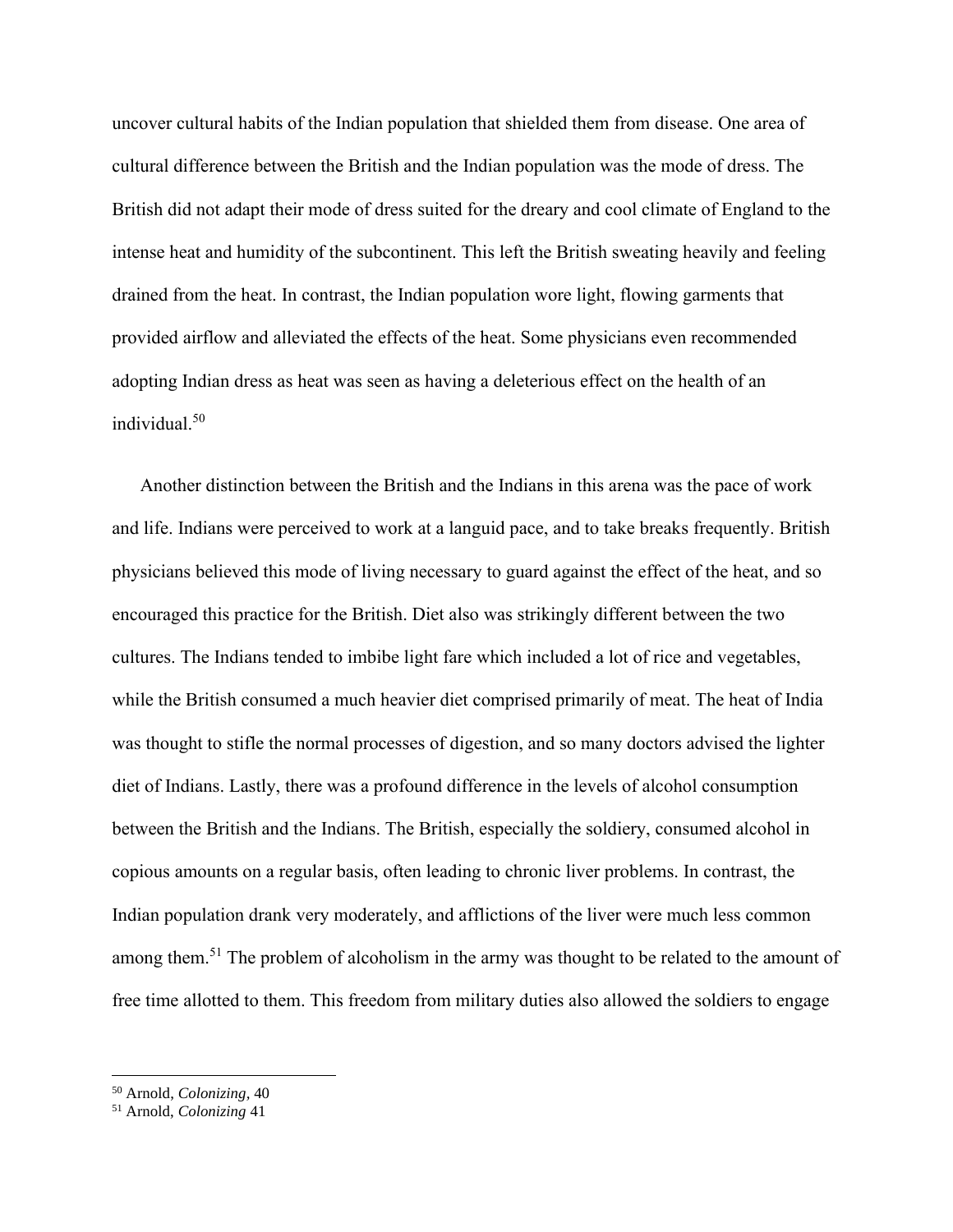in other behaviors that posed a danger to their health, chiefly prostitution. Sexually transmitted infections, or venereal disease as it was called then, were endemic in the military of India. An incredible 25% of British troops in the hospital for treatment were admitted for venereal disease, a rate that continued throughout the  $19<sup>th</sup>$  century.<sup>52</sup>

By the early  $19<sup>th</sup>$  century, Indians comprised the vast majority of the East India Trading Company's army because of the cheaper cost of conscription and their perceived resistance to endemic diseases compared to Europeans. This policy of relying on local populations for military support proved to be a drastic mistake for the East India Trading Company. In 1857, the Indian troops serving under the British East India Trading Company rebelled and besieged the British garrison in the city of Lucknow. Over the course of the rebellion, over 2,000 British soldiers of the East India Trading Company were killed. After the rebellion, the British government forced the East India Trading Company to withdraw, and itself took over control of India. Despite the magnitude of the violence, the morticians were kept busy not by the casualties of war, but rather those by disease. In fact, mortality attributed to disease so far outpaced those from warfare that a royal commission was appointed in 1859 to determine the cause of the excess deaths. When *The Royal Commission Appointed to Inquire into the Sanitary Conditions of the Army In India*  published their eponymous report in 1864, they concluded that instituting sanitary measures in the army would not be sufficient to curb disease in the army; all the surrounding local communities must also be included in the sanitary project to curb the spread of malaria and other infectious diseases.<sup>53</sup>

<sup>52</sup> Erica Wald, *Punishing the prostitute and protecting the soldier: the lal bazaar, lock hospital and the treatment of venereal disease in colonial India.* University of London, Lecture via Zoom.

https://lshtm.zoom.us/rec/play/7V6DCHfWcESim3dHMhPuYq1rCcMbERAqBXQpFQZbOudk3PKzPDMhg\_xfQs-2rShb3UcM\_dBkoeGlh-sB.RFYFBihaEROFJM2q?startTime=1602072091000

<sup>53</sup> Sanitary Commission. *Report of the Commission (1864),* 128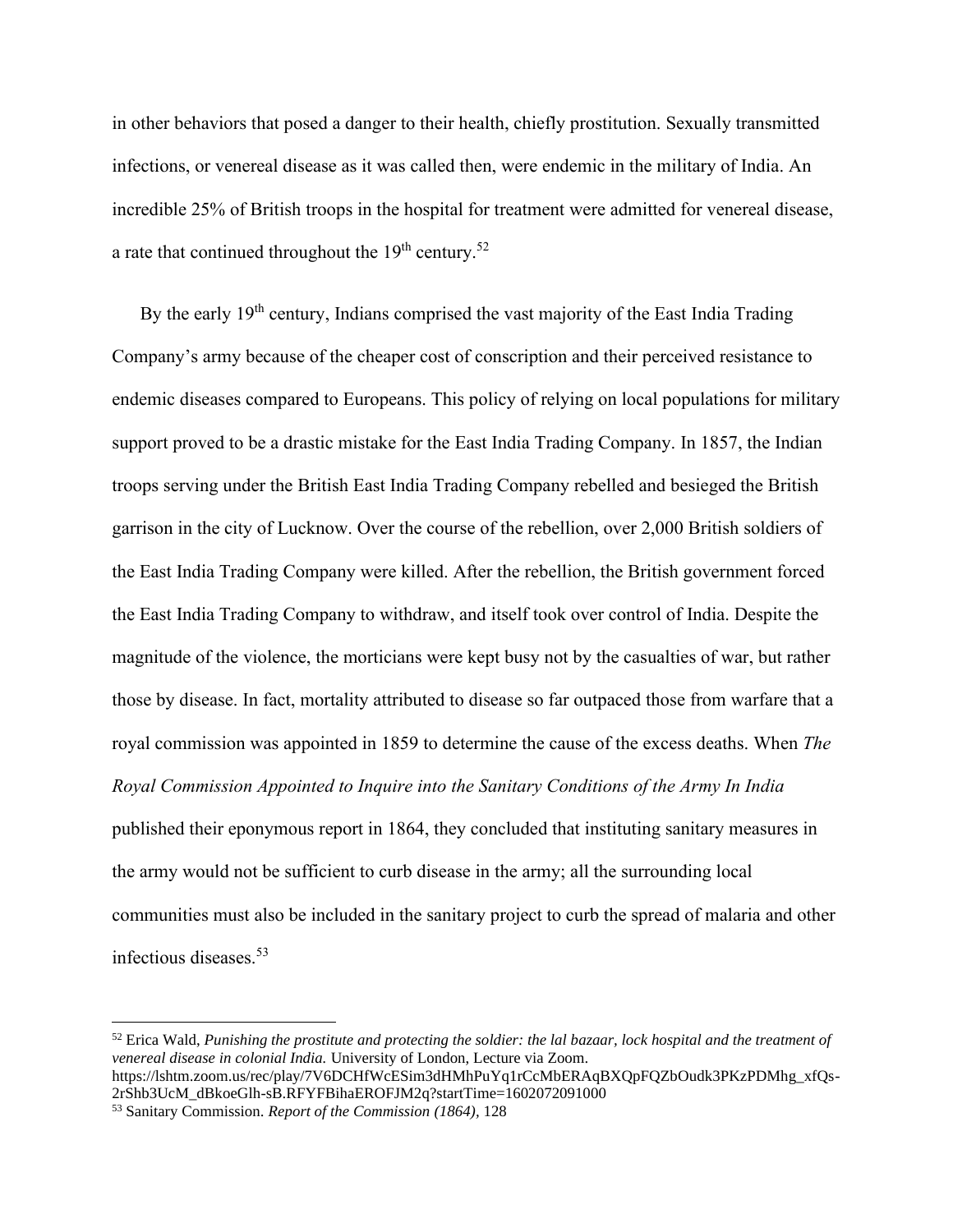#### **Chapter 2: British Public Health Initiatives in India: Recommendations and Results**

The Lucknow Revolt of 1857 proved to be the immediate impetus for an evaluation of public health in India due to multiple factors. At the time of the revolt, Indians soldiers or "sepoys" comprised two-thirds of the army, many of whom had joined the revolt.<sup>54</sup> To prevent future army mutinies, The British government decided that British soldiers must greatly outnumber sepoys. However, replacing sepoys with British soldiers would not be so easy: British soldiers were four-and-a-half times more likely to die from disease than sepoys.<sup>55</sup> In changing the composition of the army, it was clear that drastic measures were needed to safeguard the health of the relatively vulnerable British soldiers that were to replace the sepoys. The second factor was the evaluation of mortality statistics after the revolt. By the time the revolt was concluded, approximately 2,000 soldiers had been killed.<sup>56</sup> While the fighting was intense and the losses were severe, this number paled in comparison to disease deaths. A sober analysis of this data invited further evaluation of how to prevent the army's greatest enemy in India: disease. The third factor was the transition from indirect rule under the East India Trading Company to the direct rule of the British Raj. The British government had a greater interest in maintaining a healthy army in India and had greater resources to devote to this goal than the East India Trading Company. Finally, the Lucknow Revolt of 1857 occurred at an auspicious time for public health intervention. In 1857 Florence Nightingale was in the midst of authoring an 800-page report on sanitation in the Crimean War which recommended reforms for the British army based on her observations and government statistics. In 1858, Nightingale's report was used as the basis for the "Royal Commission appointed to Inquire into Regulations affecting the Sanitary Condition of

<sup>54</sup> Harrison. *Public Health in India*, 61

<sup>55</sup> Arnold, *Colonizing, 68*

<sup>56</sup> Douglas Peers *India Under Colonial Rule: 1700-1885* (London: Routledge Publishing, 2006) 64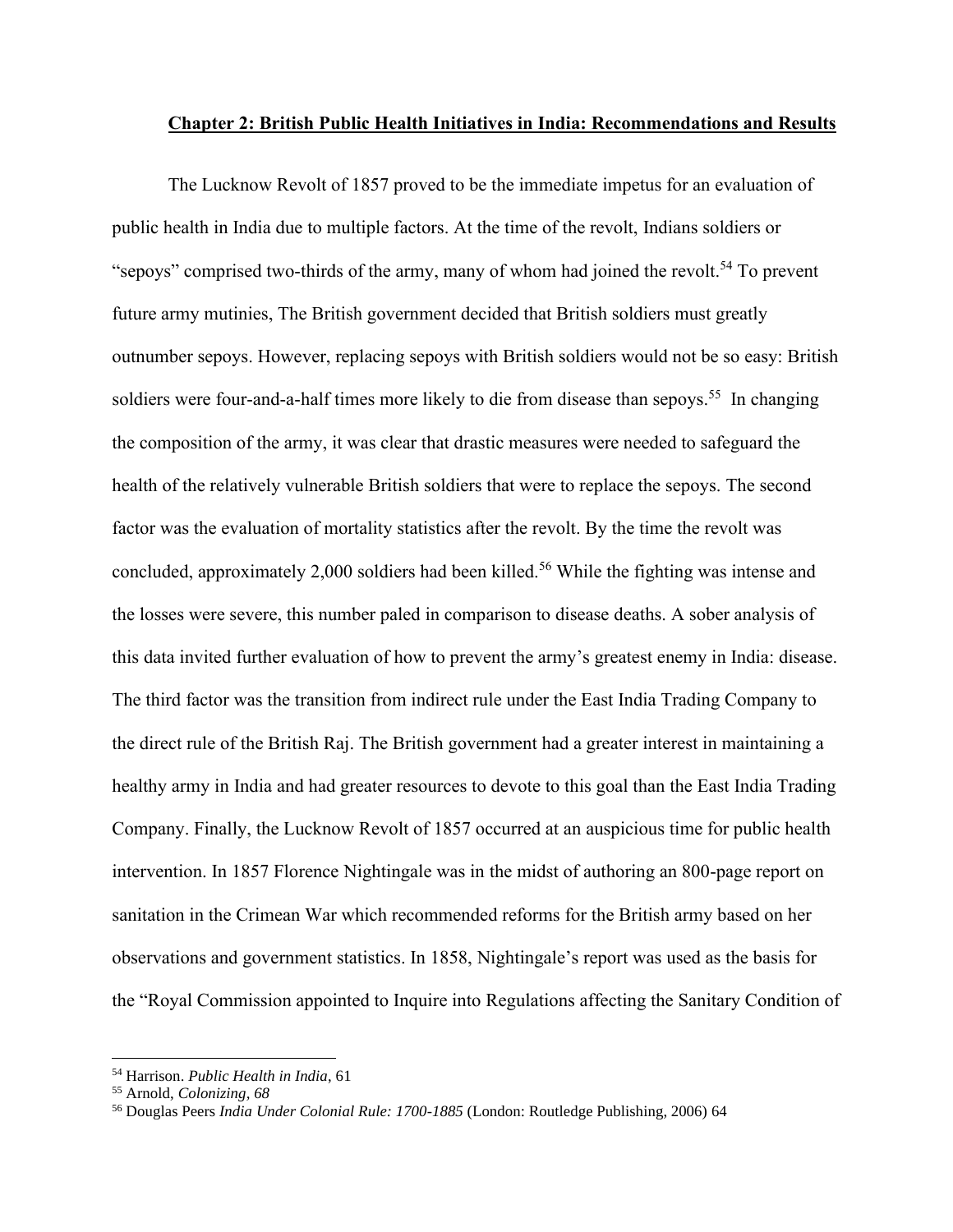the Army, the Organization of Military Hospitals, and the Treatment of the Sick and Wounded", the first ever royal inquiry on the sanitary conditions of the British army.<sup>57</sup> The results of the commission proved unequivocally that sanitary measures were effective at preventing deaths from disease and provided a springboard for Nightingale and her cabinet of fellow sanitarians to advocate for further reforms.

The creation of a Royal Commission for India was initially suggested in 1858 by Edwin Chadwick in a letter to Lord Stanley, then the secretary of state for India; however it was Nightingale who pursued the idea, writing to Lord Stanley on several occasions describing how the commission might be structured and suggesting who best to serve on it.<sup>58</sup> Nightingale's influence was such that she was able to elevate key intimates to important positions in the commission despite her inability to officially serve on it herself. Sidney Herbert, a dear friend of Nightingale's who faithfully acted on her behalf, planned to chair the commission. Noted government statistician and frequent collaborator William Farr and fellow sanitarian John Sutherland were also to occupy seats on the commission, and these two combined with Nightingale were to serve as the nucleus of the commission.<sup>59</sup> In 1859, "The Royal Commission Appointed to Inquire into the Sanitary Conditions of the Army In India" was officially chartered.<sup>60</sup> Specifically, the commission was charged with identifying the diseases that afflicted the army and their causes in order to make recommendations to address them. Their challenge was monumental. In the years between 1830 and 1845, British soldiers in India died at a rate almost eight times greater than those stationed in Great Britain in a similar timeframe.<sup>61</sup> Lethal

<sup>57</sup> Vallée, *Florence*, 12

<sup>58</sup> Vallée, *Florence*, 46

<sup>59</sup> Vallée, *Florence*, 16

<sup>60</sup> Sanitary Commission. *Report of the Commission (1864),* xxiii

<sup>61</sup> Sanitary Commission. *Report of the Commission (1864),* xxvii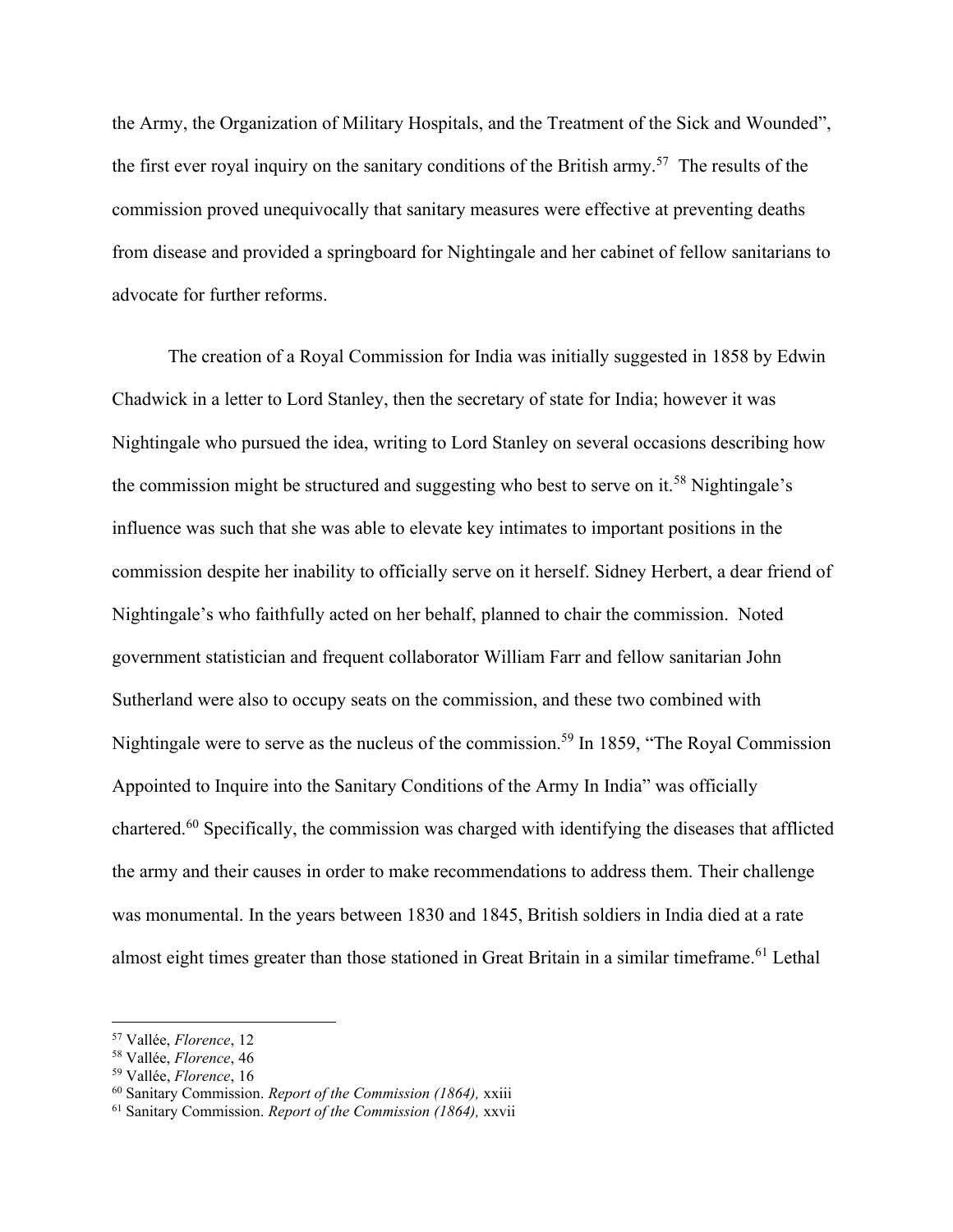diseases rarely encountered in Great Britain such as malaria and yellow fever were a massive drain on the manpower and resources of the British army in India. The geographical scope of the inquiry was every bit as daunting in itself, India is 13 times the size of the modern United Kingdom. Nightingale and her collaborators were prepared nonetheless and set out to establish a framework for the massive inquiry.

"The Royal Commission Appointed to Inquire into the Sanitary Conditions of the Army In India" was made in the image of the first Royal Commission, in that Nightingale's sanitary regime was the foundation for the inquiry. However, the commission's inquiry incorporated other ideas about health and medicine, many of which stemmed from Victorian standards of morality and medieval ideas of health. The fields of inquiry considered by the commission were varied and seemingly disparate, including the fields of meteorology, nutrition, topography, ethnography, and pathology. In the text of the Royal Commission's charter, the areas of investigation are delineated as follows: "We do order and direct you to inquire into the causes of such Sickness and Mortality; whether as relates to Climate, Locality, state of Barracks, Drainage, Water Supply, Diet, Drink, Dress, Duties, or Habits of Troops".<sup>62</sup> The breadth of the inquiry displayed how interconnectedly Victorians saw their health and their environment, an idea that is once again coming into vogue in the modern era. But for the Victorians, this broad inquiry also signaled how little was practically known about the cause of disease and the unwillingness to exclude any possible avenue from investigation.

While Nightingale and the other members of the Royal Commission were based in London, the groundwork was performed by health officials assigned to each of the three

<sup>62</sup> Sanitary Commission. *Report of the Commission (1864),* xxiii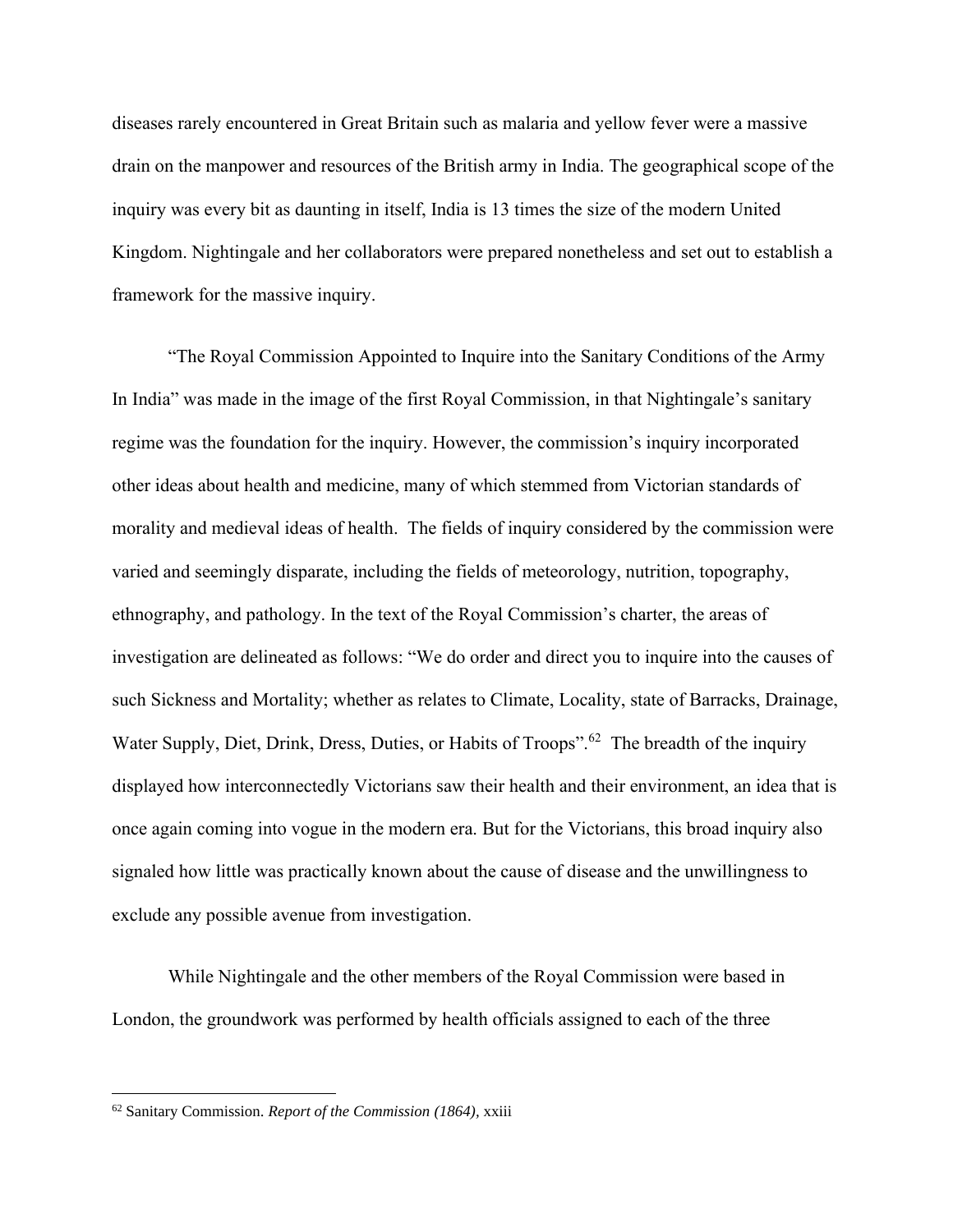Presidencies of India: Bengal, Madras and Bombay. Each of the Presidencies conducted their own investigations on the bases outlined in the Royal commission and sent their data back to London to be analyzed and compiled into an annual report. The methodology of the Royal Commission was two-fold: observational and quantitative reporting of potential health hazards. The observations of health officials provided the commissioners in London with rare insight into the possible causes of and predispositions to disease thanks to their thorough and descriptive nature. The reports were as varied as the scope of inquiry and included such disparate topics as the habits of soldiers and the climate. In fact, a description of the meteorological conditions became a fixture of the Commission's annual report, in which it gave special emphasis to the volume of precipitation and the season in which it occurred. The habits of soldiers were no less important to the commissioners, as they suspected alcoholism and the patronage of prostitutes to be contributing factors to hepatitis and venereal disease respectively. Observations of soil conditions and topography are also commonly found in the reports, based on the notion that damp soil and humid air are contributors to disease. Similarly, symptoms of diseases were described as well as the conditions they were contracted in in an effort to establish a link between them. Finally, the authors of the commission included a summary of their findings in which they made recommendations for the improvement of sanitary conditions in the army encampments and the surrounding areas. These annual reports exist for every year between 1864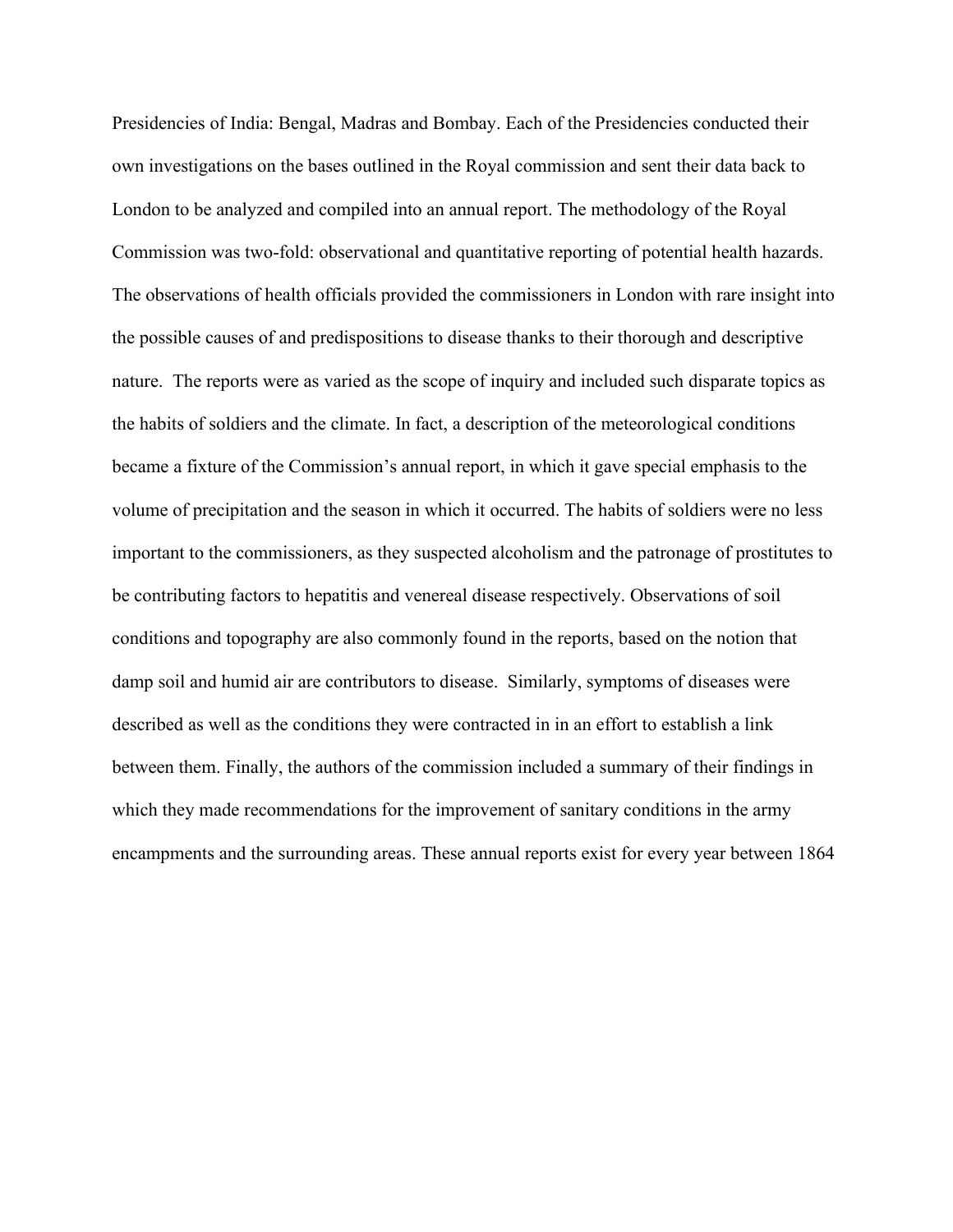and 1900. Whereas the older tradition of basing reports on observation had provided a worm'seye-view of conditions on the ground, the new practice of using statistics provided solid data from which areas of concern could be identified positively, and correlations between diseases and their causes could be noted for the first time. The statistics collected by the Royal Commission and listed early in the pages of its first report highlighted the fundamental challenge facing the commission. Pictured below is a bar graph that illustrates the magnitude of the problem of disease in India from 1830 through 1869.<sup>63</sup> Here each section of the graph represents deaths from a particular class of disease based on its size.

|                                                                                                                                                                                                                                                                                                                                                    | 1. Male Population of England aged $15 + 5 = 1848 - 54$ .                                                                                                                                                                          |                                                                                        |  |
|----------------------------------------------------------------------------------------------------------------------------------------------------------------------------------------------------------------------------------------------------------------------------------------------------------------------------------------------------|------------------------------------------------------------------------------------------------------------------------------------------------------------------------------------------------------------------------------------|----------------------------------------------------------------------------------------|--|
| <b>Daubis</b><br>Denshir<br>Doubt:<br><b>Nami</b><br>Deaths<br><b>Priori</b><br><b>Imagin's</b><br>M<br><b>ARTISTER</b><br><b>TIVAN</b><br>$n$ Nec<br>Long and<br>/Phon-<br><b><i><u>ISTINE</u></i></b><br>hubervaniar Marmaen<br>INN AV<br>Disenser<br>清洁<br>100<br>Gounts SLE<br><b>SARRY</b><br>不可<br>th. 1000<br>Avenue (Ar RAN Garry) Cracker | This dotted parallelogram represents the additional Area which would be compact in representing the Mercality among the<br>Male Plysilation of Expland if they were as unhealthy as the European Jony in the Presidency of Bengal. |                                                                                        |  |
|                                                                                                                                                                                                                                                                                                                                                    | II. Infantry of the Line serving at Heme _ 1859-61.                                                                                                                                                                                |                                                                                        |  |
| Deaths<br>Deaths.<br><b>Dunths</b><br>Frem.<br>from:<br><b>Intuitiv</b><br>All.<br>Chest &<br>$\approx 2000$<br>Other<br>Inbereidar<br>living<br><b>Direasos</b><br>Diavaser<br>/Im<br>$-2 - 2$<br>$3 - 4$<br>All Conserve<br>to 1000<br>to 1000<br>8.56<br>LEWEREL.<br>tiving.                                                                    |                                                                                                                                                                                                                                    |                                                                                        |  |
|                                                                                                                                                                                                                                                                                                                                                    |                                                                                                                                                                                                                                    |                                                                                        |  |
|                                                                                                                                                                                                                                                                                                                                                    | III. European Army in the Prosidency of Bengal -<br>$1830 - 45$ .                                                                                                                                                                  | Deaths                                                                                 |  |
| Despite<br>diricully<br>$A$ , $A^{2}CC^{2}$<br>livery<br>from All                                                                                                                                                                                                                                                                                  | Deaths from Zemetic Diseases 58 to 1000 living                                                                                                                                                                                     | Dead his<br>trem<br>them.<br>Lang N<br>Taber.<br>All Other<br>cular<br><b>Threasan</b> |  |

<sup>63</sup> Sanitary Commission. *Report of the Commission (1864),* xxvii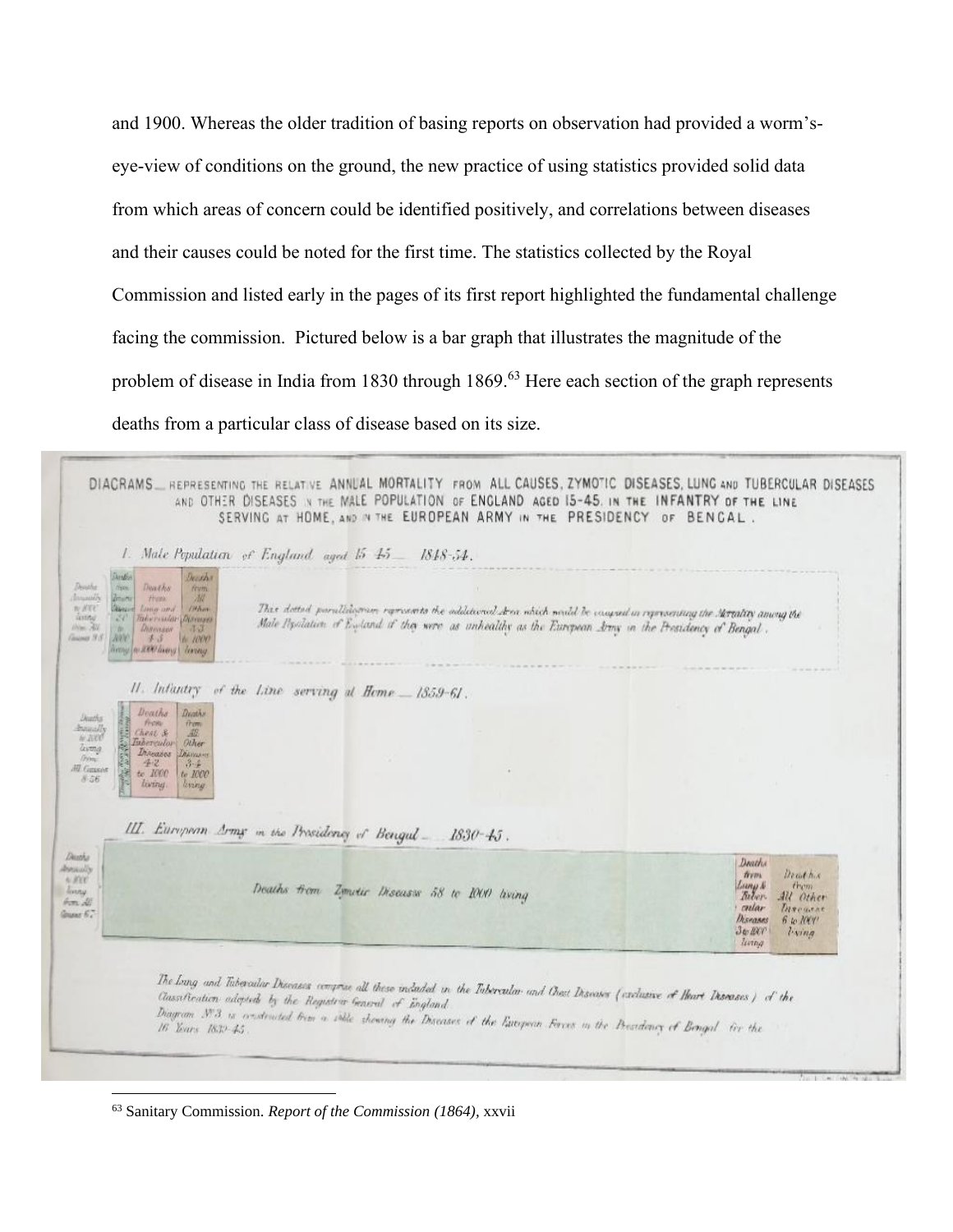The first two charts represent the English population, with the first being the male population and the second being the army stationed in England. The third chart represents the European Army in the Presidency of Bengal, one of three British administrative units in the colony. The most shocking feature of this chart is the green section of the last chart, representing the exponentially greater rate of deaths from zymotic diseases<sup> $64$ </sup> in India as opposed to England. Despite the obstacles facing the commission, new techniques in public health practice would help pave for the way for their work. Nightingale's fruitful utilization of William Farr's pioneering work in health statistics in the first Royal Commission in Crimea effected a shift in which health was to be increasingly seen as a "quantifiable commodity, amenable to comparative analysis as well as clinical investigation". <sup>65</sup> Having passed the acid test of war, statistical analysis of health was to become a cornerstone of the methodology used by the commission in India.

In its first report published in 1864, the commission seeks to categorize all diseases afflicting the army into categories. Lacking an understanding of the cause, the commission groups diseases by symptoms. By this method, the commission concludes that there exist four classes of disease in India that by their frequency and lethality made all others negligible: epidemic cholera, fevers (including malaria), dysentery and diseases of the liver.<sup>66</sup> In describing each of these diseases in the introduction to the report, the commissioners seek to establish a link between the environs in which diseases occur most frequently and their causes. For all four categories of disease, the commissioners conclude that they are caused, or at least are encouraged by, the hot and humid climate. Fevers are described to occur primarily in geographical locations

 $64$  The term "zymotic" refers to a class of diseases that were believed to proliferate in the body in a process akin to fermentation and were contagious. Such diseases include cholera, typhoid fever and diphtheria.

<sup>65</sup> Arnold. *Colonizing,* 66

<sup>66</sup> Sanitary Commission. *Report of the Commission (1864),* 14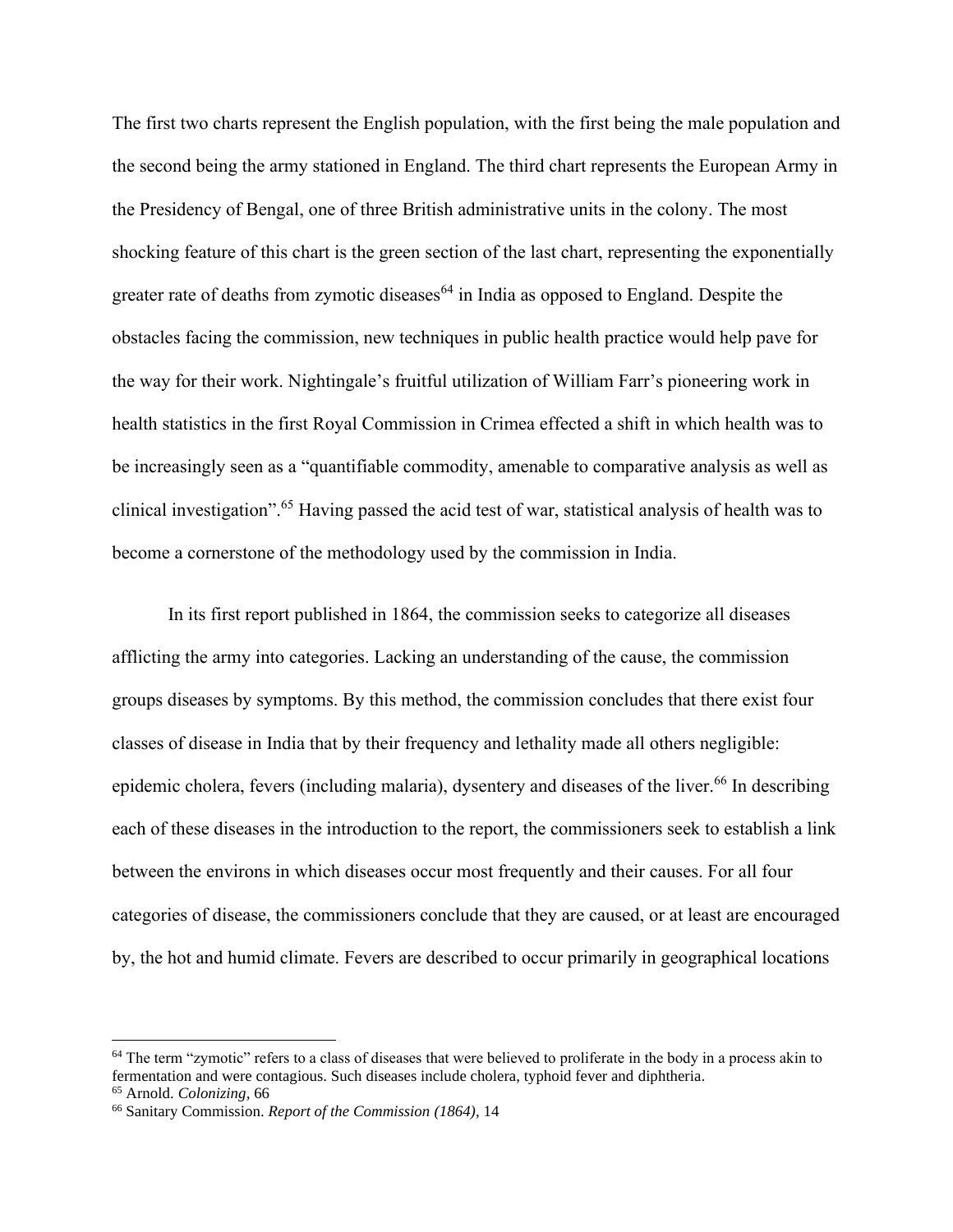close to bodies of water, especially where an abundance of stagnant water can be found. Malaria is mentioned as the most dangerous and most costly disease for the army in India. Though it can be lethal, just as often malaria will incapacitate a soldier in the course of the illness so that he can no longer serve in the army. According to the commission the lethality of malaria coupled with its propensity to cause injurious long-term effects made malaria one of most dangerous diseases for European colonizers in India. Dysentery, which includes cholera, is a close second to malaria in terms of its deleterious impact on the army.<sup>67</sup> While not responsible for as many hospital admissions, dysentery was more lethal and the disease process more rapid. Adding to the difficulty posed by dysentery was the lack of a potent cure. The only recourse for those with dysentery was to relocate to an arid climate at a higher elevation, a difficult prospect for those on death's door. The commission's investigation of dysentery focused particularly on the disparity in which dysentery was contracted between European and Indian soldiers, a rate of 11:1.<sup>68</sup>

Following the observations of diseases endemic to India, the report goes on the discuss the economic damages inflicted by illness and death in the army. Of great interest to the commission and the British government was the money to be saved by the reduction of illness and mortality in the Indian army. The relatively high cost of maintaining a European army in India was accentuated by the cost of healthcare for soldiers and the wages lost on invalided or ill soldiers. Moreover, the high mortality of the soldiers in India necessitated the continual training of troops and their transport to the subcontinent from England, which strained the twin pillars on which the British Empire rested: economic and martial power.<sup>69</sup> Indeed, the Report of the Sanitary commission was chartered primarily to determine the state of health of the army, and

<sup>67</sup> Sanitary Commission. *Report of the Commission (1864),* 14

<sup>68</sup> Sanitary Commission. *Report of the Commission (1864),* 16

<sup>69</sup> Sanitary Commission. *Report of the Commission (1864),* 14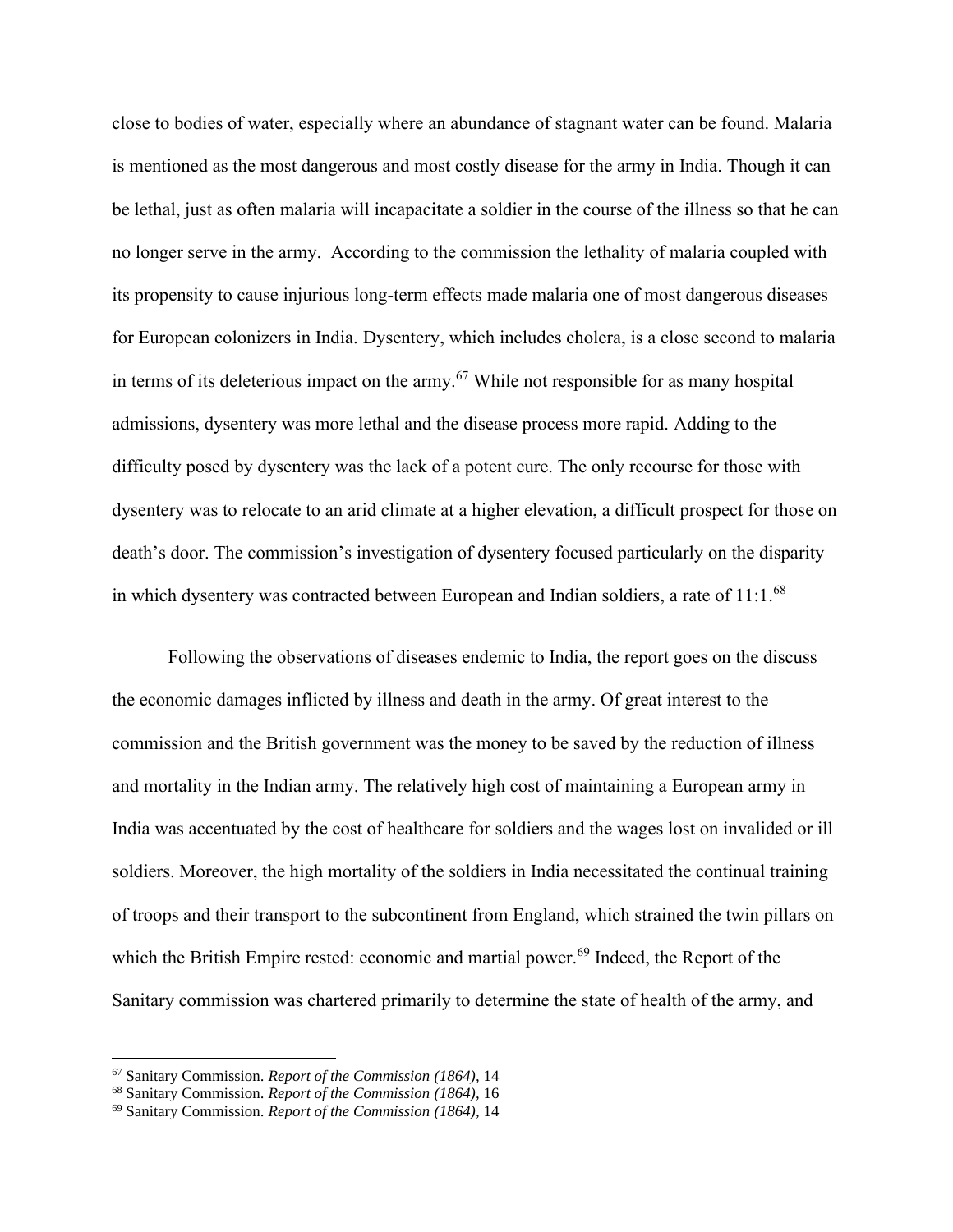not of the population of India. The singularly focused charter intentionally omitted the population of India, an omission that signaled British indifference to Indian health, excepting that of Indian soldiers. When the commission's report was finally published in 1864, however, it contained more than a little irony. The Commissioners concluded that the health of the army could not be preserved without extending a system of public health to Indians as well: "Apart therefore from the question of humanity, the introduction of an efficient system of hygiene in India is of essential importance to the interests of the empire".<sup>70</sup> There was a caveat to this recommendation though, which was that it only applied to population centers with which the British Army routinely interacted. This meant that rural India, which was the vast majority of the country, did not gain much by the institution of public health.

When the Sanitary Commission of 1864 concluded their report, they provided a list of recommendations following their analysis. As a matter of priority, the list of recommended sanitary projects made by the commission included only hospitals and military encampments, but they were eager to take undertake municipal projects as soon as it was practicable. A sense of optimism pervaded the commission's early years, as it seemed the lessons learned in Great Britain could be applied with great effect in India. Edmund Drummond, the Lieutenant Governor of the North-Western Provinces published a memorandum extolling the work of the Sanitary Commission in England and the potential of their precepts to improve the public health of India cities as well as military encampments. Drummond writes "By a strict attention to drainage, ventilation, and cleanliness…most of [the] active causes of disease were removed. The health of the people of England has consequently greatly improved. In London, 200 years ago, the average annual mortality rate was 7 per cent; it has now, with a greatly increased population, diminished

<sup>70</sup> Sanitary Commission. *Report of the Commission (1864),* 125-126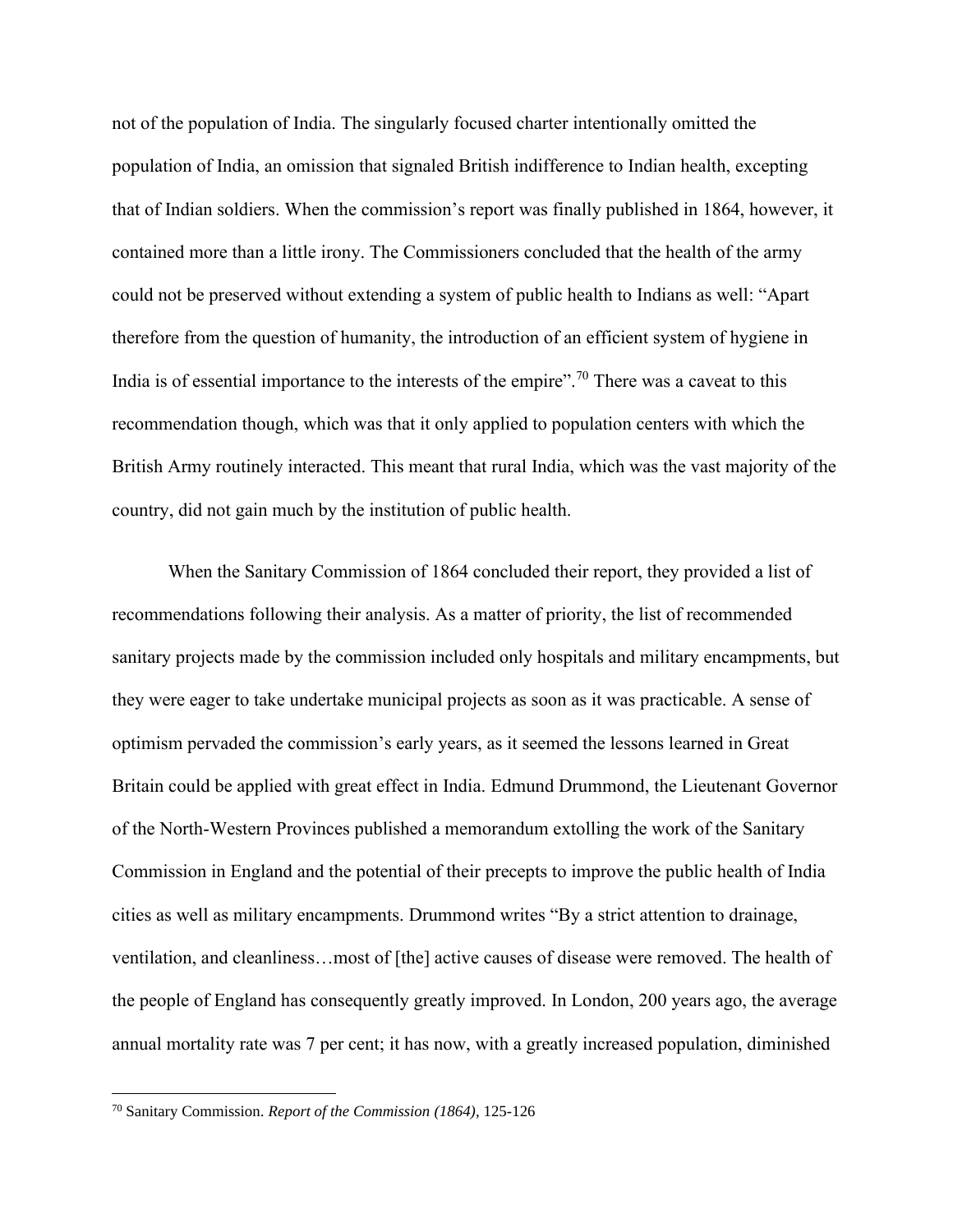to 3 per cent".<sup>71</sup> This memorandum, of which this quote is only a small part, was included in the Report of Bengal from 1864 in its entirety to give a picture of the optimism felt at the time. The Sanitary Commission felt strongly that given time, the Victorian conception of public health would produce the same positive results experienced in Great Britain and Crimea, despite the differing climate and populations.

In keeping with Nightingale's Victorian obsession with cleanliness, many of the Commission's recommendations targeted the challenge of human waste. To the Sanitary Commission of 1864, the challenge that human waste posed in India was two-fold; its propensity to cause miasmas, and its ability to taint the water supply. To address these two avenues for disease transmission, the commission first conducted a survey of the drainage and waste management techniques in military cantonments and the towns they were stationed near. The Commission found that the military cantonments had established a superficial surface drainage system which conveyed run-off from rainfall a short distance from the encampment. The encampments also had a number of latrines and urinals, though they were not drained and waste was allowed to accumulate. In contrast, the population centers of India utilized ponds and large holes dug near their houses in order to accommodate their waste and had no system to manage surface drainage.<sup>72</sup> To the Sanitary Commission of 1864, the Indian system of waste management posed a dangerous health hazard. The Commission believed that the open sewage produced by Indian population centers was stimulated by the heat and humidity, creating a dangerous miasma in the area. In the course of its survey, the Commission also found that human waste posed a health problem when it infected the water supply. In the population centers of

<sup>71</sup> Sanitary Commissioner. 1864-1865. *Annual Report of the Sanitary Commissioner with the Government of Bengal* Superintendent of Government Printing. https://www.bl.uk/collection-guides/india-office-records

<sup>72</sup> Sanitary Commission. *Report of the Commission (1864),* 60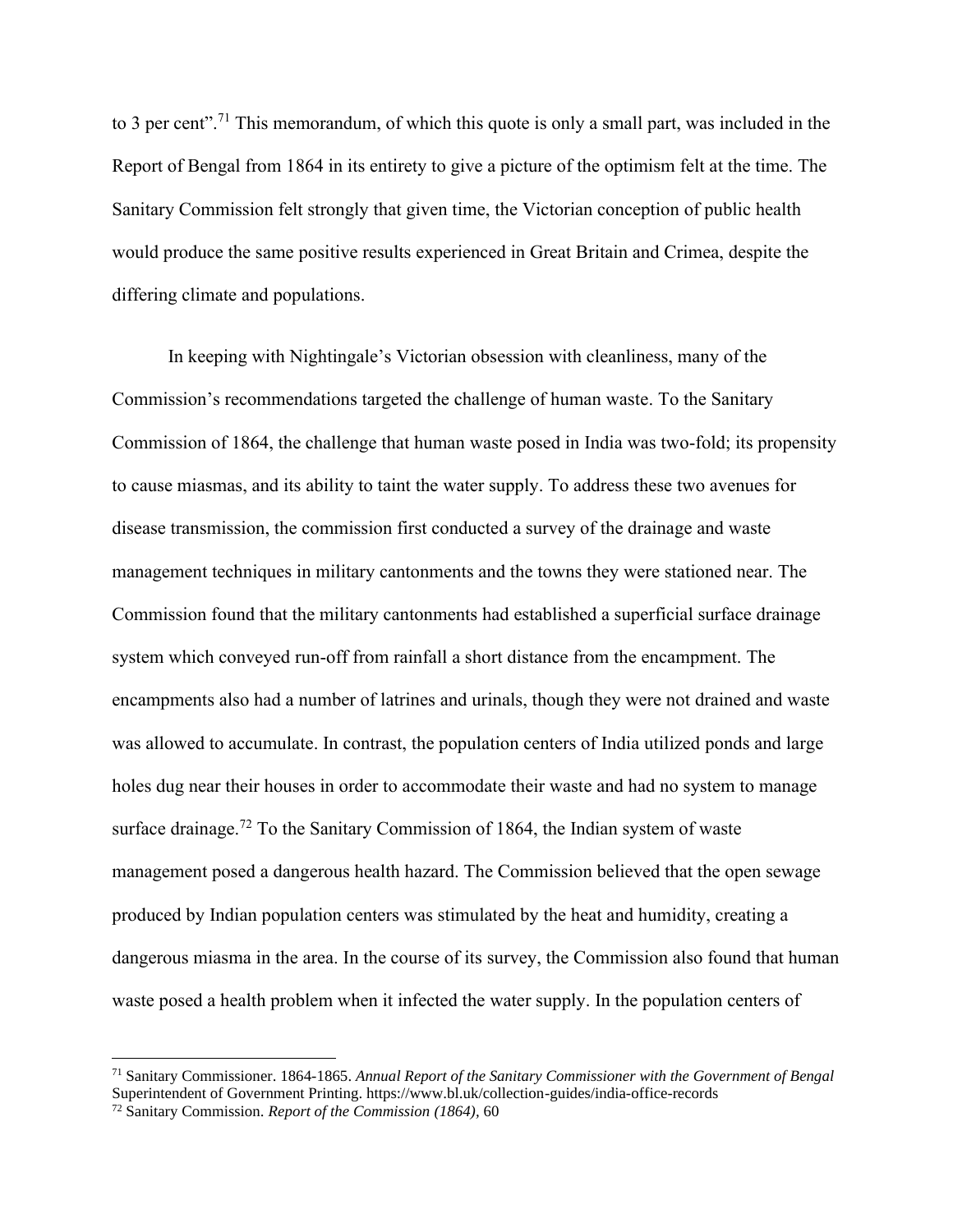India, human waste was often deposited near water sources or was positioned such that run-off from the rains would contaminate water sources including wells and rivers. The Commission concluded that an investment in proper drainage was critical for military stations and the cities they neighbored to avoid water contamination and the creation of miasma. In their official recommendations the Commission nevertheless stopped short of issuing any recommendations for the creation of municipal infrastructure in the immediate future as a matter of priority.<sup>73</sup>

Another core aspect of Nightingale's sanitation regime was ventilation. Constant airflow in dwellings and municipalities was seen as a critical aspect of health by the Sanitary Commission because of its ability to fight the effects of miasmas. As noted above, the miasma theory of disease transmission, though only one of many such theories, was the most popular one in mid-19<sup>th</sup> century India and had been in Great Britain for at least a century prior. This theory postulated that infections were caused by poisonous emanations of gas that remained suspended in the air unless dispersed. Following this perspective, it was imperative to prevent the miasmas from stagnating over a city or indoors. Ventilation also has the added quality of drying out damp areas which were another cause of concern for the Sanitary Commission, who viewed them as potential sources of miasma. To promote ventilation in military encampments and hospitals, the report recommended that all future buildings must be built on raised basements and positioned to encourage the prevailing wind in order to promote airflow.<sup>74</sup>

British theories of disease transmission, although inaccurate, often led public health officials in the right direction. For instance, the development and use of disinfectants in India was encouraged by the miasma theory. The Victorian belief that disease-causing miasmas

<sup>73</sup> Sanitary Commission. *Report of the Commission (1864),* 128

<sup>74</sup> Sanitary Commission. *Report of the Commission (1864),* 126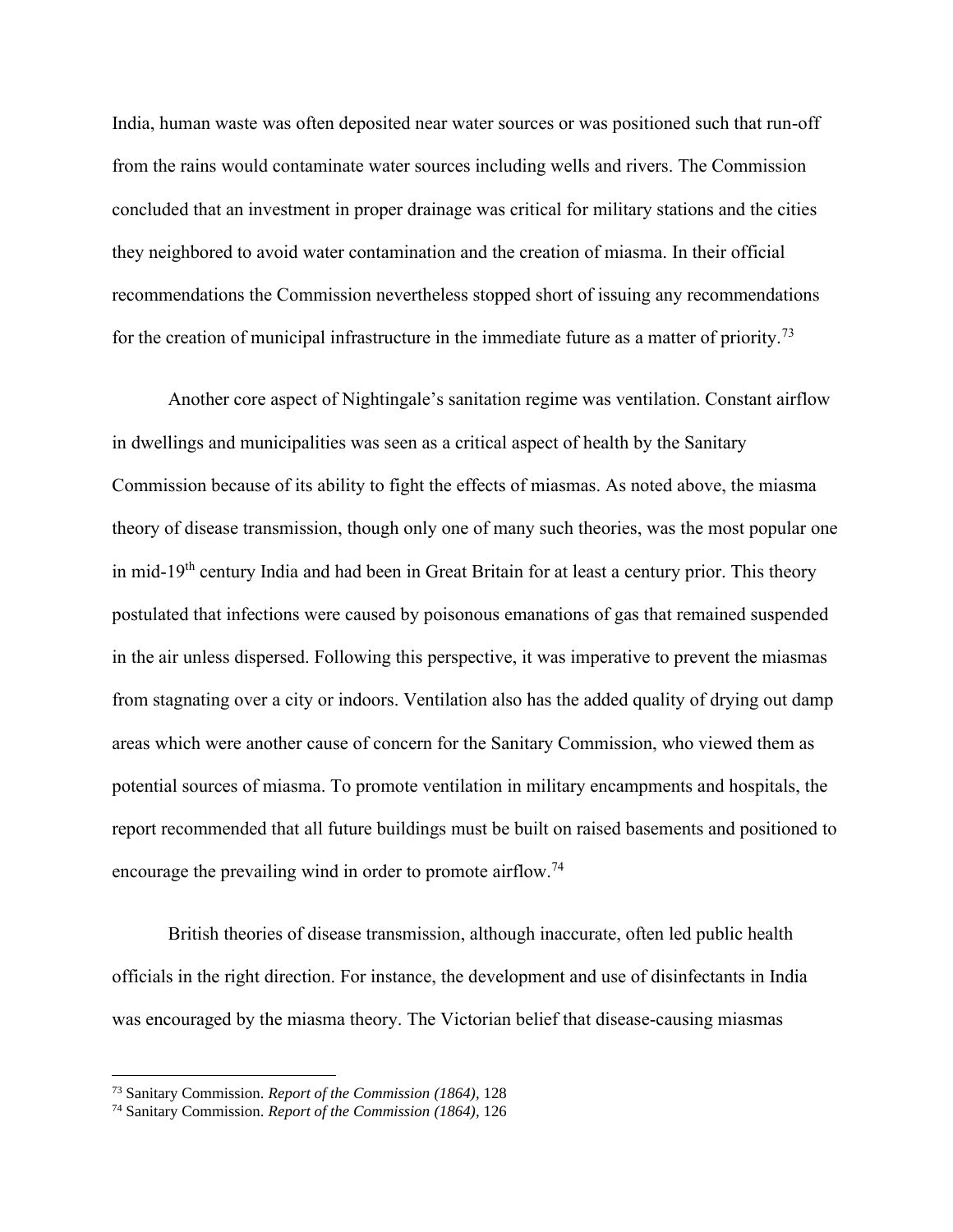emitted foul odors led to the adoption of disinfectants precisely because of their deodorizing qualities. The 1866 Bengal report quotes a study by Dr. William Budd in the British Medical Journal describing the efficacious use of various disinfectants during an epidemic of cholera in Bristol. These disinfectants included such varied substances as sulphate of iron, carbolic acid, and McDougall's and Calvert's powders.<sup>75</sup> Although these substances proved useful, the miasmatic theory led the British to apply them in unproductive ways. Indeed, one of the most common ways of using a disinfectant was to pour it down a drain.<sup>76</sup> The example of the British adoption of disinfectants in India serves as a microcosm for their progress in public health in India in the last decades of the 19th century. British theories of disease transmission, though essentially wrong, had narrowed the causes of disease to the vectors of their transmission. By the 1880's the success of public health measures was evident in the statistics on mortality rates in the army. According to the Sanitary Report of 1890, deaths in the British army had decreased by approximately 26 percent in the 1870's compared to the 1880's.<sup>77</sup> A decline in death rate in the British army in India was seen in almost every category related to the implementation of sanitary measures. Deaths from cholera had decreased by 50 percent, hepatitis by 40 percent and malaria by 70 percent. The only category of disease that had not experienced a significant decline was one in which sanitary measures were not applied. Rates of sexually transmitted infections were occurring at approximately the same rate in 1890 as they were in 1864.<sup>78</sup>

The success of the colonial public health regime was not accomplished without difficulty. A unique set of challenges accompanied the development of a public health system in India

<sup>75</sup> Sanitary Commissioner, *Report of the Sanitary Commissioner of Bengal (1866),* 20

<sup>76</sup> Sanitary Commissioner, *Report of the Sanitary Commissioner of Bengal (1866),* 20

<sup>77</sup> Sanitary Commissioner. *Annual Report of the Sanitary Commissioner with the Government of India* (1892), 12

<sup>78</sup> Sanitary Commissioner. *Annual Report of the Sanitary Commissioner with the Government of India* (1892), 12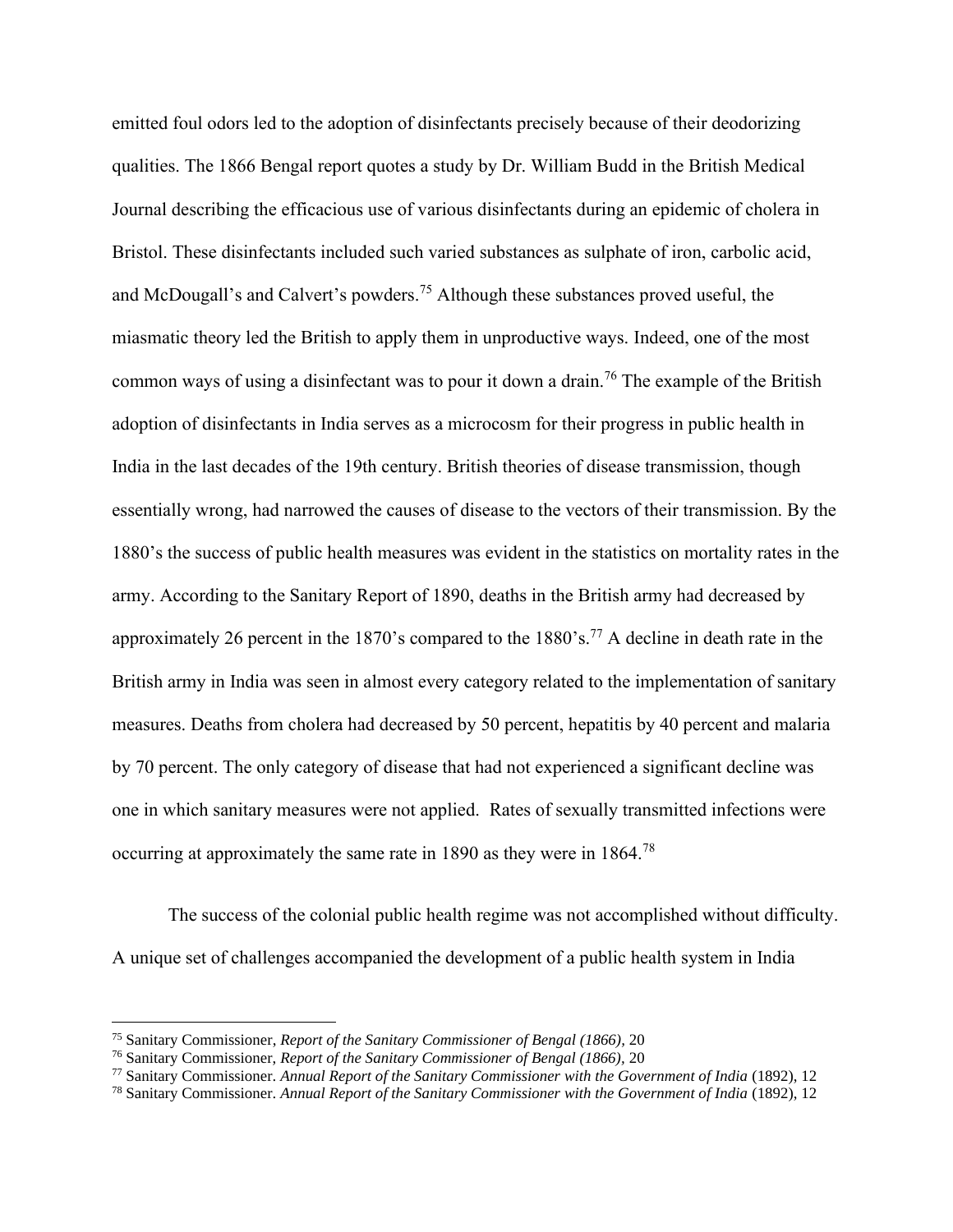ranging from the Indian rejection of Western medicine in favor of indigenous medicine to the ever-present threat of revolt against the colonial government. These factors and others demanded change and compromise from the Chadwickian version of public health if it were to be effective in Indian society. The power and latitude of the British to address these challenges was of course considerable in the colonial context because the people of India did not have a representative government under British rule. As a result, the British were able to implement public health policy without political or legislative obstacles. Despite this wide latitude to implement public health policy, the British were careful not to provoke unrest; this fear of unrest in turn forced the British to exercise a degree cultural competence in their implementation of health policy. An example of the limitation of force in the public health regime in India was the small-pox vaccination campaign. In 1864, The British launched a campaign to vaccinate Indians population centers near military encampments, but it was stymied by popular resistance to vaccination. India's long history of traditional medicine made both the practitioners and the patients of Ayurveda and Unani medicine wary of foreign ideas of disease prevention and treatment. Traditional medicine in India favored the practice of inoculation, a relatively dangerous and less effective method of preventing small-pox. The British realized that forced vaccination was not an option and that collaboration with traditional medicine practitioners was essential to build trust with the Indian population. To this end, British health officials convinced a handful of Hakims and Vaids to administer the vaccines on their behalf. This strategy proved beneficial as rates of vaccinations increased and small-pox outbreaks stemming from inoculations decreased.<sup>79</sup> The fear of a revolt again influenced British health policy in its efforts to combat cholera. The British believed that Hindu pilgrimages were potential causes of cholera outbreaks due to the volume of

<sup>79</sup> Sanitary Commissioner, *Report of the Sanitary Commissioner of Bengal (1866),* 100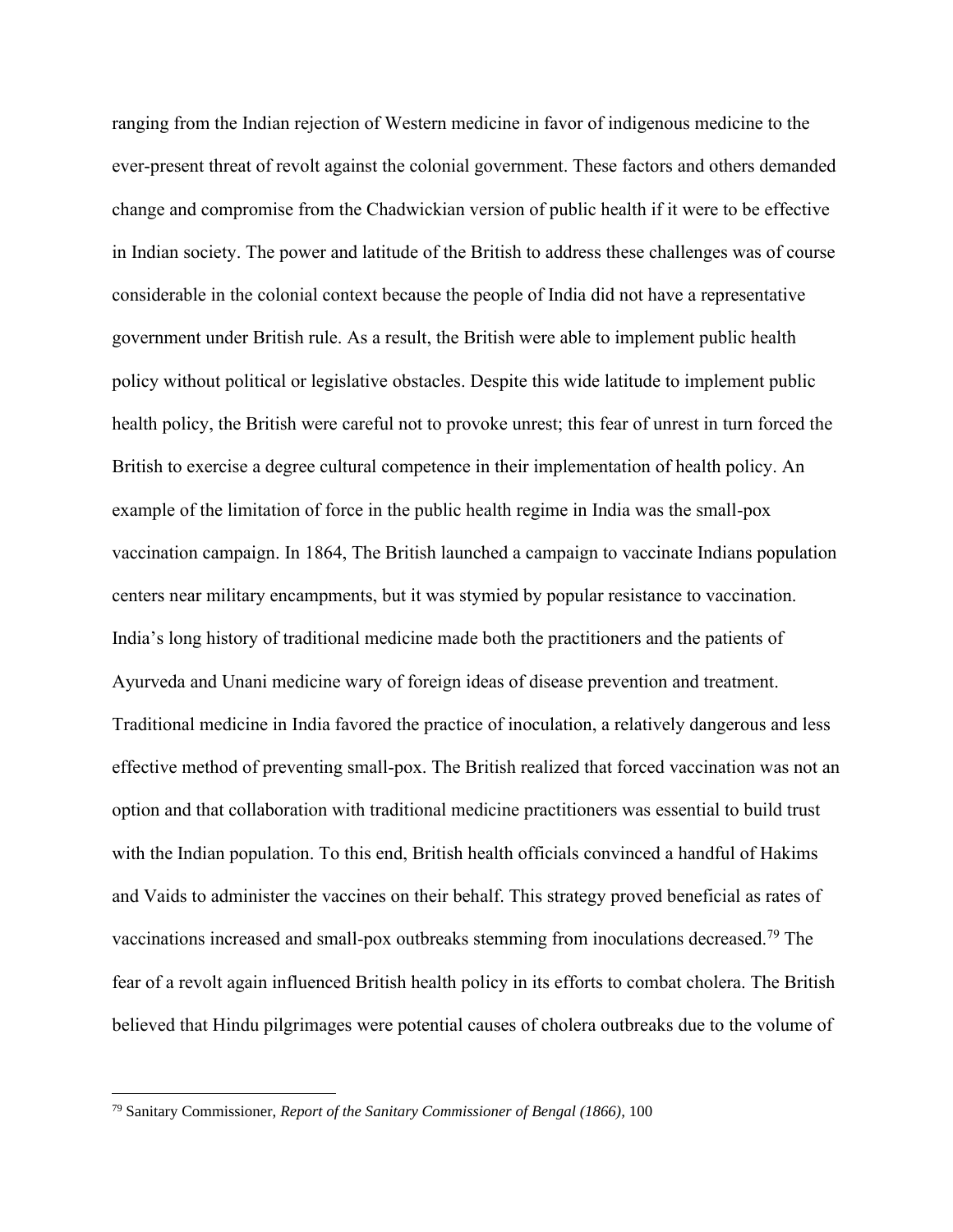people involved and the seeding of cholera across the colony when the pilgrims returned home. Despite the available evidence that linked cholera to pilgrimages, the British health regime decided not to directly interfere with the holy voyages. The administration believed that interfering with the religious practices of Hindus, particularly the pilgrimages, would lead to another popular uprising. Faced with this potential consequence, public health officials decided to make sanitary accommodations for the pilgrims instead.<sup>80</sup>

The culturally competent public health interventions of the British helped to make allopathic medicine more palatable to Indians, but allopathy still struggled to establish itself as the dominant form of medicine in India. Most Indians preferred the treatment of traditional medicine practitioners to the treatment provided in British hospitals, frustrating the medical establishment. It is interesting to note here that in the years of the East India Trading Company, the British themselves had visited Vaids and Hakims (Hindu and Muslim doctors respectively) as they believed native practitioners to have treatments and cures specific to the climatic and environmental causes of disease in India. The environmentalist paradigm of the time also encouraged practitioners of Western medicine to adapt their practices to the environment of India, which frequently involved borrowing medicinal remedies from traditional Indian medicine.<sup>81</sup> The legitimacy granted to Indian medicine during the  $18<sup>th</sup>$  and early  $19<sup>th</sup>$  centuries was enhanced by the shared belief of humoral pathology, the belief that the imbalance of the bodies four essential fluids was the immediate cause of illness. <sup>82</sup> As the British shed the doctrine of humoral pathology in favor of putrefactive and germ theory later on in the 19<sup>th</sup> century,

<sup>80</sup> David Arnold *Cholera and Colonialism in British India. Past & Present*, no. 113 (1986): 141.

http://www.jstor.org/stable/650982.

<sup>81</sup> Arnold, *Colonizing* 42

<sup>82</sup> Arnold, 42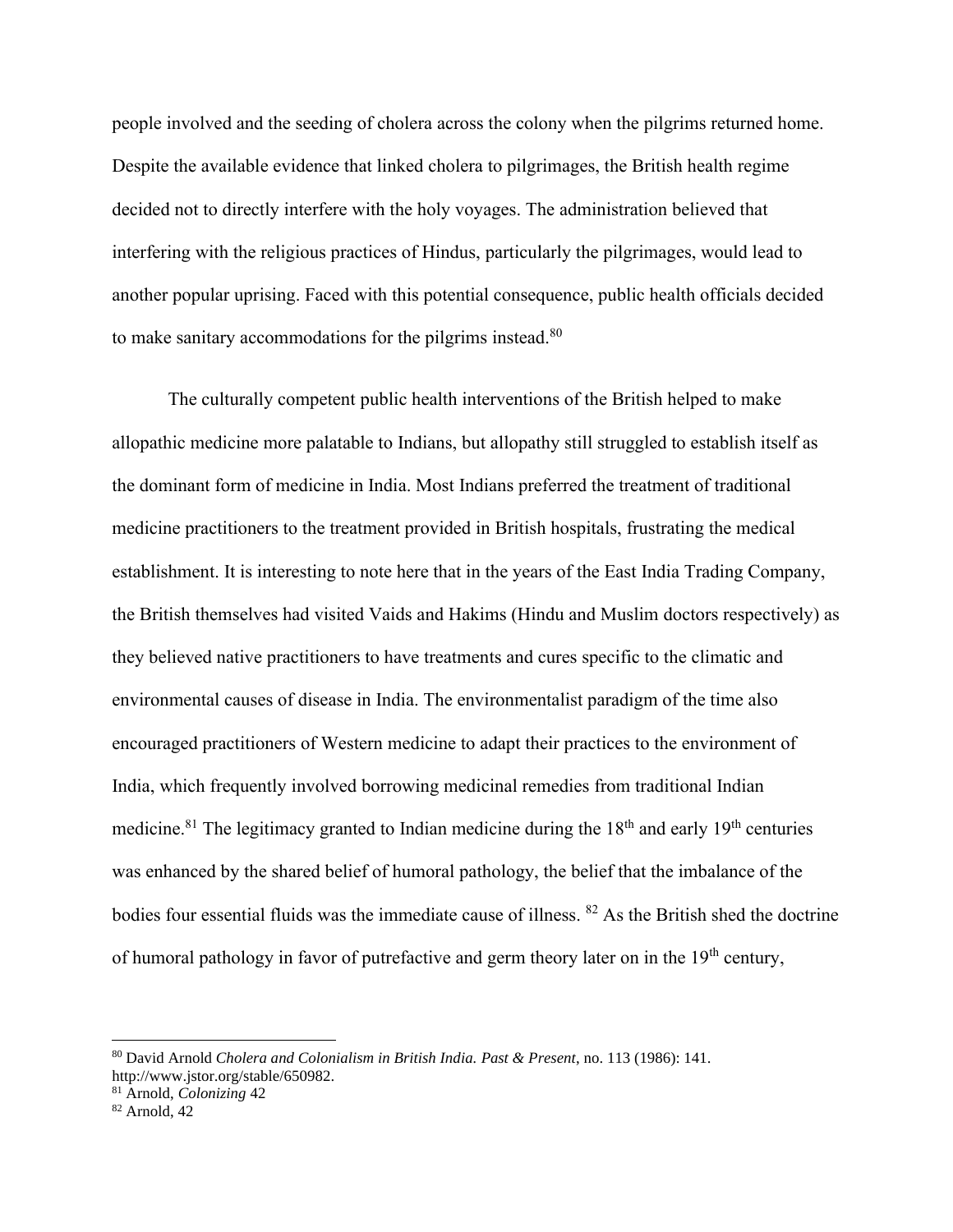however, indigenous medicine was relegated to an inferior position. Despite the early dialectical exchange between allopathic and indigenous medicine, Western medicine developed and maintained an increasingly dismissive attitude toward indigenous medical practice beginning around the Mutiny, complaining about the strong ties of native medical practice to religion and superstition.<sup>83</sup> As Western medicine and indigenous medicine drifted further apart, Indians were less likely to seek treatment from Western medicine.

The dismissive attitude of the British towards indigenous medicine was reciprocated by the Indian population. Certain British medical practices were considered anathema to Hindu and Muslim religious sensibilities, which hindered their progress in Public Health. The practice of dissection frequently performed in British hospitals and medical schools in India was viewed with religious aversion by the Hindus and Muslims of India. The practice was considered so polluting to the body that the British were only able to recruit Indians from the "Dom" caste, a class that was despised even by the Untouchables. The stigma of the practice of dissection and the association of the Doms with it made for a further cultural barrier between Indians and allopathic medicine.<sup>84</sup>

Further discouraging the Indian population from subscribing to British medical practice was the racial prejudice of the British. The British view of Indians is typified by this account from a physician identified as "Dr. Bose" who was dispatched to conduct a survey of the sanitary conditions of Bengal on behalf of the Sanitary Commission of Bengal in 1866, regarding the people of Bengal and their habits, Dr. Bose describes the "proverbial apathy, indolence, a sort of childish helplessness, and also the innate selfishness of the Native character…[and] their

<sup>83</sup> Arnold, 58

<sup>84</sup> Arnold. *Colonizing,* 5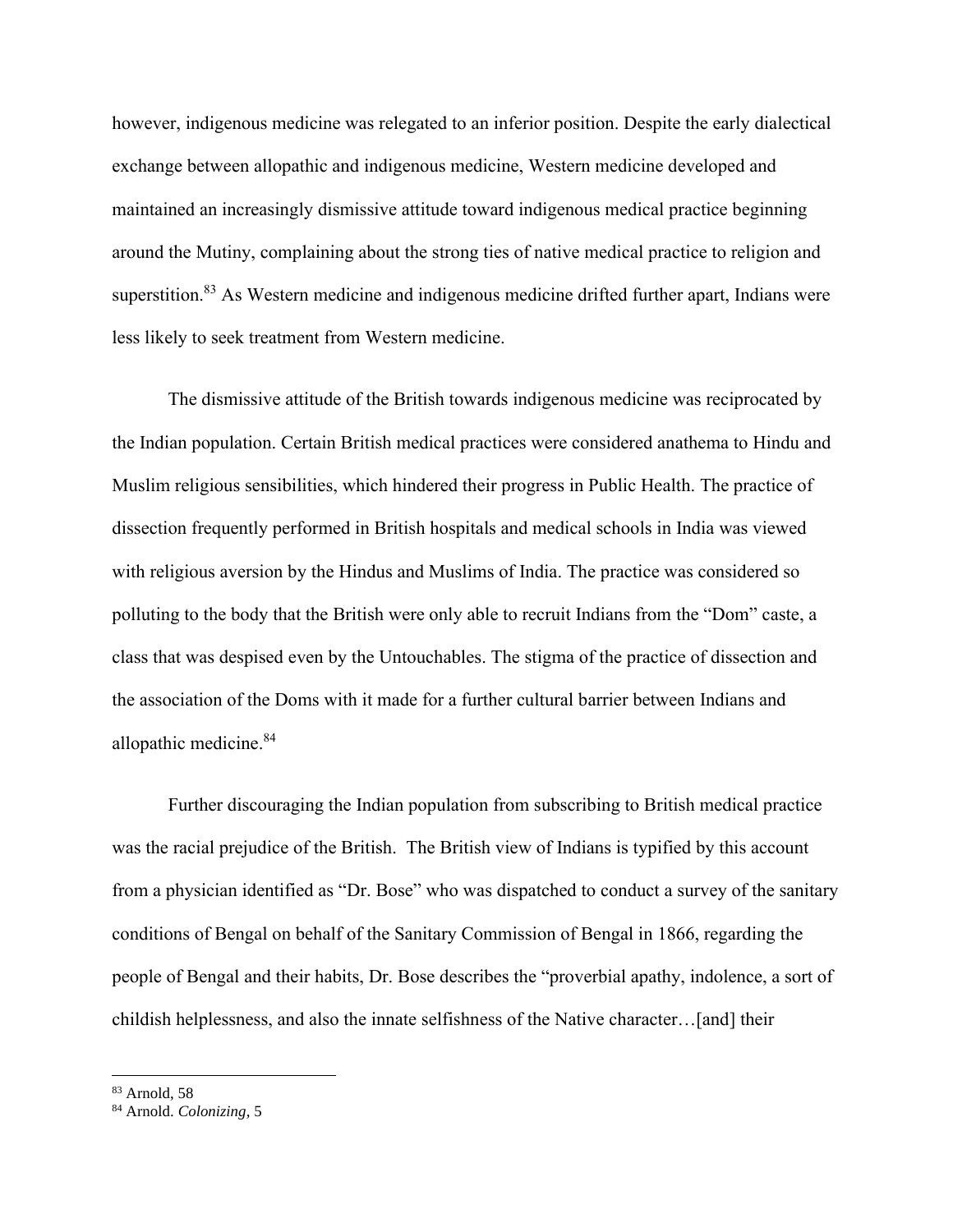peculiarly unclean habits".<sup>85</sup> The British prejudice towards Indians and their customs undoubtedly was felt by the Indians and discouraged them from forming a positive view of Western medicine. If racist rhetoric had a negative effect on the adoption of Western medicine by the Indian population, so too did racist policy. Residential segregation was enforced such that British and European denizens occupied an exclusive enclave in Indian cities that was higher in elevation and better equipped with drainage and sanitary infrastructure than the rest of the city.<sup>86</sup> Policies and rhetoric such as these engendered distrust and antipathy by Indian population toward the colonial medical establishment, driving them away from western medicine.

Just as harmful to the public image of Western medicine in India was the moral prejudice harbored against Indian society by the Colonial medical authorities who purported to have their best interests at heart. In addition to the negative stereotypes mention in Dr. Bose's report, the colonial public health officials were often critical of Indian society, claiming that the moral defects of Indian society were the cause of physical illness. J.R. Martin, writing in 1839, cites the caste system, religious practices and child marriage as some of the causes of disease in India.<sup>87</sup>

The inception of public health in India was driven by the same imperial self-interest that brought about its naissance in Great Britain. In both cases, the British government was reluctant to expend resources to limit the high mortality of disease. In the case of Great Britain, it was the threat to the industrial capacity and the economy that incentivized the creation of a system of public health that circumvented the issue of poverty and defined health instead in sanitary terms. In India, it was the threat to military power that spurred the need for to implement that same

<sup>85</sup> Sanitary Commissioner, *Report of the Sanitary Commissioner of Bengal (1866),* 62

<sup>86</sup> Sanitary Commission. 1864. *Report of the Commission Appointed to Inquire into the Sanitary State of the Army of India.* London: Her Majesty's Stationary Office. https://wellcomecollection.org/works/jpnkzuau/items?canvas=11 <sup>87</sup> Arnold, *Colonizing,* 42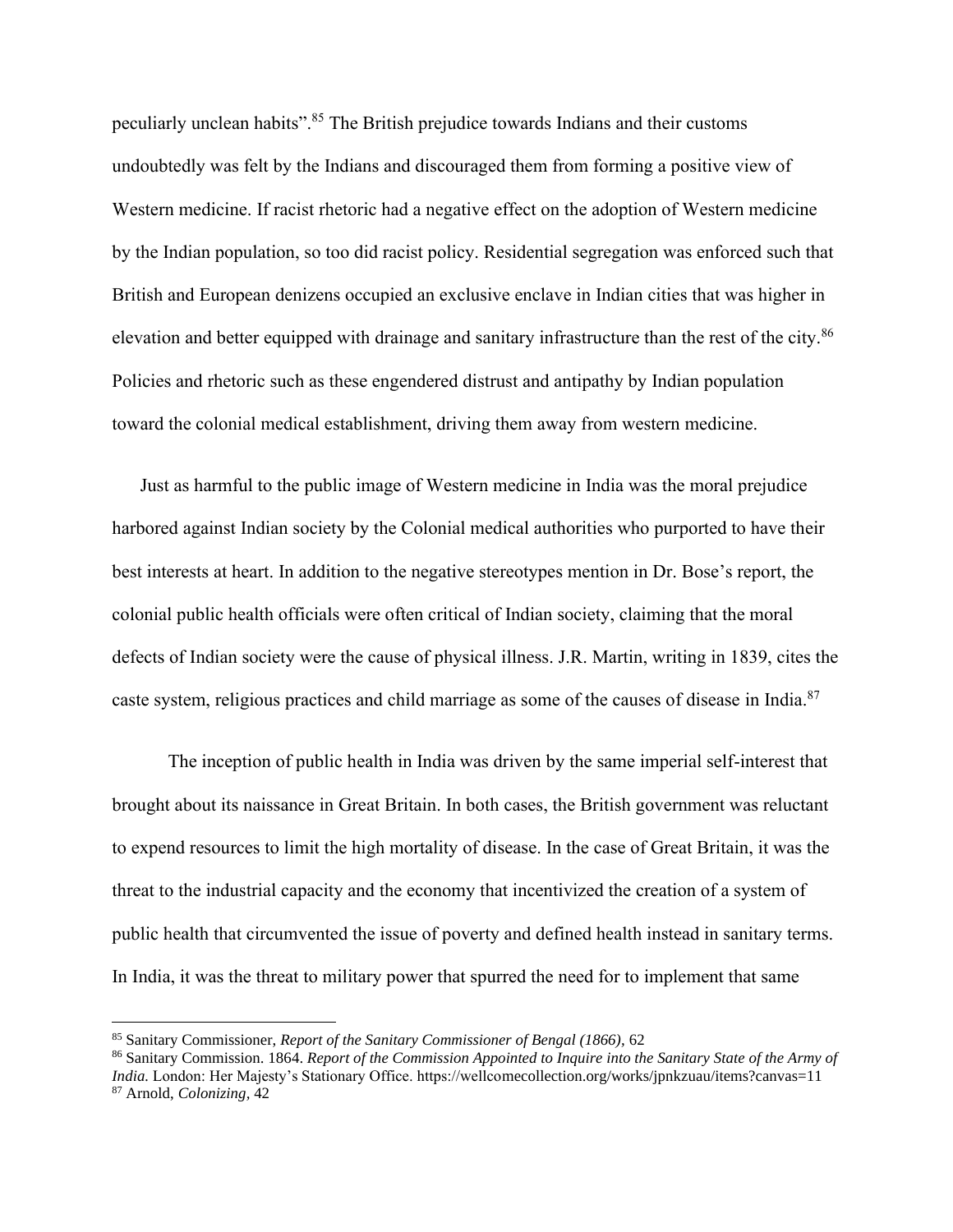system in a colonial context. The Indian system of public health that emerged in the late 19<sup>th</sup> century nevertheless distinguished itself from the Chadwickian version developed in Britain through its negotiation with the cultural, religious, pathological and imperial factors specific to the subcontinent.

Chapter 3: The Great Sickness: Malaria in Indian Cities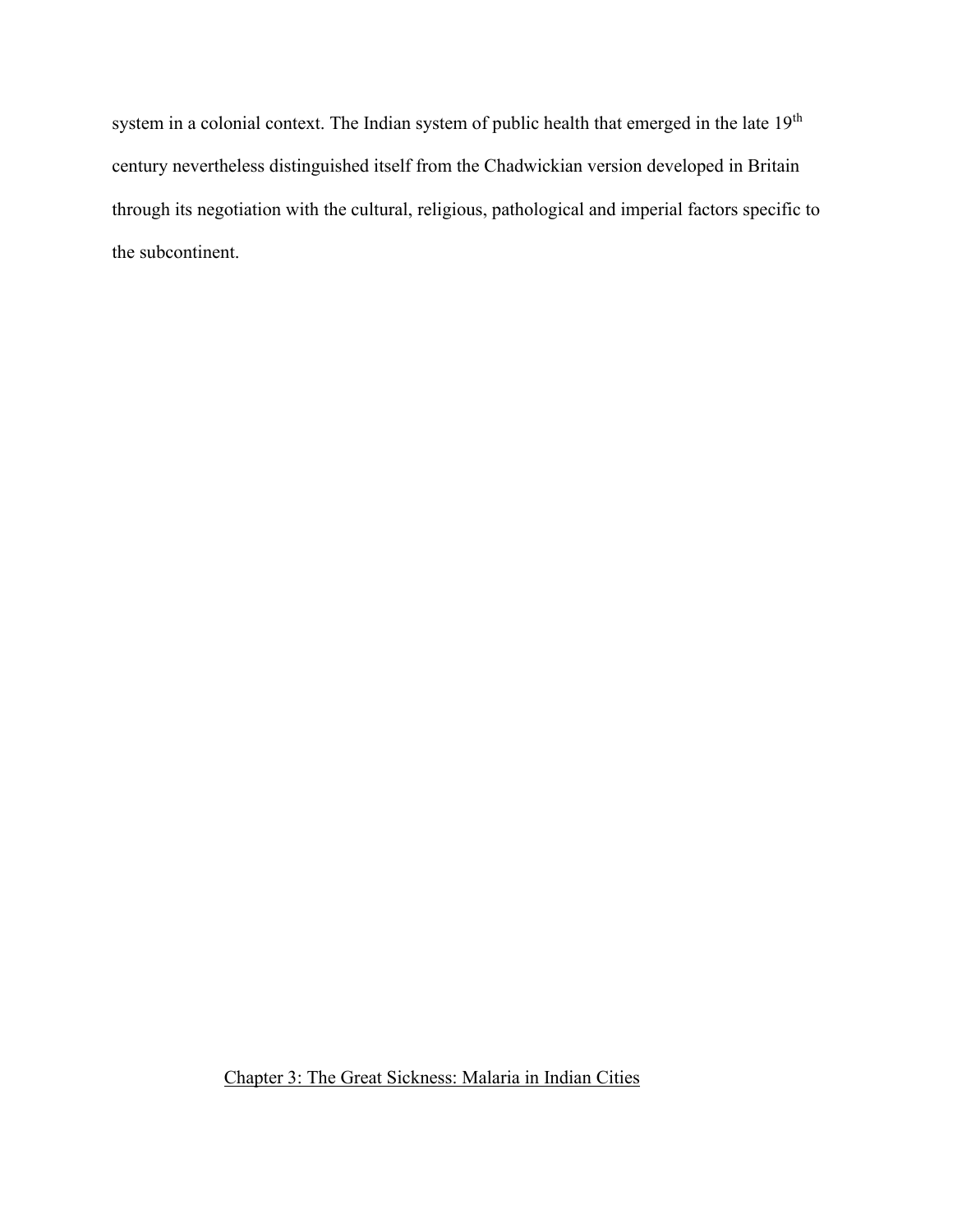India provided a public health challenge to Nightingale's Royal Commission that surpassed any she and her sanitarian colleagues had yet undertaken. The geographical and demographic scope of the colony was enormous, and Nightingale's sanitary prescriptions were often at odds with local customs. Even when sanitary measures could be instituted, some diseases were not responsive to these interventions. Malaria in particular was impacted comparatively little by Nightingale's emphasis on cleanliness that had such a tremendous effect in lowering disease mortality in Crimea. Not only was malaria more resistant to Nightingale's hygienic measures, it was prolific and debilitating. Soldiers ill with malaria often never recovered fully from the disease if they survived, suffering chronic fatigue and recurrences of illness that prevented them from returning to the ranks.<sup>88</sup>

Despite malaria's priority status, much about malaria remained a mystery for the remainder of the 19<sup>th</sup> century. In the Royal Commission's first report on India in 1864, malaria was studied in the context of miasmatic pathology, the purported mechanism for infection for almost all diseases in this era. Targeting sources of miasma had been the lodestar of British health officials in the army since Nightingale's institution of a sanitary program in Crimea in 1854, and the commission relied on the same principles of hygiene, cleanliness, drainage and ventilation to combat malarial miasma in India as they had in Crimea for a host of other diseases.<sup>89</sup> While the principles of sanitation were applied to address malaria, malaria was still considered to be unique in its causes and especially difficult to eradicate. Instead of being linked primarily to unhygienic conditions in urban areas like cholera or typhoid fever, malaria was increasingly thought of as a disease of nature rather than of urban areas. Nonetheless, the

<sup>88</sup> Sanitary Commission. *Report of the Commission (1864),* 15

<sup>89</sup> Sanitary Commission. *Report of the Commission (1864),* 52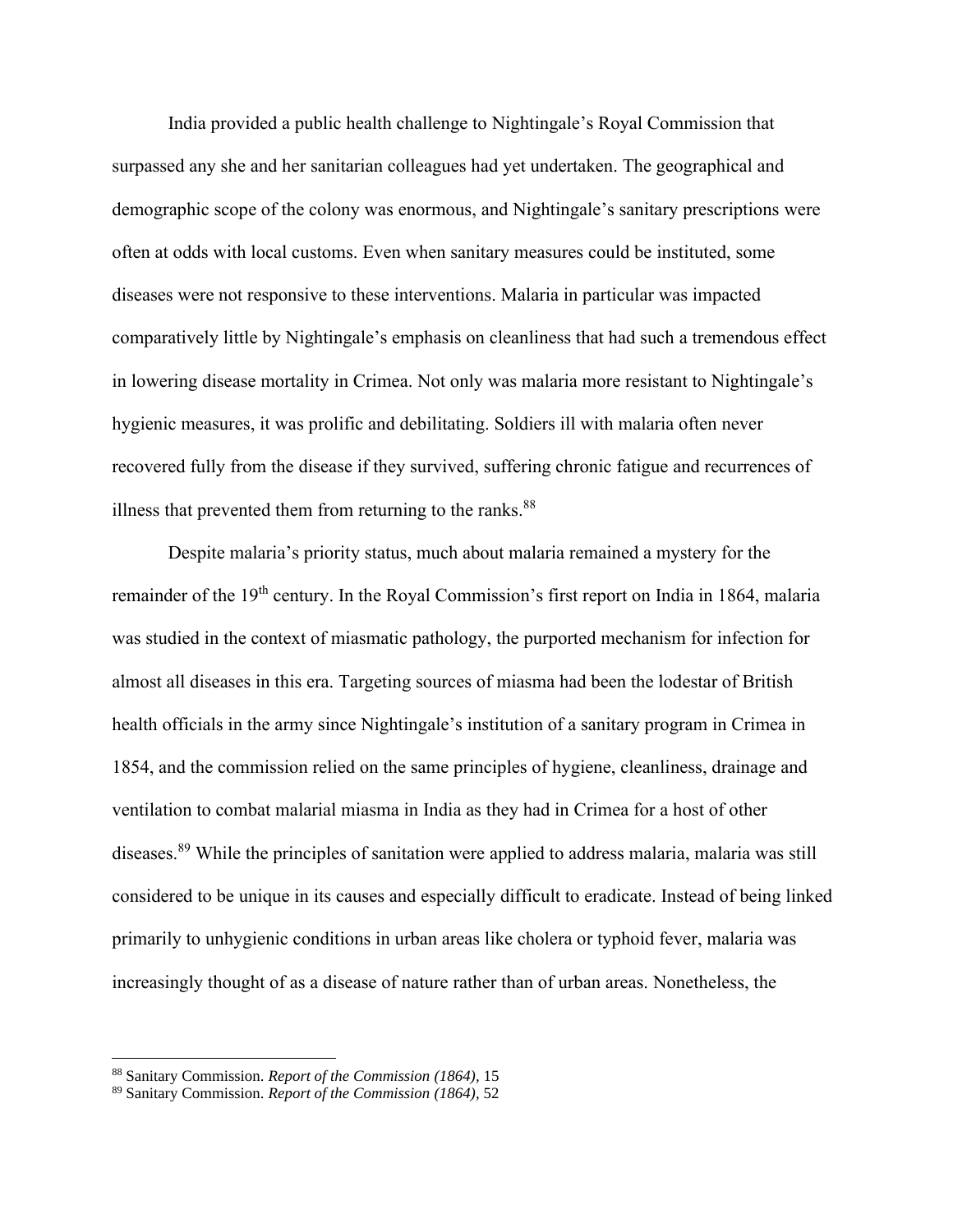historical weight of hygiene in sanitarianism and Nightingale's personal experience in Crimea were too great to exclude malaria from the typical sanitary framework, at least initially.

During the 1870s and 80s, the focus of malarial research and prevention moved steadily in the direction of the environment. In these decades, the environmental trajectory of malaria research remained unchanged even as hygienic diseases came to be thought of as having specific, pathogenic causes. Diseases caused by failures of public hygiene began to be treated as distinct from their vectors of transmission, while malaria was thought of as both a vector and a disease until the last decade of the century. The tendency of the Royal Commission to view diseases of a hygienic nature in a pathogen-centered framework was a result of the limited scope of inquiry. Sewage and water had been consistently linked with disease for centuries, all that was needed to scientifically make the causal connection was to identify the germ under a microscope  $-$  a breakthrough usually attributed to Pasteur during his experiments in the 1860's. In the case of malaria, the inquiry was far too broad. Malaria was studied in such an expansive context that it was much more difficult to identify the origin of the disease. This chapter aims to trace the British understanding of disease through the second half of the 19<sup>th</sup> century with special attention paid to the interplay between the sanitarian paradigm and the germ theory of disease in the fight against malaria.

Among the first priorities of the Royal Commission was to address the unhealthy habits of the soldiers that left them vulnerable to malaria. Soldiers stationed in India were notorious for intemperance, consuming more liquor than their counterparts stationed at home or the French stationed in Algeria.<sup>90</sup> Unsurprisingly, the British army had exceedingly high rates of liver disease, a condition that was believed to make one particularly vulnerable to malaria. Closely

<sup>90</sup> Sanitary Commissioner, *Report of the Sanitary Commissioner of Bengal (1866),* 97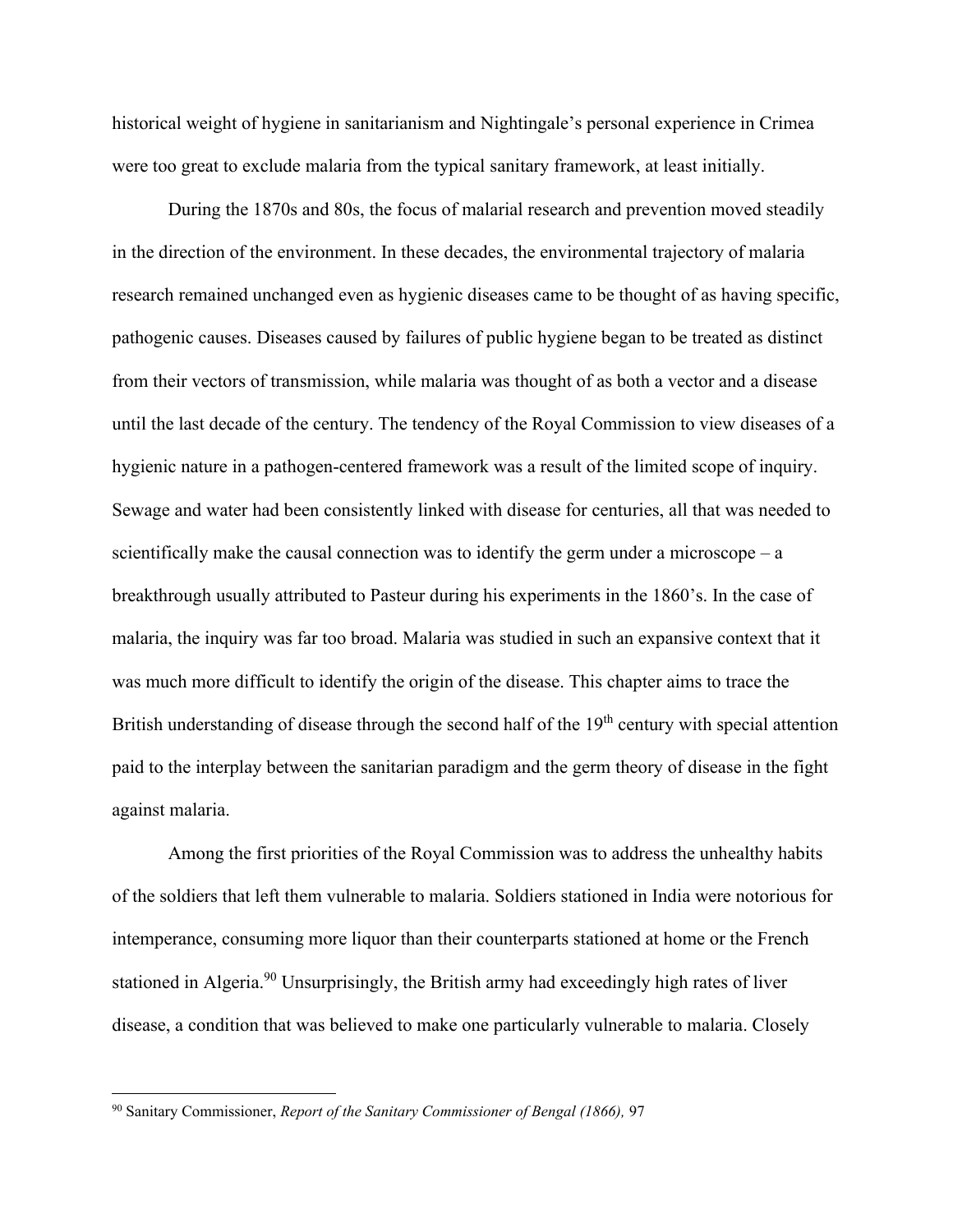related to intemperance was the patronage of sex workers, the practice of which led to the rampant spread of STI's. Sexually transmitted diseases had a huge effect on the British army, hospitalizing a quarter of the army in any given time. Moreover, these diseases were also thought to weaken the constitution, making soldiers more liable to suffer serious illness from malaria. While combatting intemperance was a difficult task, addressing sexually transmitted diseases was bound to be nigh impossible. In an attempt to stop the problem at the perceived source, so called "Lock Hospitals" were constructed to quarantine sex workers with STI's from the soldiers. While the Lock Hospitals ultimately proved unsuccessful, Nightingale had her own ideas about vice in the army.<sup>91</sup> Having spent time with soldiers in Crimea, Nightingale believed she knew the root of the soldiers vices: boredom. As part of her official recommendations in the Royal Commission, Nightingale made the case for increased amenities and activities for the soldiers. In particular, Nightingale believed intellectual stimulation to be critical, as increased education was associated with higher moral conduct.<sup>92</sup> To keep the soldiers occupied and to give them a chance to better themselves through education, libraries and reading rooms were constructed. Within these reading rooms, coffee and tea were offered instead of gin. In the spirit of forming new, healthier habits, Nightingale also proposed the installation of wash basins and water sources for every barracks. Washing regularly was encouraged and mandatory personal hygiene classes were taught to incoming soldiers on Nightingale's advice. While Nightingale's attempts to reform the behavior in the army had some success, they were just as important in illustrating the holistic view of health the sanitarians subscribed to.

While these holistic efforts to improve the general health of the soldiers were partially successful, the rates of malaria remained stubbornly high. By 1870, a more focused approach

<sup>91</sup> Sanitary Commission. *Report of the Commission (1881),* 40

<sup>92</sup> Sanitary Commission. *Report of the Commission (1864),* 322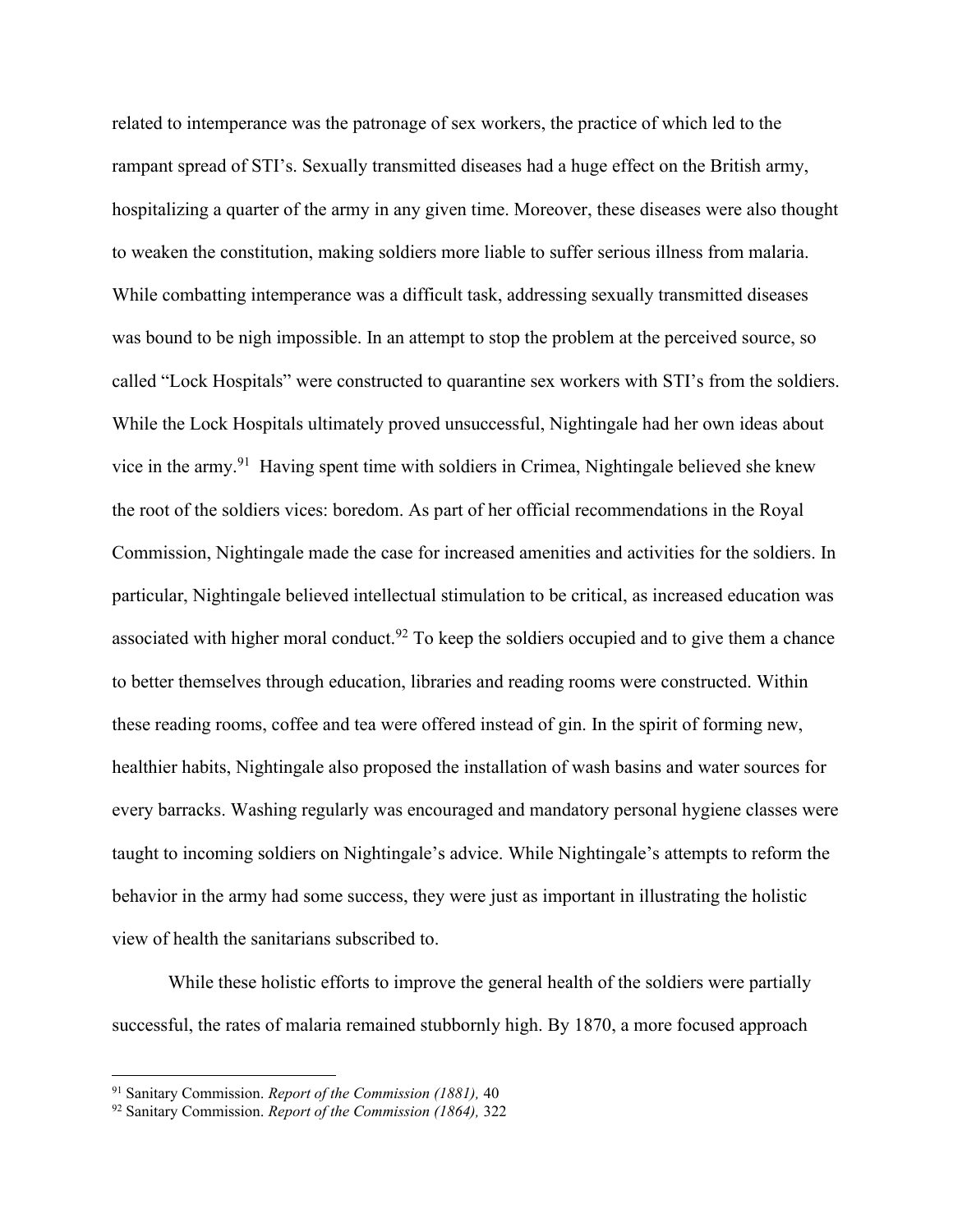was beginning to take shape. John Sutherland, pioneering sanitarian and close collaborator of Florence Nightingale, described the changing policy of the Royal Commission in an 1870 edition of the Edinburgh Medical Journal, stating that "I am now of the opinion that too much weight was assigned to the condition of the affected localities as regards cleanliness, and that probably too little importance was attributed to the drainage and the state of dampness of the towns and villages".<sup>93</sup> Sutherland's assertion illustrates how the commission's focus was now narrowing in on water and the natural environment as the two most important factors in causing malaria. Yet even before 1870, the natural environment had been seen as a potential cause of malaria. In 1864, Royal Commission member Dr. Ranald Martin reported that environmental factors were responsible for the *production* of malaria,<sup>94</sup> noting that malaria was most prolific in areas that were humid, located near water sources, and lacked wind.<sup>95</sup>. Not only was the climate blamed for producing the disease but also for weakening the constitution of British soldiers, leaving them susceptible to disease. These ideas were reinforced by the high malarial mortality rate in India compared to the extremely low rate in England. To investigate the effect of climate and geography on malaria, the Royal Commission kept meticulous records of meteorological trends in every military station in the colony. These annual reports contain detailed tables of precipitation, temperature, and air pressure and were often followed by a verbal report discussing the impact of weather on outbreaks of diseases like cholera or fevers.<sup>96</sup> In the report of 1867, for example, a pilgrimage of 2.5 million Hindus to the Ganges River was watched closely by sanitary officials in India, with special attention paid to the climatic conditions at the site of the

<sup>93</sup> John Sutherland. "On the Causes of Endemic Fever in Lower Bengal, the Influence of Canal Irrigation in Their Production in Upper India, and the Means of Prevention to Be Employed." *Edinburgh Medical Journal* vol. 15,12 (1870): 1086-1091.1088

 $94$  The term "malaria" is used to refer to both the disease and the vapor that was thought to cause the illness.

<sup>95</sup> Sanitary Commission. *Report of the Commission (1864), 52*

<sup>96</sup> Sanitary Commission. *Report of the Commission (1868), 21*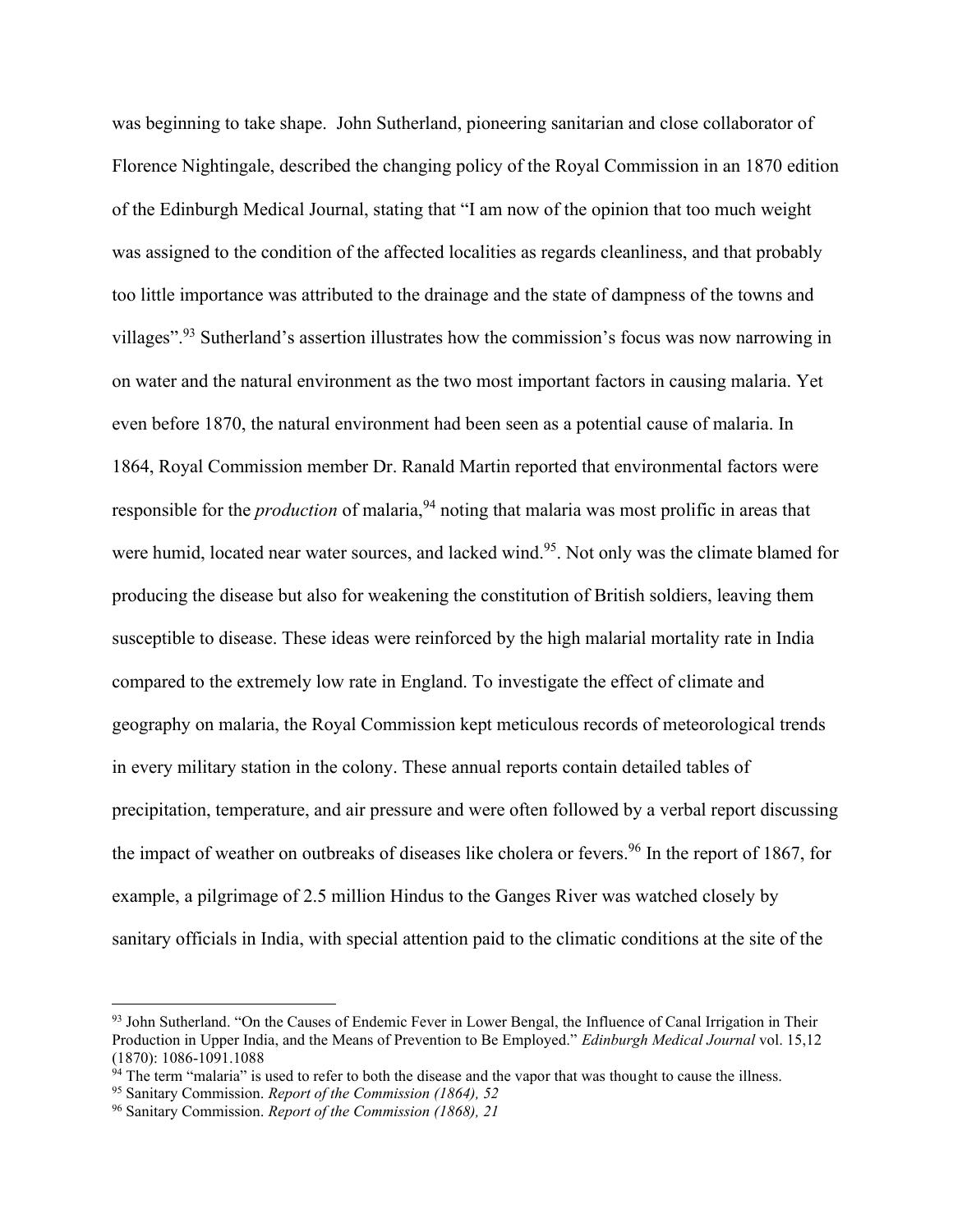pilgrimage. Referencing meteorological and topographical data, sanitation officials were surprised by the health of the pilgrims, despite their frequent exposure to the "very deleterious effect" of fluctuations of temperature and heavy rains.<sup>97</sup> While climate does not cause disease on its own, sanitary officials here did accurately identify a correlation between weather patterns and disease. Precipitation seemed to be a major predictor of both malaria and gastrointestinal diseases, which both occurred in large numbers during the monsoon season. Royal Commission officials extrapolated from this data that monsoon rains must be causing illness, but why – they asked – was this the case? The range of diseases the monsoon rains caused defied any simple explanation of the phenomenon. The sanitarian paradigm espoused by the Royal Commission, however, was uniquely equipped to uncover the cause of this correlation.

Nightingale believed that an environment with clean air, water, and people were essential in the maintenance of a healthy population. Within a short period, it became obvious that the drinking water was not clean, and that the monsoon rains were partially responsible for the high rates of disease. Without drainage and sewage infrastructure in India, precipitation had a real effect on the transmission of disease. In India, the month of May marks the end of the hot, dry season and the beginning of the monsoon season. Throughout the months of May, June and July, monsoon rains result in floods across the sub-continent. These tropical deluges swept away months' worth of animal and human waste, contaminating the whole city with raw sewage. Moreover, the floodwaters contaminated wells and water tanks, which the British believed caused both malaria and gastrointestinal diseases. However, sewage wasn't the only waste that impacted the quality of drinking water. In one anecdote included in the 1864 report, Colonel G. Campbell recounts the effects of buried, decomposing elephants near the wells of his military

<sup>97</sup> Sanitary Commission. *Report of the Commission (1867), 9*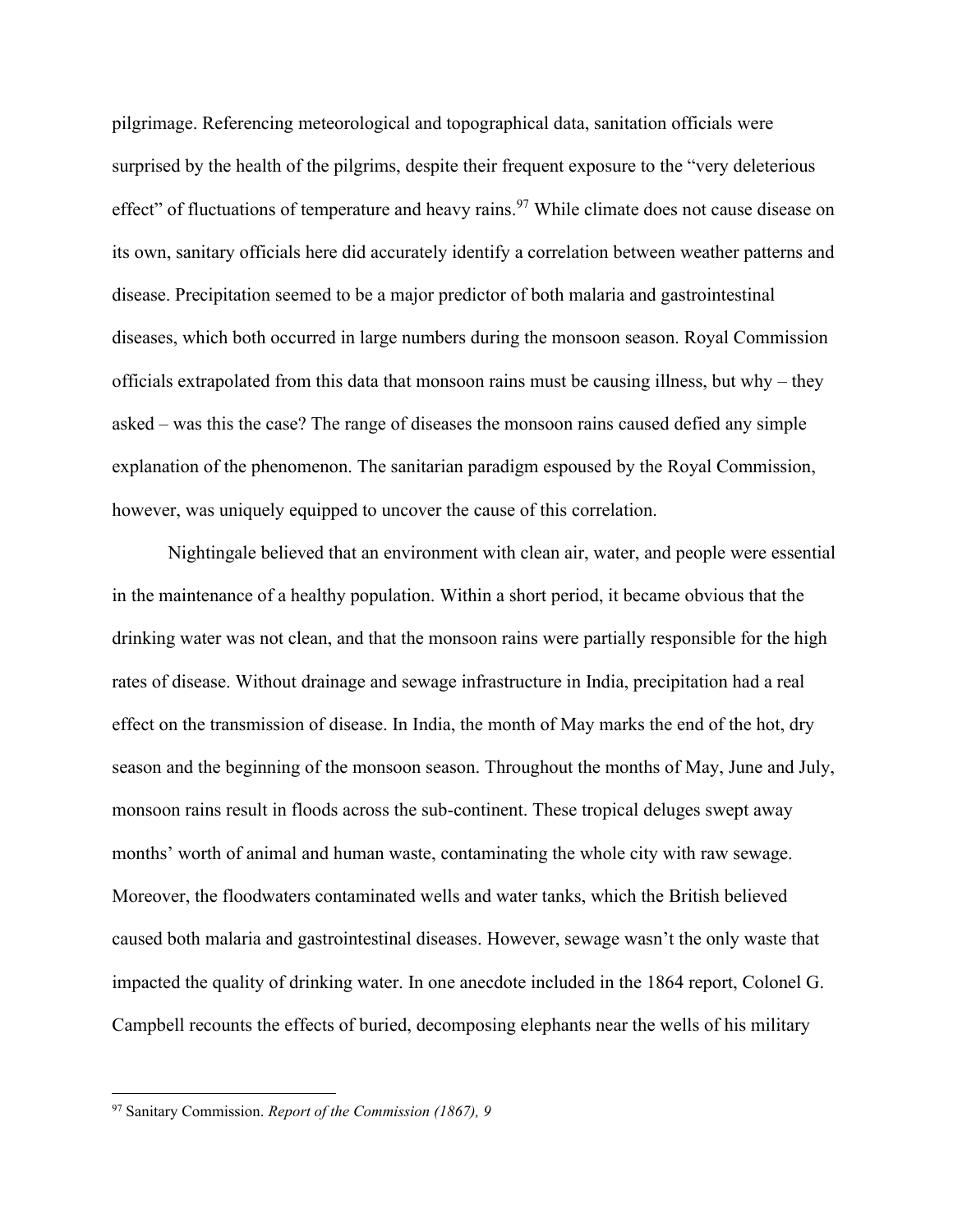encampment in Lucknow. According to Campbell, the well water was contaminated by precipitation run-off, transmitting agents and byproducts of decomposition to the well through the soil. Oddly, well water contaminated by decaying tissues often become more palatable, acquiring a sparkling quality and a slightly saline flavor.<sup>98</sup> The appealing, soft-drink like qualities of water contaminated in this way encouraged its consumption, leading to the Royal Commission to recommend only deep water wells for consumption instead of the more easily contaminated shallow water tanks.<sup>99</sup> Interestingly, the chemical processes that caused this reaction were understood at the time. According to a contemporary chemist referenced in the report, these changes were caused by the introduction of carbonic acid<sup>100</sup> and nitrates into the well, each by-products of the decomposition of the organic tissues of the elephants. The ability of chemists to isolate molecular compounds, and their concurrent inability to identify bacteria illustrated the asymmetric progression of scientific discovery in the Victorian era. Great point!

Despite such asymmetry, much progress in pathology was still made in this era. Drawing upon the seminal work of sanitarian Edwin Chadwick, the Royal Commissioners were able to identify the link between illness and precipitation via the improper drainage of water and human waste. In a report discussing the conditions of Indian cities, Dr. G. C. Wallich of the Royal Commission reported that the lack of an organized toileting system resulted in human waste scattered across urban areas, which then permeated the soil in heavy rains and percolated towards underground water tanks, used by both the British military and Indian civilians.<sup>101</sup> The contamination of the water supply was known to cause gastrointestinal illness, but tainted water

<sup>98</sup> Sanitary Commission. *Report of the Commission (1864), 66*

<sup>99</sup> Sanitary Commission. *Report of the Commission (1864),* 70

<sup>&</sup>lt;sup>100</sup> Carbonic acid is the substance used in soft-drinks to make them effervescent.

<sup>101</sup> Sanitary Commission. *Report of the Commission (1864),* 67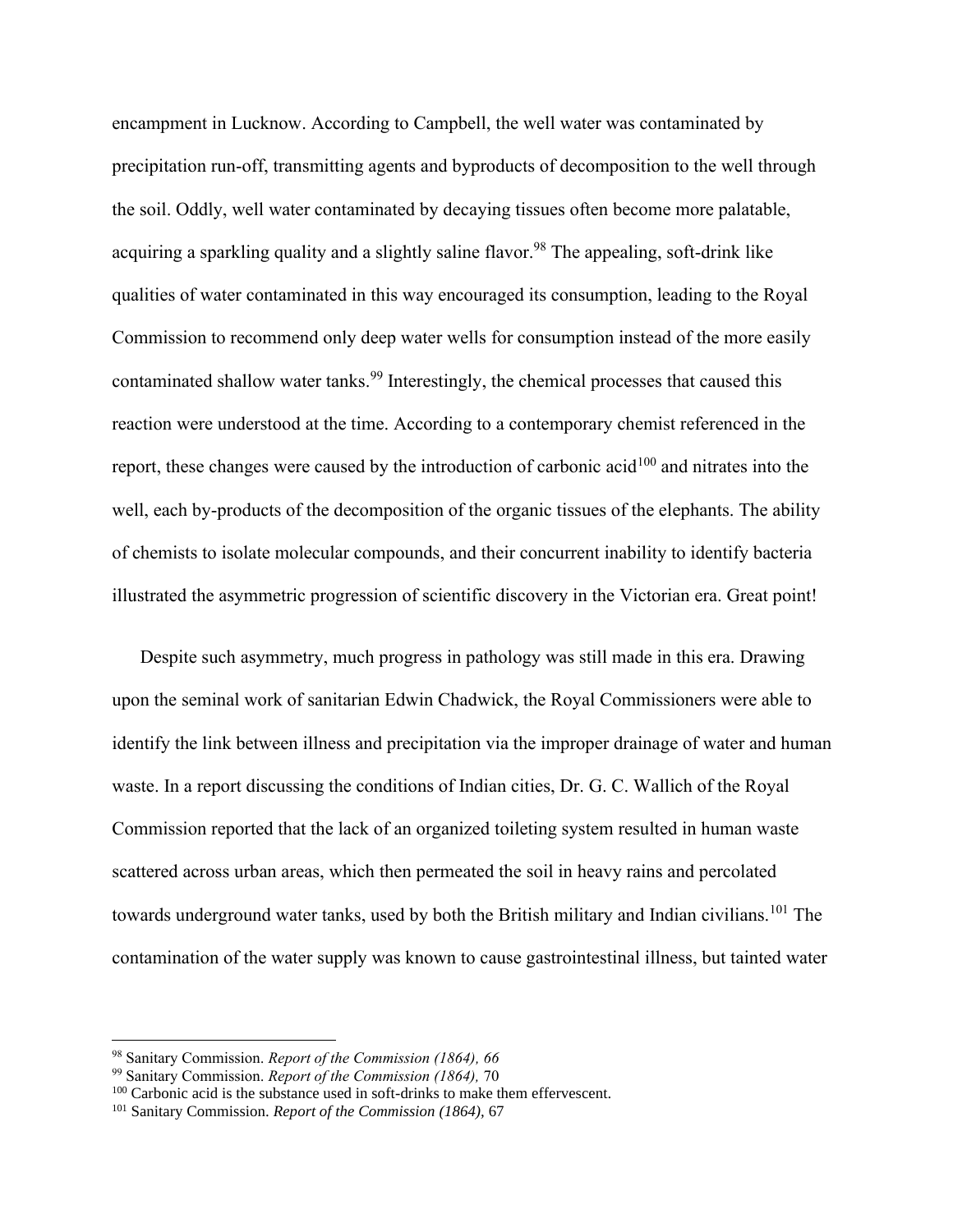was also blamed for the incidence of malaria. To investigate which qualities of the water supply might be causing illness, a qualitative analysis was conducted of the water in Secunderabad, the location of a military station with high rates of gastrointestinal illness. The investigation revealed a significant amount of microscopic organic matter in the water supply, which was thought to be the culprit.<sup>102</sup> Although not entirely accurate, the trend toward identifying, specific, microscopic entities as the causative agents for disease represented an important divergence from the sanitary framework, where macroscopic causes were most often blamed for disease. The father of epidemiology, John Snow, was one of the first to eschew the miasma theory in favor of more specific causes of disease. During the cholera outbreak of 1854, Snow had discovered that certain contaminated sources of water were causing the epidemic. The spread of cholera confounded physicians and scientists who all considered disease transmission to be airborne according to the miasma theory. Cholera patients, who did not expectorate effluvia, provided no clues as to how they contracted the illness given the miasmatic paradigm. In Snow's epidemiological survey of London's water supply and the spread of cholera in the city, he had discovered that one of the water pumps was responsible for a large cluster of cholera cases in the city, convincing proof to proponents of the water-borne theory of cholera transmission.<sup>103</sup> Foreshadowing Louis Pasteur's work on germ theory, Snow proposed that cholera was "communicated by some material that passes from the sick to the healthy and which has the property of increasing and multiplying in the systems of the person it attacks".<sup>104</sup>

The application of Snow's discovery in India also represented another step forward for public health in India. In the mid 19<sup>th</sup>-century, the British believed India to have a unique disease

<sup>102</sup> Sanitary Commission. *Report of the Commission (1864),* 65

<sup>103</sup> Sanitary Commission. *Report of the Commission (1864),* 68

<sup>104</sup> John Snow. *On the Mode of Communication of Cholera*. (London: Churchill 1855) found in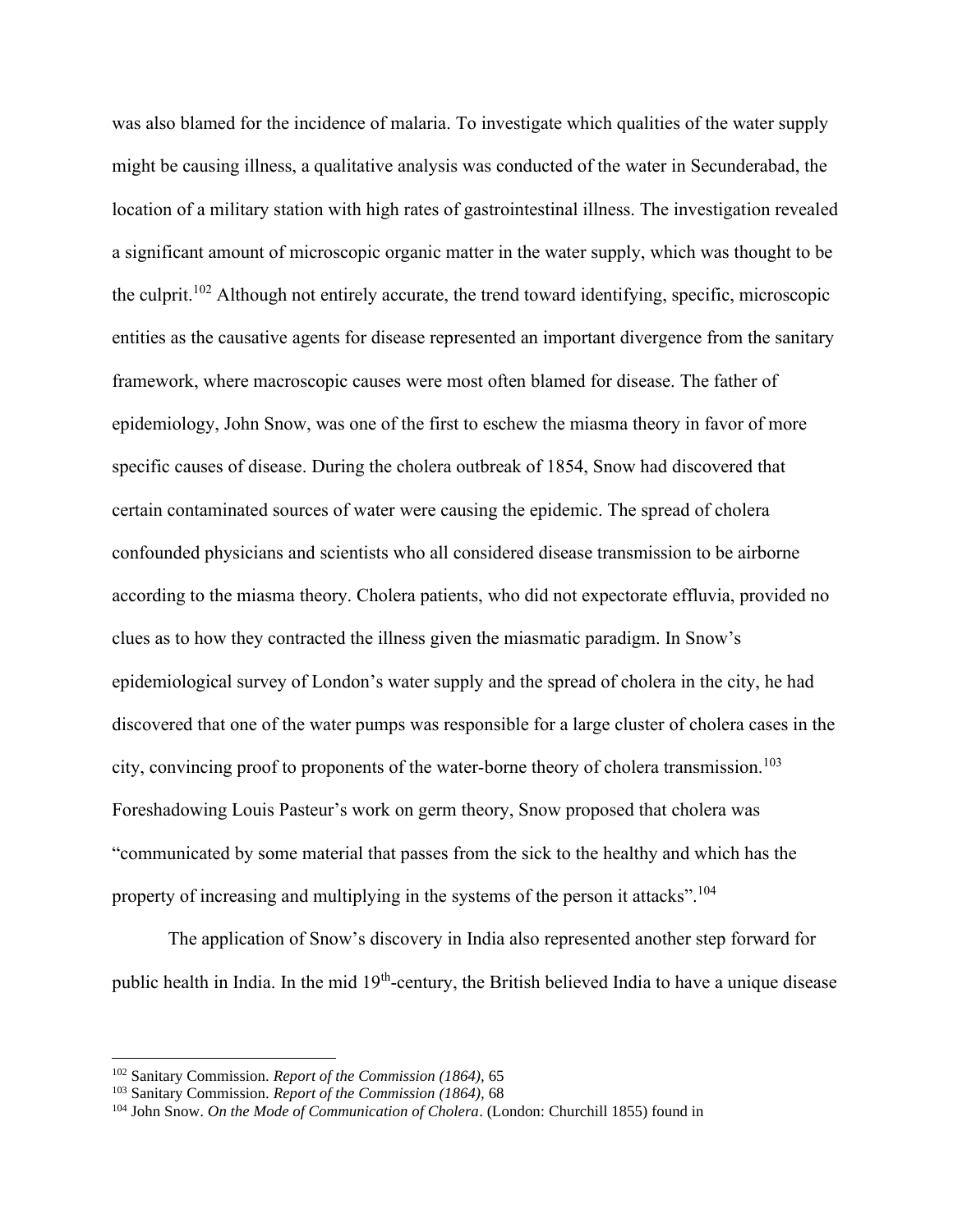environment that resulted in the production of malaria by virtue of its environmental qualities, including climate and even ecology. <sup>105</sup> The heat, humidity, and dense vegetation were all thought to contribute to the generation of dangerous diseases endemic to India. However, these factors were not blamed only for the generation of the diseases, but also for weakening a person's "Constitution", a primitive conception of the immune system, of British people in India. This idea had been reinforced by contending with diseases in India dissimilar to those suffered in Great Britain and the disproportionate rate of death among the British in India. However, as more was learned about the causative agents and methods of transmission of cholera in India, the more the experience with cholera in London seemed analogous. The applicability of Snow's conclusions in regard to cholera were not lost on the 1864 Royal Commission, which reported that "In applying this experience to India it is necessary to point out that the diseases which our home experience has proved to be so strikingly under the influence of the quality of the water are the same diseases which bring so much loss and inefficiency in the Indian army".<sup>106</sup> The realization that cholera was a disease with a discrete cause unaffected by local climatic or geographical conditions was a massive step toward the future disease paradigm of bacteriology. Yet, while climate was discounted from further considerations of cholera infection in both Britain and India, climatic conditions were still thought to play a key part in the disease process of other illnesses, chief among them malaria.

Arguably the biggest problem posed by the monsoon rains was the countless pools of stagnant water they created. While the British recognized that stagnant water was productive of malaria, they did not know exactly how. As a result, their only option was to remove the water, necessitating a system of drainage for every urban center in the country. As early as their first

<sup>105</sup>Sanitary Commission. *Report of the Commission (1864),* 52

<sup>106</sup> Sanitary Commission. *Report of the Commission (1864),* 68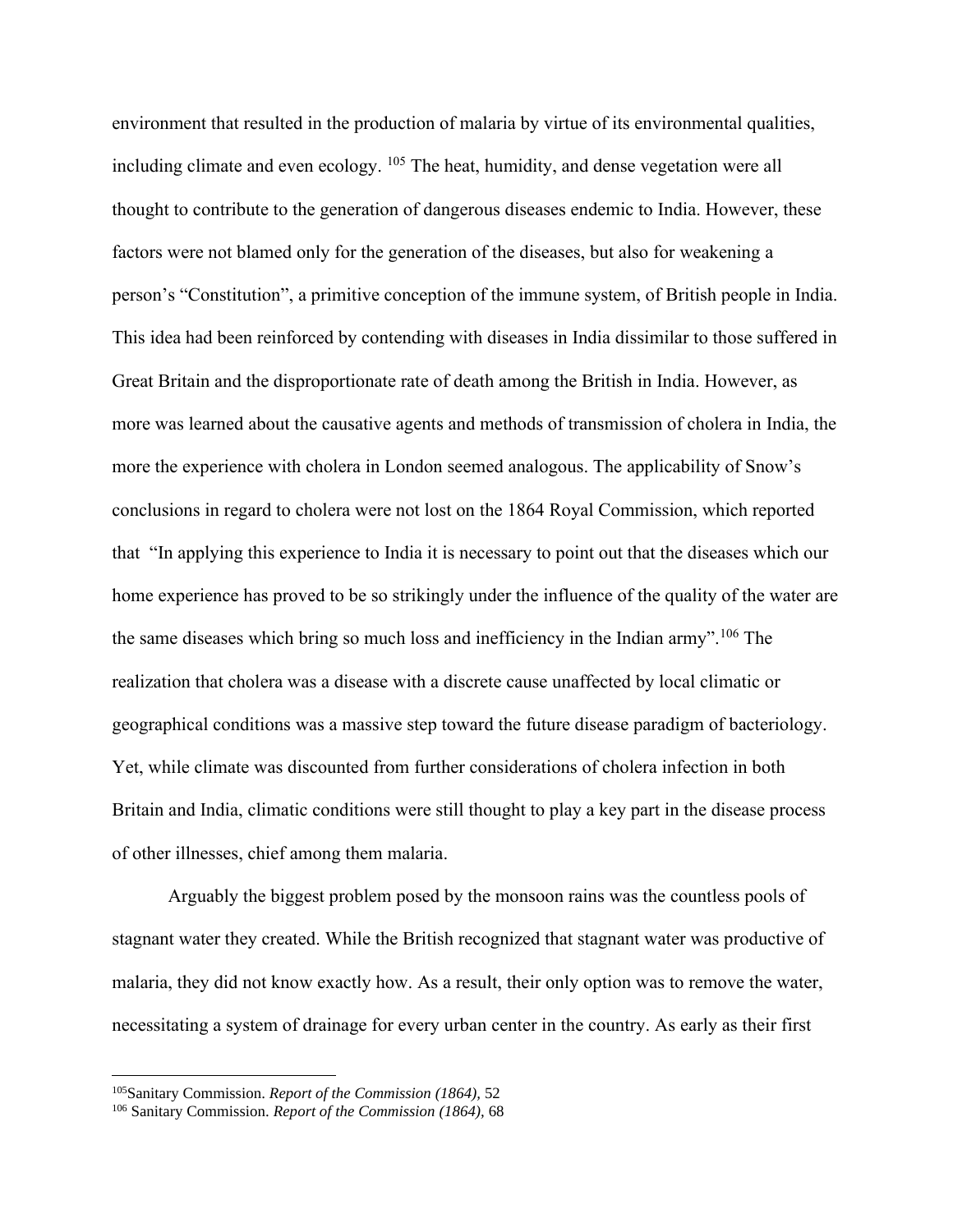annual report in 1864, the Royal Commission identified eliminating stagnant water as a major priority in the fight against malaria.<sup>107</sup> Although misguided, diminishing areas of stagnant water proved to be a somewhat effective public health measure, as public health officials were unknowingly removing the breeding ground for malaria-infected mosquitos. Although health officials were addressing a proper target, reducing stagnant water in a country that regularly experiences long droughts and intense monsoons was a monumental task. Aside from natural areas of standing water like marshes and wetlands, human interventions also contributed to the accumulation of standing water. Colonial infrastructure projects like railroads often interrupted the natural flow of drainage resulting in the proliferation of pools of stagnant water. Additionally, the British deemed Indian irrigation practices dangerous as whole fields were flooded for rice cultivation instead of using small irrigation ditches in the European style. The British believed the wide surface area of wet soil was far more dangerous than the narrow drainage ditches leading from rivers to the fields. Accepting the essential nature of rice cultivation, the British allowed cultivation to continue, but not within five miles of military stations.<sup>108</sup> While rice cultivation was considered a danger, the cultivation of other plants and crops was considered as a potential malarial prophylactic. In England, the drainage of the soil and cultivation of crops was considered to have eradicated the disease from the country.<sup>109</sup> Following this logic, the Secretary of the Government of Bengal suggested cultivating sunflowers in an attempt to combat the malarious emanations of marshland.<sup>110</sup>

<sup>107</sup> Sanitary Commission. *Report of the Commission (1864),* 41

<sup>108</sup> Sanitary Commission. *Report of the Commission (1864),* 63

<sup>109</sup> Sanitary Commission. *Report of the Commission (1864),* 41

<sup>110</sup>London, British Library, MS *Cultivation of sunflower for the purpose of neutralizing the injurious effect of marshy exhalations.* (Home Department Proceedings 1869)

http://access.bl.uk/item/viewer/ark:/81055/vdc\_100079496930.0x000001#?c=0&m=0&s=0&cv=0&xywh=98%2C1 984%2C3278%2C1928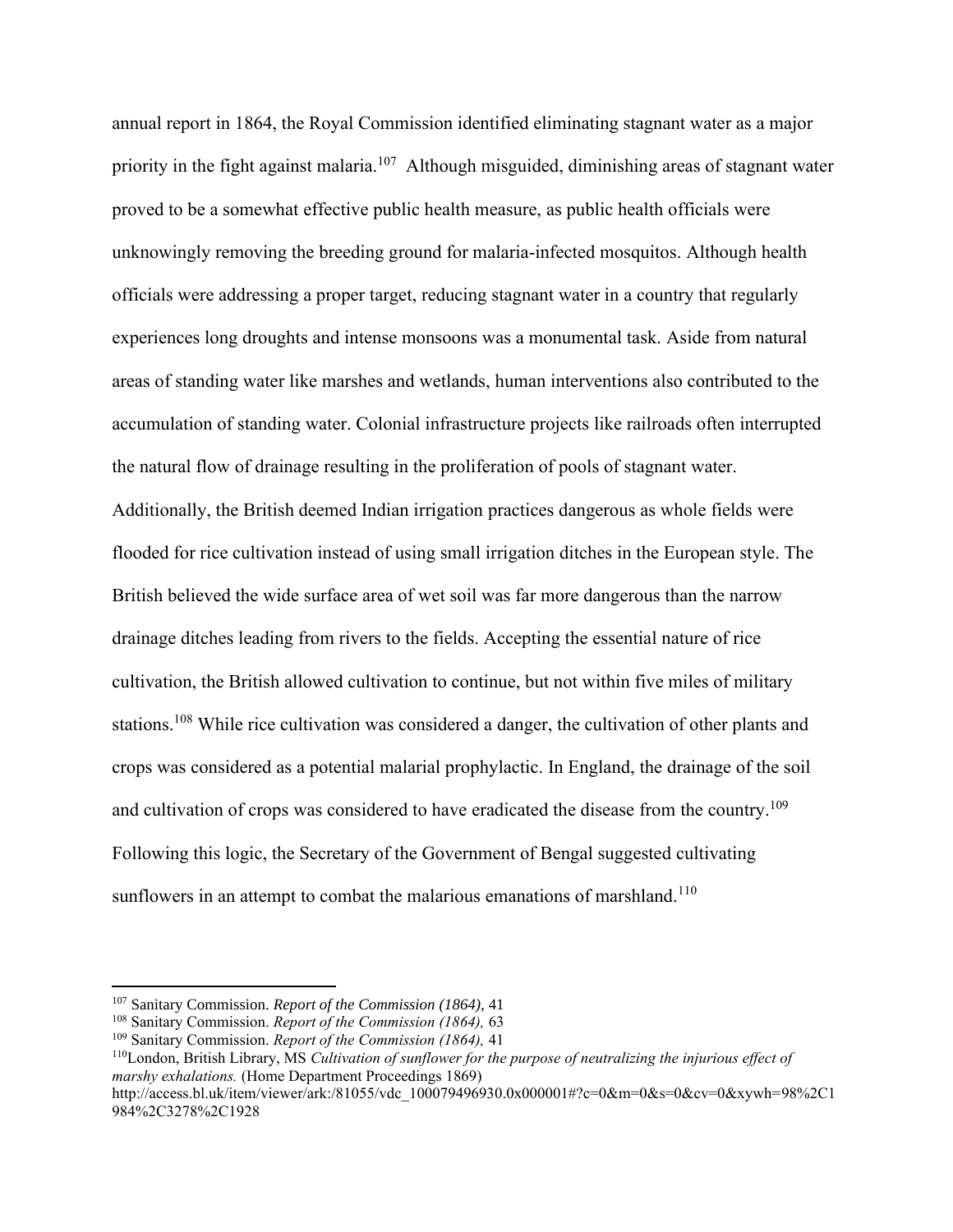Another chief concern of the sanitary commission and Florence Nightingale was the issue of ventilation. The oppressive heat of India was especially unbearable indoors yet, the prescriptions for increased ventilation in hospitals and barracks were not related to temperature or the comfort of the men. According to the miasmatic paradigm, ventilation with fresh air was the only way to prevent miasma and malarious air from stagnating indoors. The barracks and hospitals already constructed in India were extremely deficient in ventilation in Nightingale's view, as many had very few windows and were generally overcrowded.<sup>111</sup> Nightingale had firsthand experience designing hospitals and barracks according to sanitary principles, as she had been recruited by the British army and foreign governments to design military buildings after her service in Crimea.<sup>112</sup> However, it was a Brigadier General named Russell who innovated a method for retrofitting the barracks that was then adopted by the Royal Commission. By raising the walls of barracks by three feet, air was allowed to flow freely in and out of the structure. To keep out insects and debris, a layer of wire gauze spanned the gap between wall and ceiling.<sup>113</sup>

Having identified the potential causes and aggravating factors of malaria, Nightingale and the Royal Commission set out to address them. The first priority was to remove soldiers from what the Royal Commission believed to be "malarious locations". Wherever possible, soldiers were stationed at higher, more arid climates. If soldiers became ill in a malarious area, they were often sent to an area of cool and dry climate to encourage vitality and restore the constitution. This approach was derivative of the popular Victorian concept of sanitoriums, or medical facilities generally located in temperate, dry climates which were thought to be healthful in comparison to the hot and humid climate or India or the cold and wet climate of England.<sup>114</sup>

<sup>111</sup> Sanitary Commission. *Report of the Commission (1864), 309*

<sup>112</sup> Baly and Matthew, *Nightingale,* 11

<sup>113</sup> Sanitary Commission. *Report of the Commission (1864),* 78

<sup>114</sup> Sanitary Commission. *Report of the Commission (1867),* 28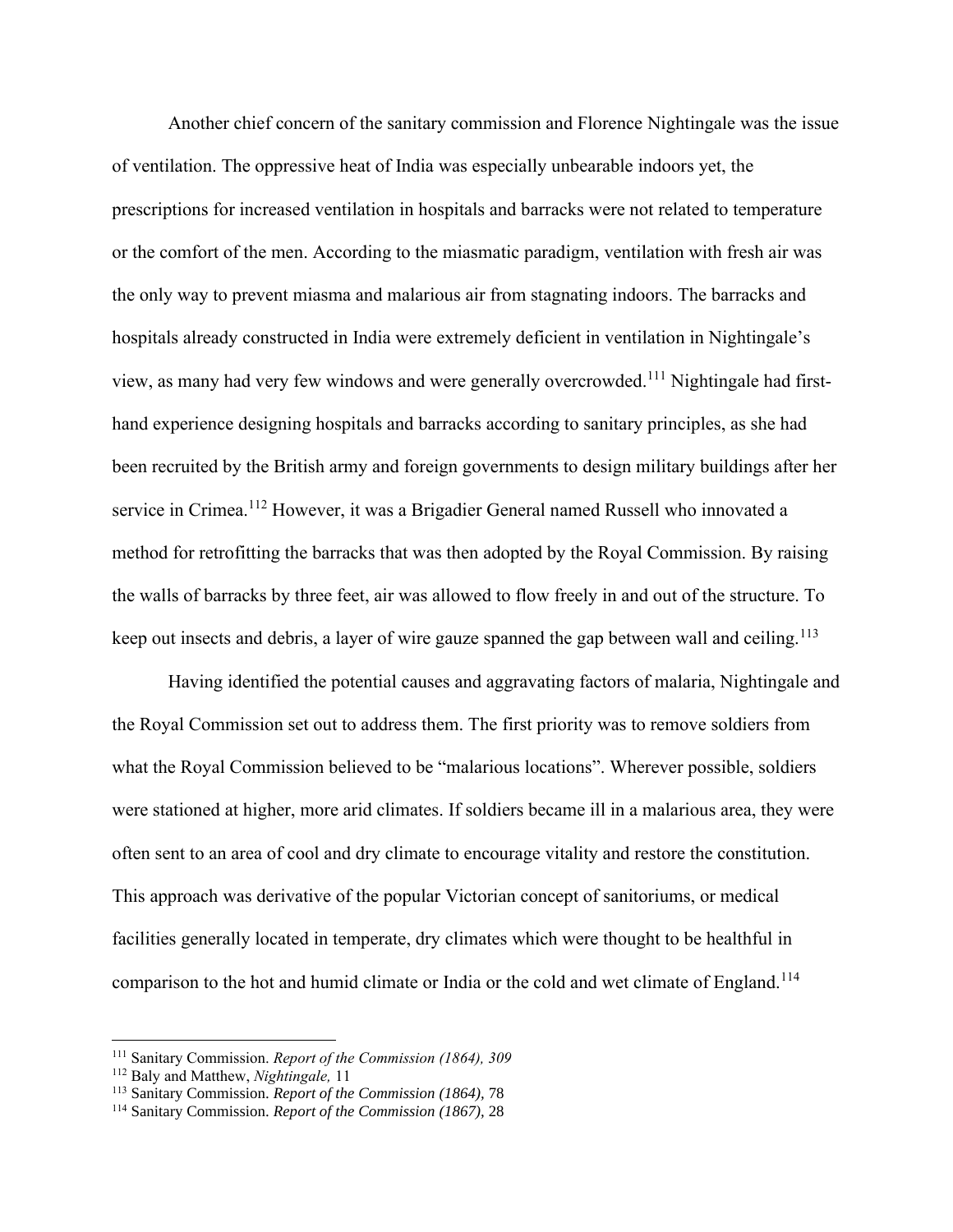Ideally, soldiers would be stationed in the famous hill stations of the Himalayas, but most soldiers were needed in areas that were deemed unhealthy as a result of dense jungles and hot, humid weather. Faced with few options, Nightingale and the Royal Commission set out to determine locations of future military encampments that avoided low-lying, marshy areas to escape the worst of the detrimental effects of what was perceived to be an unhealthy land.<sup>115</sup> Other than seeking out healthier climates, few options for the treatment or prevention of malaria were available in this era. The treatment of malaria in India was so abysmal that it could only be described as palliative. Doctors were powerless to prevent death or the recurrence of fevers in those who survived. Nonetheless, rates of mortality from malaria fell even in the most malarious climates as a result of preventative measure. In Bengal, the rate of mortality from malaria more than halved from an average of .66 per 1,000 soldiers in the 1860's, to an average of .17 per 1000 soldiers in the  $1870$ 's.<sup>116</sup>

Only in the last decade of the century did medical interventions for malaria begin to improve, as a certain herbal medicine called quinine began to gain in popularity as a prophylactic. Prior to the 1890's, quinine was used exclusively as a remedy for malaria. Derived from the cinchona tree native to Brazil, the bark of the tree had been used since the  $17<sup>th</sup>$  century by the British. Despite the wide use of cinchona bark as treatment for malaria, the use of quinine as a prophylactic did not begin in earnest until the final years of the 19<sup>th</sup> century. In the 1897 Sanitary Report, the commissioners observed the prophylactic administration of quinine was "on the whole, favourable".<sup>117</sup> Once the value of quinine was established, huge efforts were made by the British to cultivate Cinchona trees in India for the manufacture of quinine.

<sup>115</sup> Sanitary Commission. *Report of the Commission (1864),* 52

<sup>116</sup> Sanitary Commission. *Report of the Commission (1881), 34*

<sup>117</sup> Sanitary Commission. *Report of the Commission (1897),* 21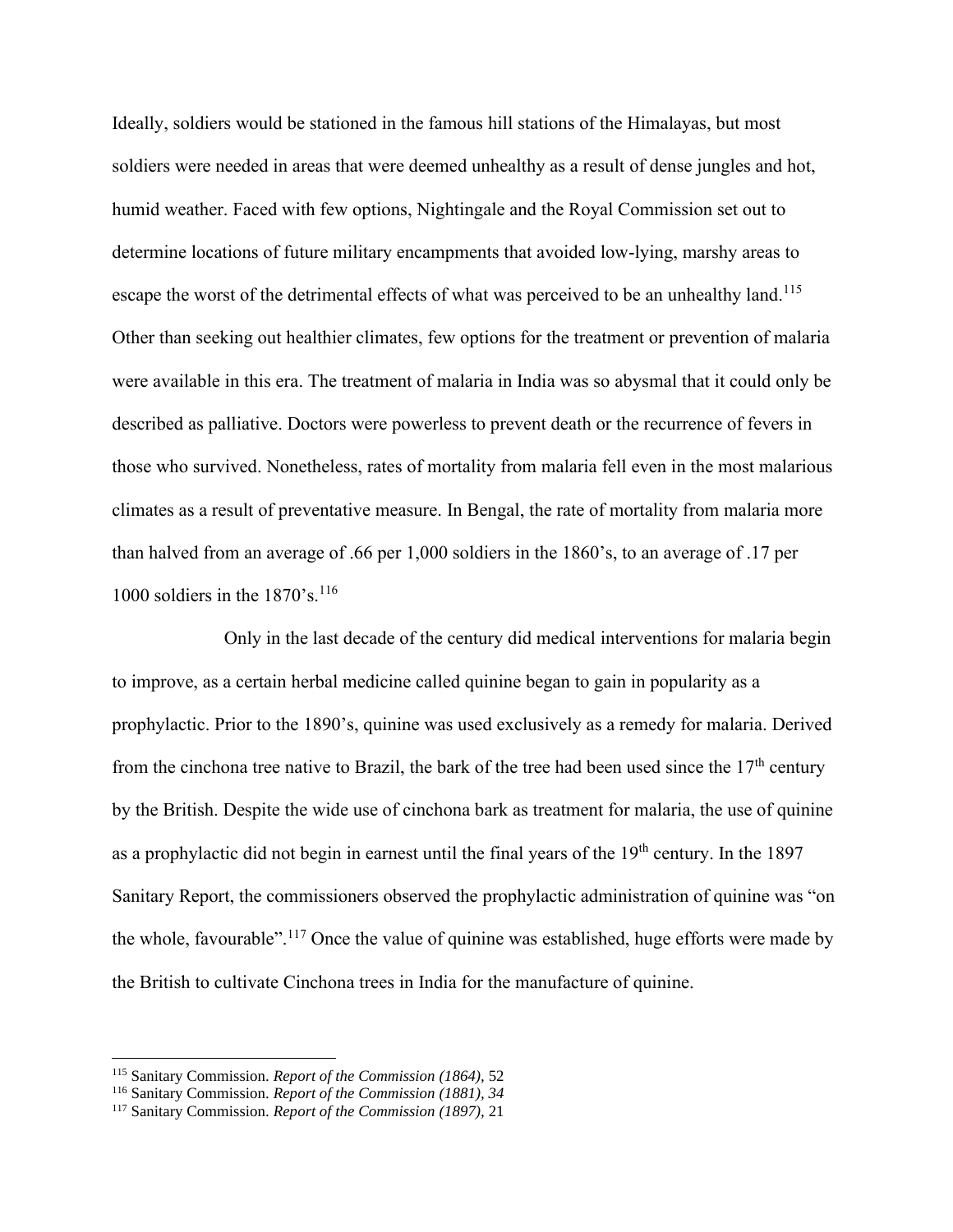While prophylactic measures against malaria were always considered essential,

discovering the origins and vectors of transmission of malaria was by far the more important task. The search for the mechanism of transmission of malaria was given renewed urgency internationally by the discovery in 1880 of the parasite that caused malaria by a French physician named Alphonse Laveran in Algeria.<sup>118</sup> Influenced by Laveran's work, the "father" of tropical medicine British colonial doctor Patrick Manson began investigating the vector for the transmission of parasites. Based on his research in China on the parasitic disease filariasis, Manson became convinced that the mosquito transmitted the malarial parasite.<sup>119</sup> Encountering Ronald Ross in London in 1894, Manson encouraged Ross to test his theory once he arrived in India in date. Convinced that Manson was correct in his hypothesis, Ronald Ross began experiments during his deployment as the Resident Surgeon in Bangalore. During his tenure in Bangalore, Ross was able to observe the metamorphosis of the malarial parasite within the mosquito, but his research was stymied when he was reassigned to Madras. Recognizing the importance of Ross's work, the chief secretary of Madras wrote to the government of India requesting that Ross be put on special duty to conclude his investigations in a location better suited to his research. One gets a sense of Ross' impatience to leave behind theories of miasma as causative to disease at a time when the field of bacteriology had become the vanguard of medical science. "The determination of this point is clearly of the greatest practical importance since we have as yet no definite knowledge as to how the parasite enters the human system being obliged to content ourselves with theories, more or less vague, of infection by means of miasma

<sup>118</sup>William L. Marr "Malaria." *The American Journal of Nursing* 36, no. 10 (1936): 969–75. 1 https://doi.org/10.2307/3413564.

<sup>119</sup> William Bynum. *Patrick Manson and Ronald Ross: malaria and the rise and fall of a scientific friendship* (York: University of York, 2013) https://www.york.ac.uk/history/global-health-histories/events/bynum-lecture/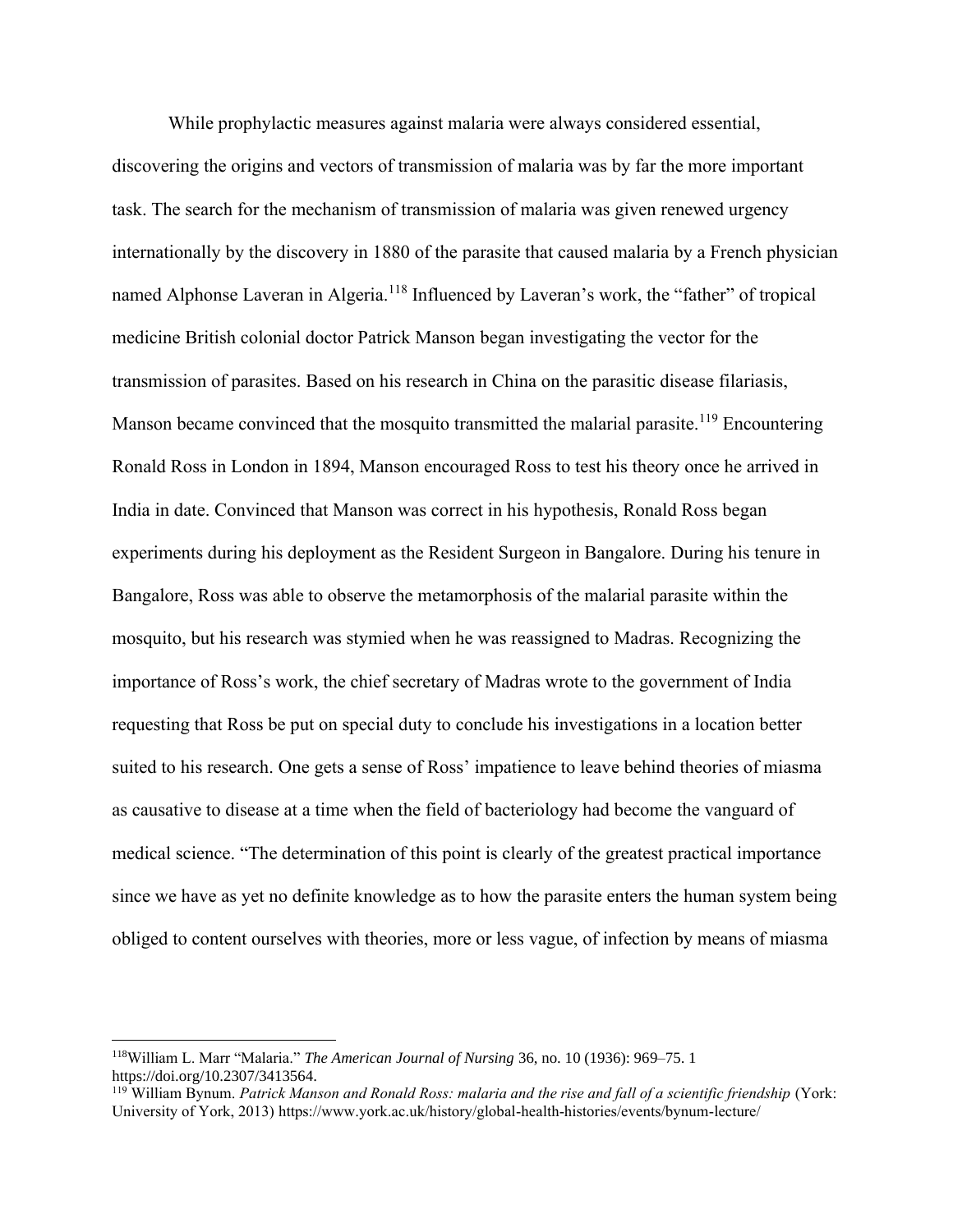and so on"<sup>120</sup> In 1899, Ross made the breakthrough discovery that built on the work of Laveran in Algeria and Manson in China: the malarial parasite was transmitted from mosquitos to humans.<sup>121</sup> Upon the moment of his discovery, Ross composed a poem reflecting the import of the discovery and capturing the victory of the moment:

This day relenting God

Hath placed within my hand

A wondrous thing; and God

Be praised. At His command,

Seeking His secret deeds

With tears and toiling breath,

I find thy cunning seeds,

O million-murdering Death.

I know this little thing

A myriad men will save.

O Death, where is thy sting?

Thy victory, O Grave?<sup>122</sup>

<sup>120</sup> London, British Library, MS *Proposal to place Surgeon Major Ronald Ross on special duty to investigate the truth of Dr Patrick Manson's theory of the transmission of the infection of malaria by means of the mosquito*. March 1897 Home Department Proceedings

http://access.bl.uk/item/viewer/ark:/81055/vdc 100079496300.0x000001? ga=2.268888561.1020011074.16486058 28-1864625692.1648605827#?c=0&m=0&s=0&cv=0&xywh=-313%2C188%2C3735%2C1770

<sup>121</sup>London, British Library, MS *Proposed appointment of a Scientific Commission to investigate the causes and cure of malaria and the deputation to India of Dr C W Daniels to aid in the investigation.* January 1899. Home Department Proceedings.

http://access.bl.uk/item/viewer/ark:/81055/vdc\_100077840478.0x000001#?c=0&m=0&s=0&cv=0&xywh=462%2C -1804%2C2276%2C7536

<sup>122</sup> Illingworth, Sam. *A Sonnet to Science: Scientists and Their Poetry*. Manchester University Press, 2019. http://www.jstor.org/stable/j.ctv1qr6sn8 89-119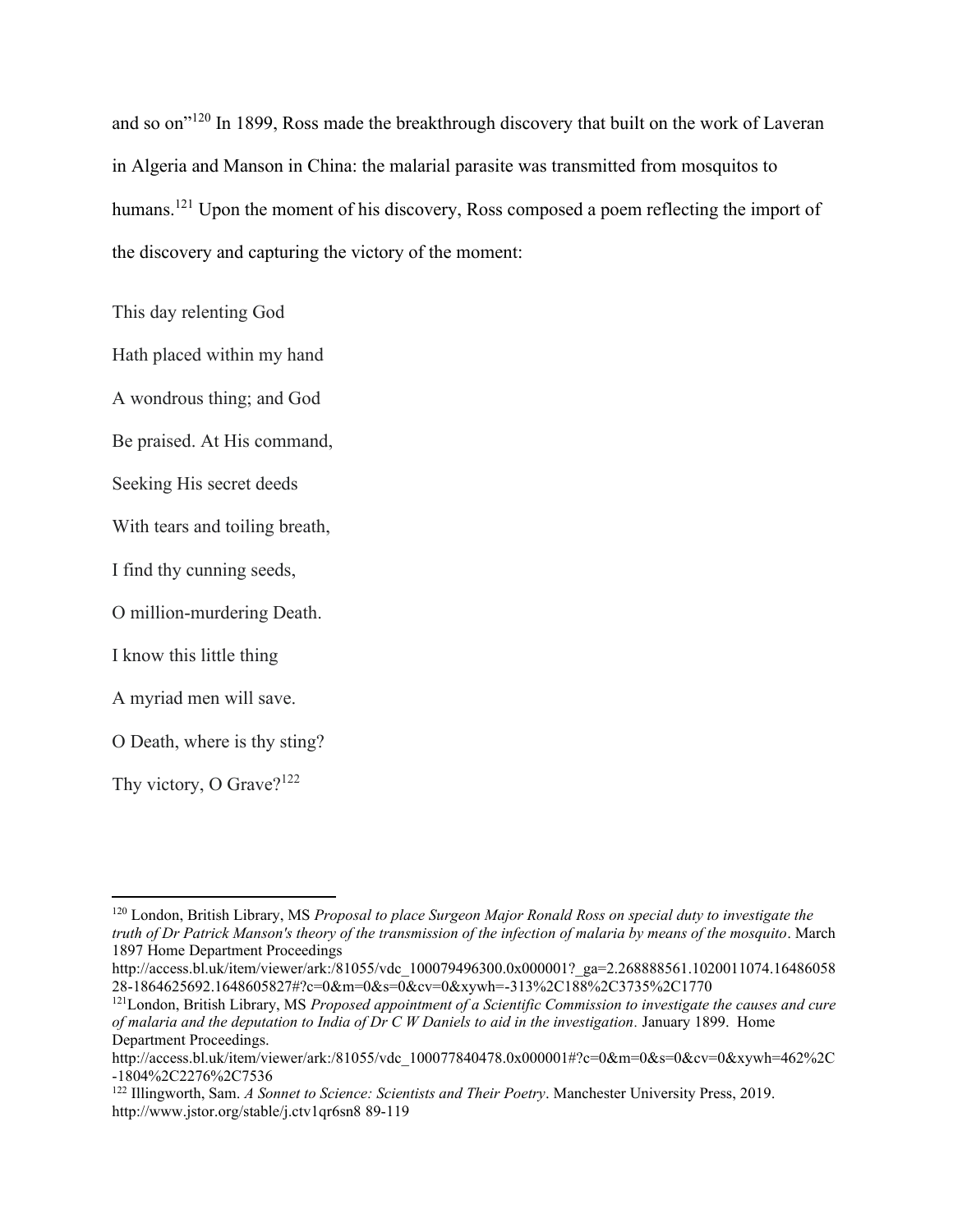The results of this discovery enabled the sanitary officials in India and throughout the empire to pursue new methods of malarial prophylaxis. Instead of draining areas of stagnant water, these areas could be treated with oil.<sup>123</sup> Homes and exposed skin were covered by gauze, a primitive form of the mosquito nets now in use.<sup>124</sup> Now that it was known that mosquitos could transmit malaria from one person to another, Europeans were segregated from the local population in areas where malaria was particularly prevalent.<sup>125</sup>

When the Royal Commission was chartered in 1864, the dominant perspective on health and disease was sanitarianism, a medical philosophy that emphasized public and personal hygiene and abhorred miasma. However, sanitarianism was not completely ideologically rigid. When confronted with the unique challenges of malaria, emphasis was shifted from hygiene to such environmental interventions as drainage, water filtration and ventilation infrastructure. Ultimately though, the idea that miasma caused diseases was incompatible with the impending bacterial revolution, and sanitarians were in the end displaced by those who believed in the power of the germ.

#### Epilogue: The Plague

By the late 1890's, the British have made great strides in driving down mortality in the army due to disease. The introduction of germ theory and the burgeoning field of bacteriology provided a new understanding of the etiology of diseases such as malaria and cholera, increasing

<sup>123</sup> London, British Library, MS *Communications received from Major Ronald Ross regarding the prevention of malaria in India by the destruction of the anopheles mosquito.* June 1905

<sup>124</sup> London, British Library, MS *Communications received from Major Ronald Ross regarding the prevention of malaria in India by the destruction of the anopheles mosquito.* June 1905

<sup>125</sup> London, British Library, MS *Communications received from Major Ronald Ross,* June 1905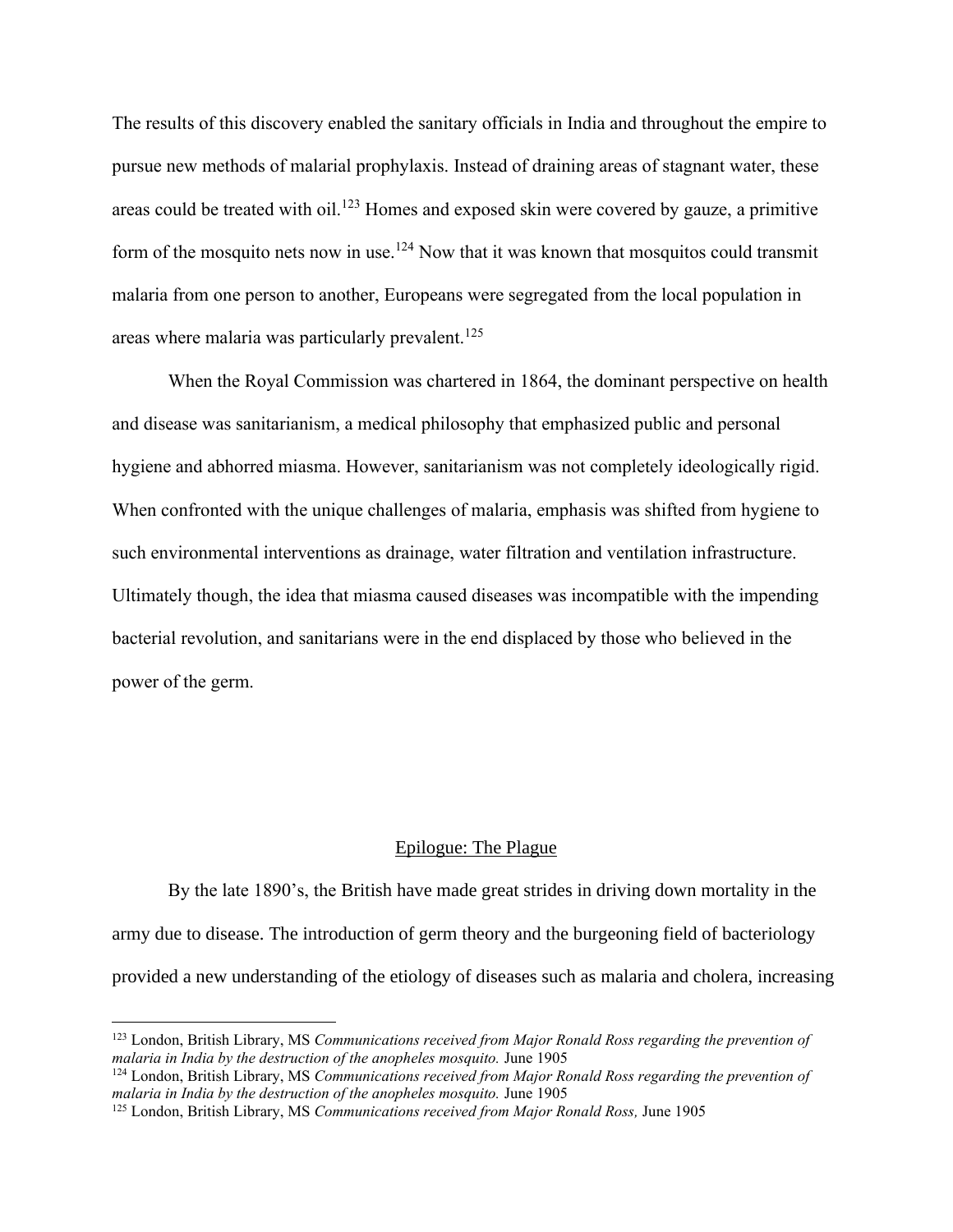British confidence in their ability to prevent and treat the subcontinent's most dangerous diseases. However, the introduction of germ theory into British public health and medicine did not completely displace previous ideas about disease based on the sanitarian framework. While the introduction of germ theory is seen as a watershed moment for medical science and public health by historians today, it was not seen as such by contemporary British public health experts. Undoubtedly, the discovery of bacteria and their pathogenic potential was viewed as critically important. However, it did not justify a paradigm shift to the British in India. British public health experts did not exchange their sanitary framework for a bacteriological one, but incorporated germ theory into their own understanding of disease. Part of this resistance to accept a new disease paradigm was rooted in the past success of the sanitary regime. Eliminating disease deaths significantly in Britain and India in the  $19<sup>th</sup>$  century, the British were unwilling to eschew beliefs about pathology that had served them well in the past century. Significantly, the ideas that challenged miasma theory came from two rival European powers, Louis Pasteur in France and Robert Koch in Germany. The always-present spirit of competition between Britain and its rivals made adopting these new ideas wholesale even less palatable.

Despite the competition between the three rival powers, the existential threat of the plague encouraged cooperation between the powers when the plague first appeared in Hong Kong in 1894. Early in 1894, microbiologist Alexandre Yersin was sent to Hong Kong by the French government, while a commission of microbiologists led by Robert Koch represented the German government when the plague struck Bombay in  $1896$ .<sup>126</sup> Confronted with a drastically more deadly and transmissible disease than any they had recently encountered; it became necessary for British health officials to reconcile the ascendant ideas of the bacterial revolution

<sup>126</sup> London, British Library, MS *The Plague in India, 1896, 1897.* Vol. 1, (Simla: Government Central Printing Office 1898) 25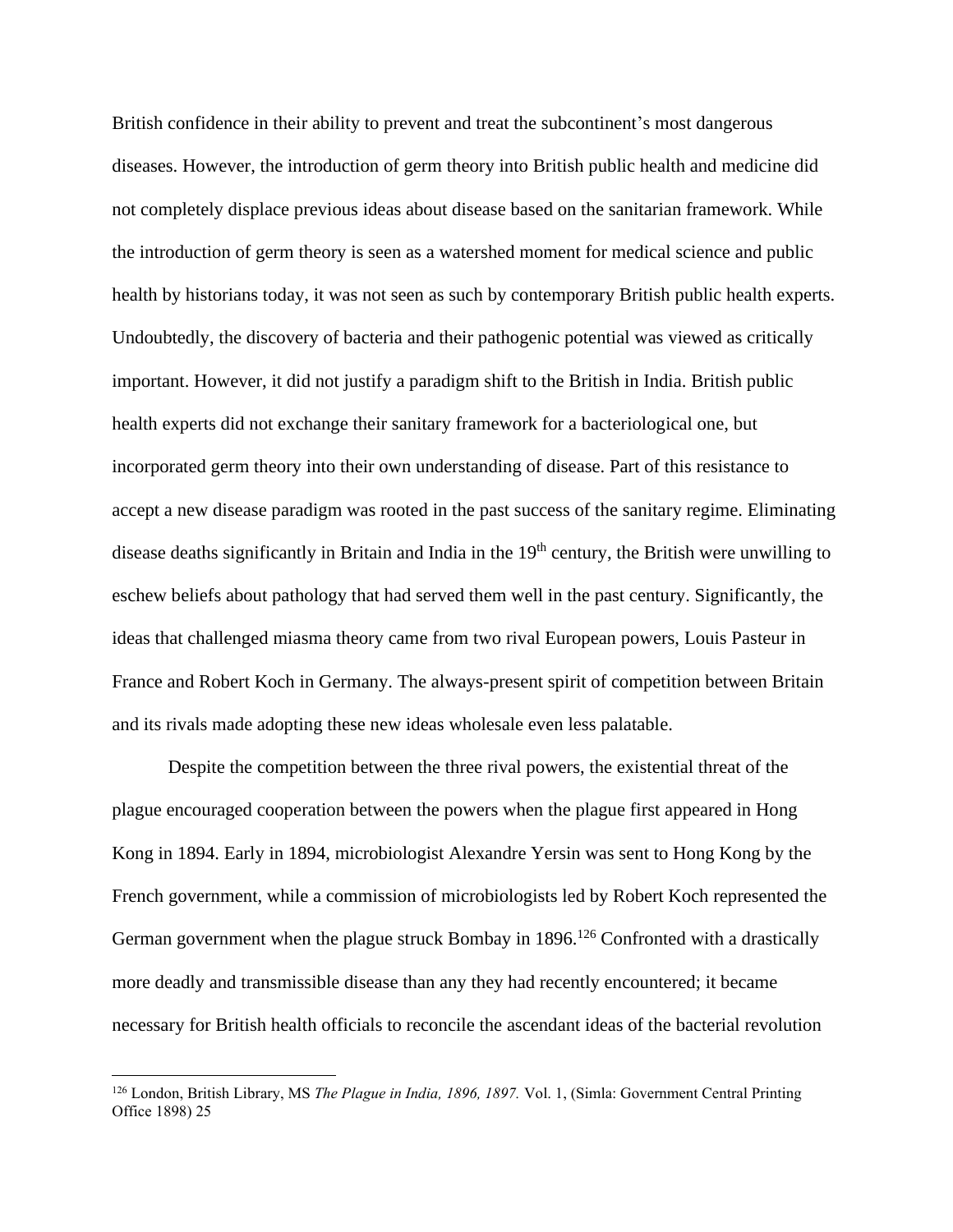with the still influential ideas of the sanitarian framework in a coherent disease containment strategy. However, reconciliation did not necessarily equate to replacement, as the two disease paradigms were not diametrically opposed. Each perspective contained a portion of the full picture of disease, and many aspects of sanitarianism complemented the tenants of bacteriology and germ theory. Even Florence Nightingale, who stubbornly held to the miasma theory for over a decade after Louis Pasteur published his work on germ theory, eventually came to accept germ theory in the mid  $1880$ 's.<sup>127</sup> However, Nightingale accepted germ theory only as secondary to her sanitary concerns and was worried that it would "excuse inaction toward the real causes of disease, the filth or bad water that later science would see as nourishing the growth and spread of germs".<sup>128</sup> While Nightingale no longer influenced public health policy in India as she had in prior decades, her views reflected those of colonial public health officials in India. Even after the plague bacillus had been identified in 1894, the sanitary framework held sway.

In an effort to determine the method of transmission of the plague, the German Plague Commission, assisted by the father of bacteriology Robert Koch, tested the resilience of the plague bacillus to various conditions. Koch's investigations found that the plague bacillus was able to survive outside the body only in certain conditions and for a limited amount of time. Conducting experiments that reflected real world applications, the durability of the plague bacillus was tested in different medias including linen, glass, water, and the skin of dead mice.<sup>129</sup> The bacillus was also tested for its reliance on oxygen, now a defining characteristic of bacteria in the modern field of bacteriology. While these experiments provided a windfall of useful information, lingering sanitary ideas made the British skeptical of the conclusions. British health

<sup>127</sup> Vallée, *Florence*, 18

<sup>128</sup> Vallée, 865

<sup>129</sup> London, British Library, MS *The Plague in India, 1896, 1897.* Vol. 1, (Simla: Government Central Printing Office 1898) 25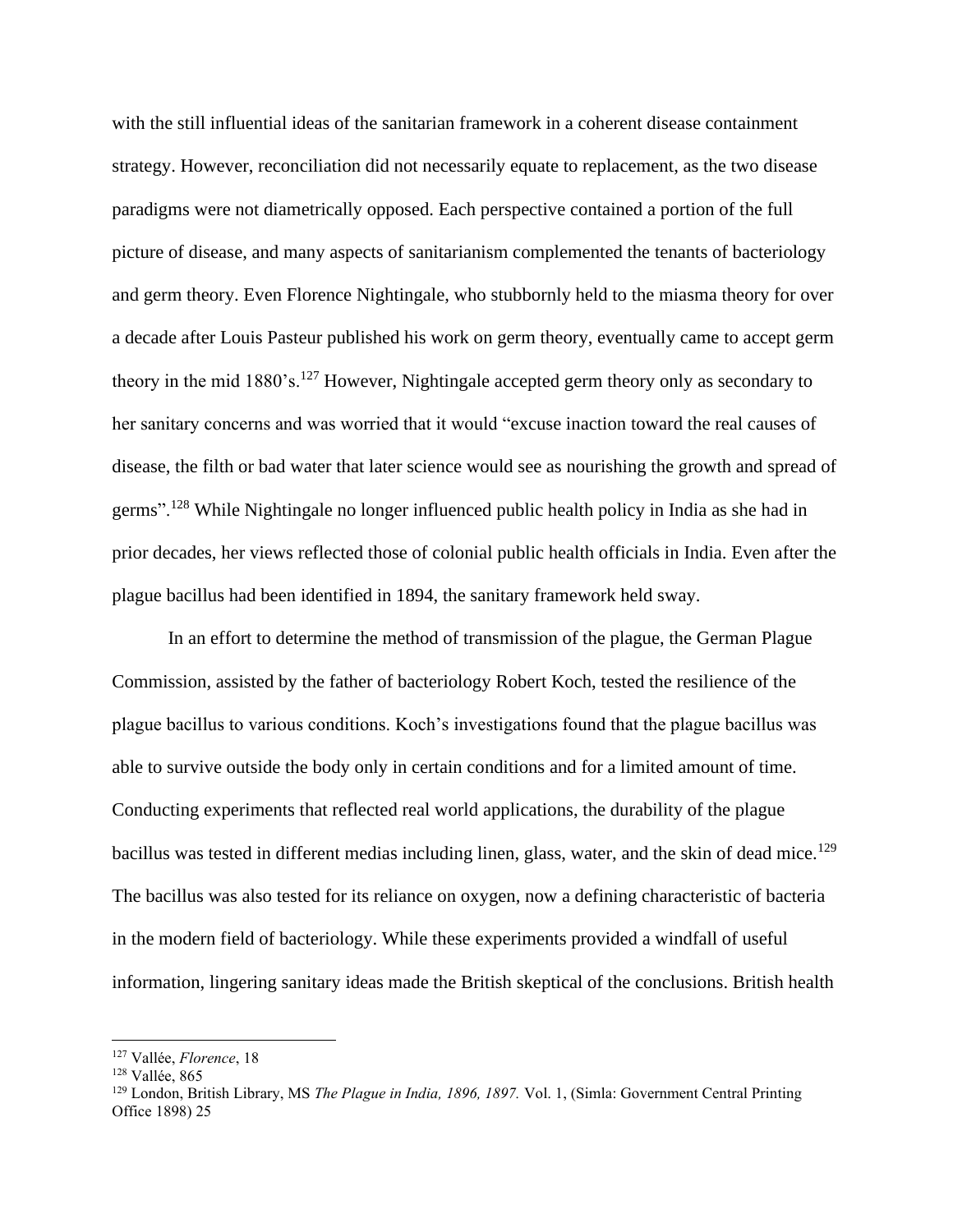experts argued that while these experiments did demonstrate a decrease in pathogenicity of the bacillus, a moist environment could revive the pathogen's virulence.<sup>130</sup>

Evidence of the British commitment to sanitary principles can be seen in the public health guidance for cities during the plague. In Indian cities, every household was instructed to keep their windows and doors open to promote ventilation, to clean the drains leading from their houses twice a day, and to empty their latrines twice a day.<sup>131</sup> While by this point British health officials recognized the association between germs and unsanitary conditions, they also believed unsanitary conditions had a depressing effect on health aside from the germs they sustained. This idea was reflected in a report written on the course of the plague in the years 1897 and 1898: "Something more than mere exposure to contagion being necessary to develop the disease – most probably overcrowding…deficient cubic space, ventilation, sunlight and general unsanitary condition[s]".<sup>132</sup> The British assumption that sanitary measures played a vital role in the transmission of the plague seemed to be confirmed by the relatively low levels of transmission within plague wards in hospitals.<sup>133</sup> Moreover, the British were not content to disregard their ideas of the human constitution as they adopted a bacteria-centered framework. Similarly, personal habits and the climate were likewise thought to depress health, a continuation of the role of the constitution in individual health. Inhabitants of Indian cities were instructed not to drink in excess, stay up too late, or expose themselves to wet and cold conditions, based on the belief that inhabitants would become more vulnerable to the plague if they did so.

<sup>130</sup>London, British Library, MS *The Plague in India, 1896, 1897.* Vol. 1, (Simla: Government Central Printing Office, 1898) 27

<sup>131</sup> London, British Library, MS *Sanitary rules for the prevention of plague in municipalities.* (Madras, 1903. 13

<sup>132</sup> London, British Library, MS *The Plague* 45

<sup>133</sup> London, British Library, MS *The Plague,* 45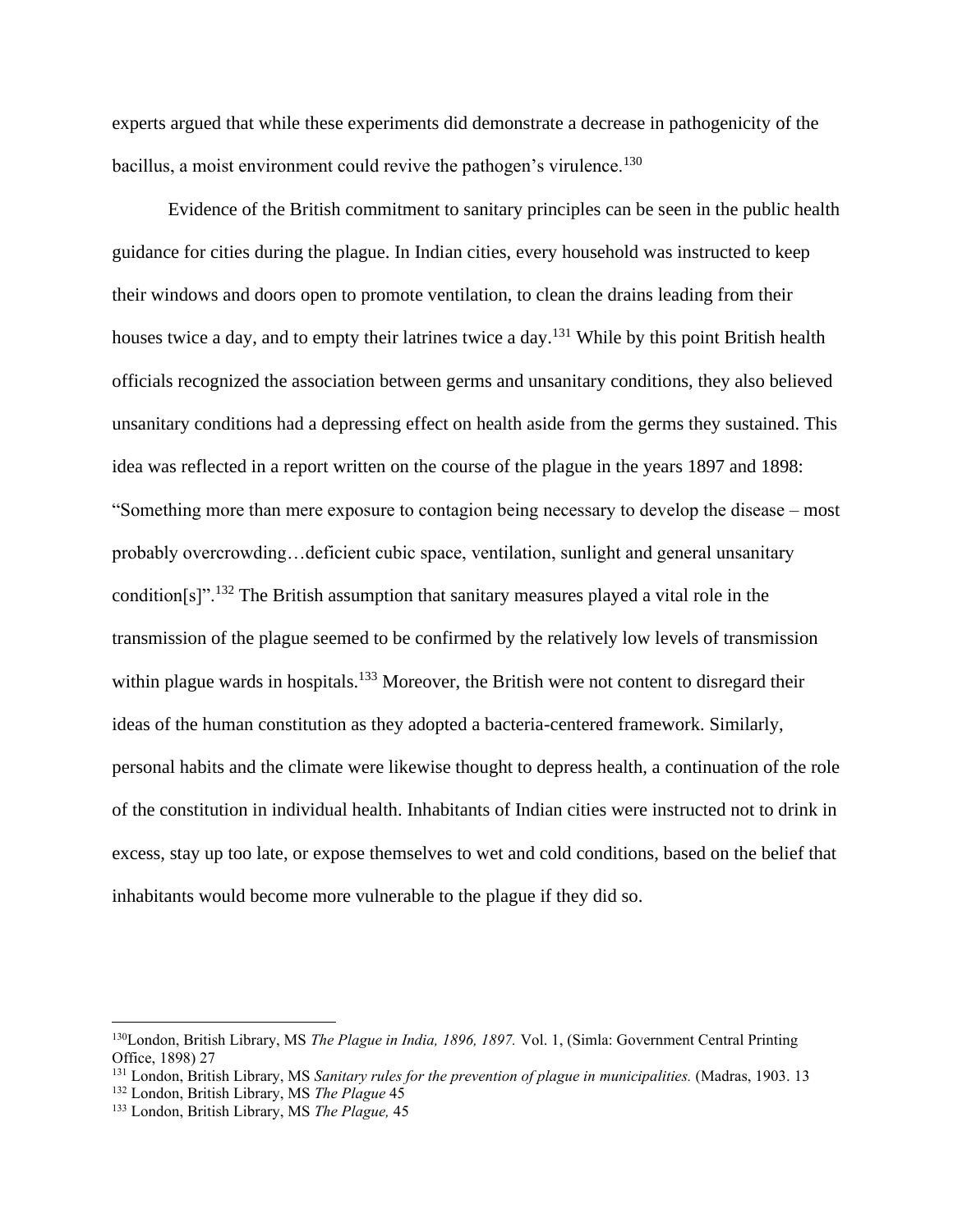Despite the retention of sanitarian ideas of disease, the acceptance of key tenets of germ theory had an indelible effect on how efforts against the plague were conducted. Coupled with traditional sanitary ideas, new precautions based on bacteriology were utilized. Water was to be boiled before consumed and bundles of clothing, potentially containing the plague bacillus, were not to be piled up indoors or hung from the rafters. In an acknowledgement of blood-borne bacterial transmission, persons with cuts on their hands were not to be allowed to handle plague patients. Disinfection was another idea that came to fruition in the era of the plague. First introduced in colonial India in the 1870's, the applications and motivation for chemical disinfectants served to undermine its effectiveness when it was first utilized in India. The sanitary perspective viewed odor as a tangible element of miasma such that chemical agents that simply masked foul odors were thought to be effective disinfectants. However, the discovery of the bacterial origins of cholera, anthrax and tuberculosis in the intervening years led to a clearer understanding of the bactericidal action of disinfectants by the late 1890's. Informed by a more accurate pathological framework, German pathologists collaborating with the British in India tested chemical disinfectants by measuring their ability to eliminate the plague bacillus in 1896.<sup>134</sup> Heat was also found to be an effective bactericide, a method suggested by one of the early British detractors of miasma theory, John Snow, in the wake of the cholera epidemic of 1854.

While the plague provided a unique testing ground for the recently adopted germ theory, the exigencies of the plague surpassed those of any disease prior. Families were separated by quarantine, homes were invaded in military-style raids and whole cities are held *in-situ* by

<sup>134</sup> London, British Library, MS *The Plague in India, 1896, 1897.* Vol. 1, (Simla: Government Central Printing Office, 1898) 28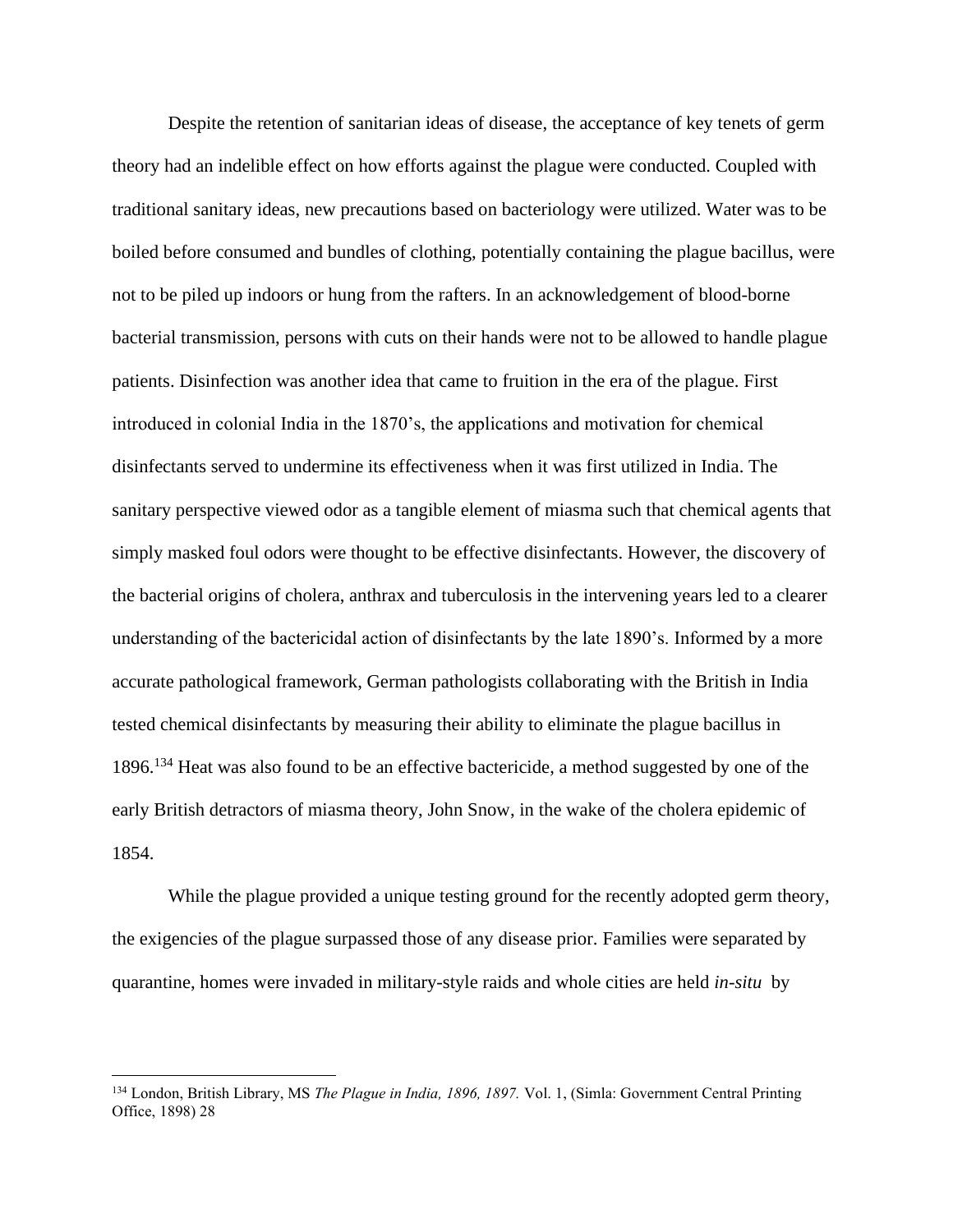public health administrators.<sup>135</sup> All lines of privacy, religious tolerance and bodily autonomy were crossed in a risk-reward calculation forced by the lethality of the plague. In the span of a few months, the parameters of public health changed drastically from the narrowly defined sanitary interventions created in the era of Edwin Chadwick to the all-encompassing authority of the Epidemic Diseases Act of 1897. The new law gave the Sanitary Commissioners of each Presidency *carte blanche* regarding public health measures, precipitating the most invasive program of public health ever practiced by the British in India. Cities were divided into small circular zones and were assigned to a team of health officials who had broad powers of enforcement.<sup>136</sup> Inspectors patrolled each zone for cases of plague, removing the patient from their home and family and placing plague patients in a quarantine camp. The homes of plague patients were disinfected with chloride of lime, and their roofs were destroyed to allow light and air to further disinfect the domicile. Oftentimes, homes were destroyed outright while the belongings of the plague victims were burned.

The reason for the drastic response to the plague can be partially explained by a shift in the orientation of public health precipitated by the plague itself. The initial focus of public health, delineated in the first Royal Commission report, was assigned to the army and only incidentally to the urban centers near military stations. However, the plague threatened to disrupt trade to and from India as diseases in ways that malaria and cholera did not. Not for the first time, public health policy was determined by the exigencies of the British empire. To continue to engage with global trade from the ports of India, the plague had to be contained. As a

<sup>135</sup> London, British Library, MS Epidemic Diseases Act of 1897 (III of 1897) found in: India. Home Department, *A compilation of regulations issued by the Government of India and Local governments in connection with plague* (Calcutta, 1898)

<sup>&</sup>lt;sup>136</sup> London, British Library, MS, The plague inspector's manual, (Madras, 1902) 4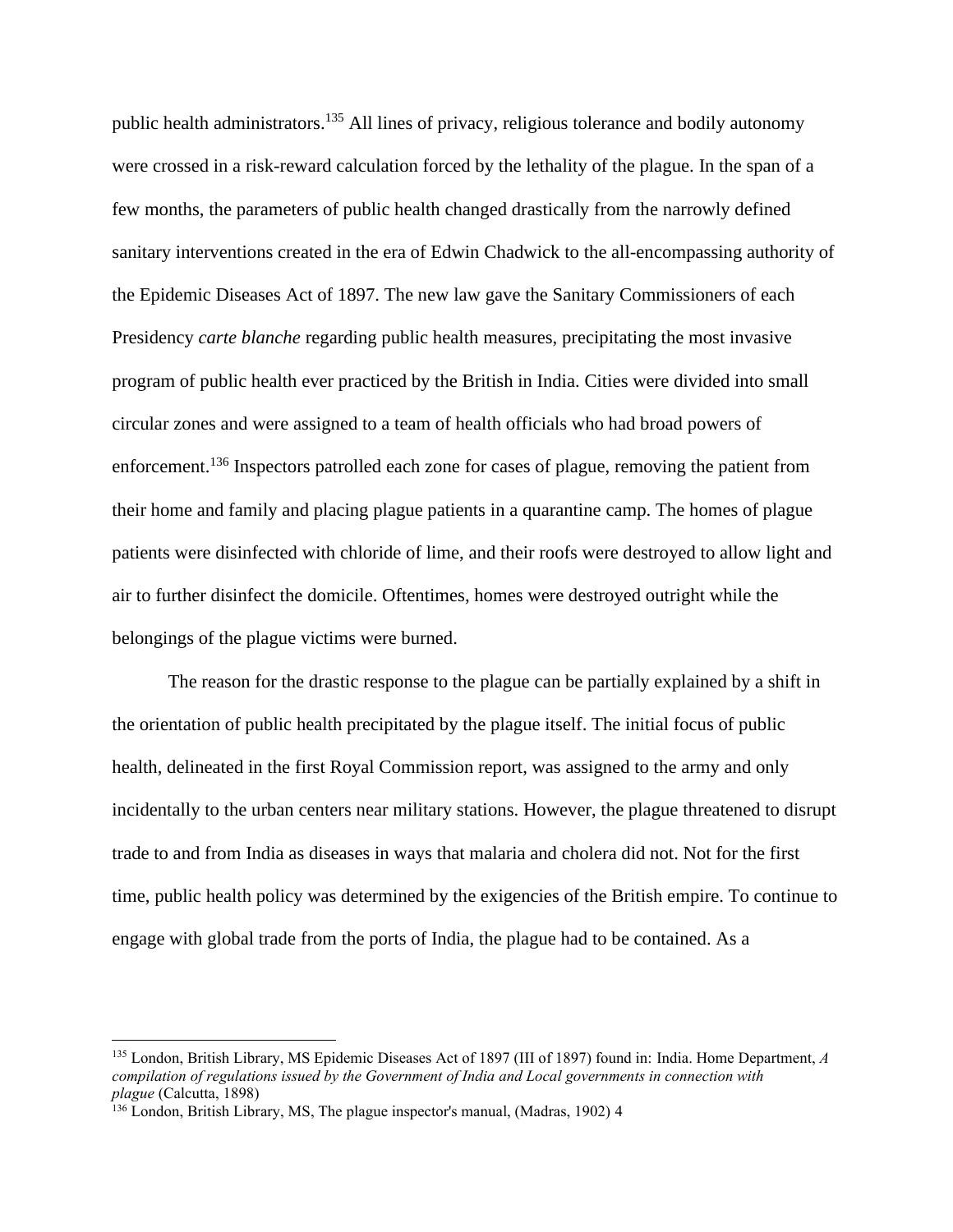consequence of the infectious and lethal nature of the plague, the health status of every Indian became critical to the British Empire in its efforts to stem the plague's spread.

The 1894 plague epidemic in India was unprecedented in its scale and the government's response in the colonial era, though the investigation of the plague mirrored the British experience with malaria in India in many ways. In the case of the plague, the causative bacillus was discovered in 1894, while the intermediary vector of transmission<sup>137</sup> was not discovered until 1898.<sup>138</sup> Similarly, the causative agent of malaria, the plasmodium parasite, was discovered first while the method of transmission of malaria was not discovered for many more years. In both cases, the critical breakthroughs did not come from British scientists, but their colonial and scientific rivals. Thanks to Louis Pasteur's trail-blazing experiments in microbiology, the French had decades of experience in bacteriology by the end of the 19<sup>th</sup> century. The early orientation of the French towards discrete, discoverable agents of disease provided a solid foundation for French microbiologists working in the final decades of the century. In 1880, Alphonse Laveran discovered *plasmodium malariae,* benefiting from the early adoption of Pasteur's work by French medical institutions.<sup>139</sup> Again in 1894, another disciple of Pasteur paved the way for microbiologists of the era, Alexandre Yersin. Yersin was responsible for isolating the plague bacillus in Hong Kong, just as the plague began its journey out of China and across the world.<sup>140</sup>

While the French were given a head start by Pasteur's pioneering work, germ theory diffused across the scientific institutions of Europe in the following years, influencing German microbiologist Robert Koch and founder of sanitary surgery, Joseph Lister. Although the

<sup>&</sup>lt;sup>137</sup> Oriental rat fleas transmitted the plague bacillus through biting human victims.

<sup>&</sup>lt;sup>138</sup> Jean-Paul Simond discovered that rat fleas could transmit the plague to humans through its bite.

<sup>139</sup> William L. Marr "Malaria." *The American Journal of Nursing* 36, no. 10 (1936): 969–75. https://doi.org/10.2307/3413564. 1

<sup>140</sup> Wong, T., & Fung, K. "The Plague Pandemics and the Discovery of the Plague Bacillus" *Asia Pacific Journal of Public Health*, 1988. *2*(2), 144–149. http://www.jstor.org/stable/26720472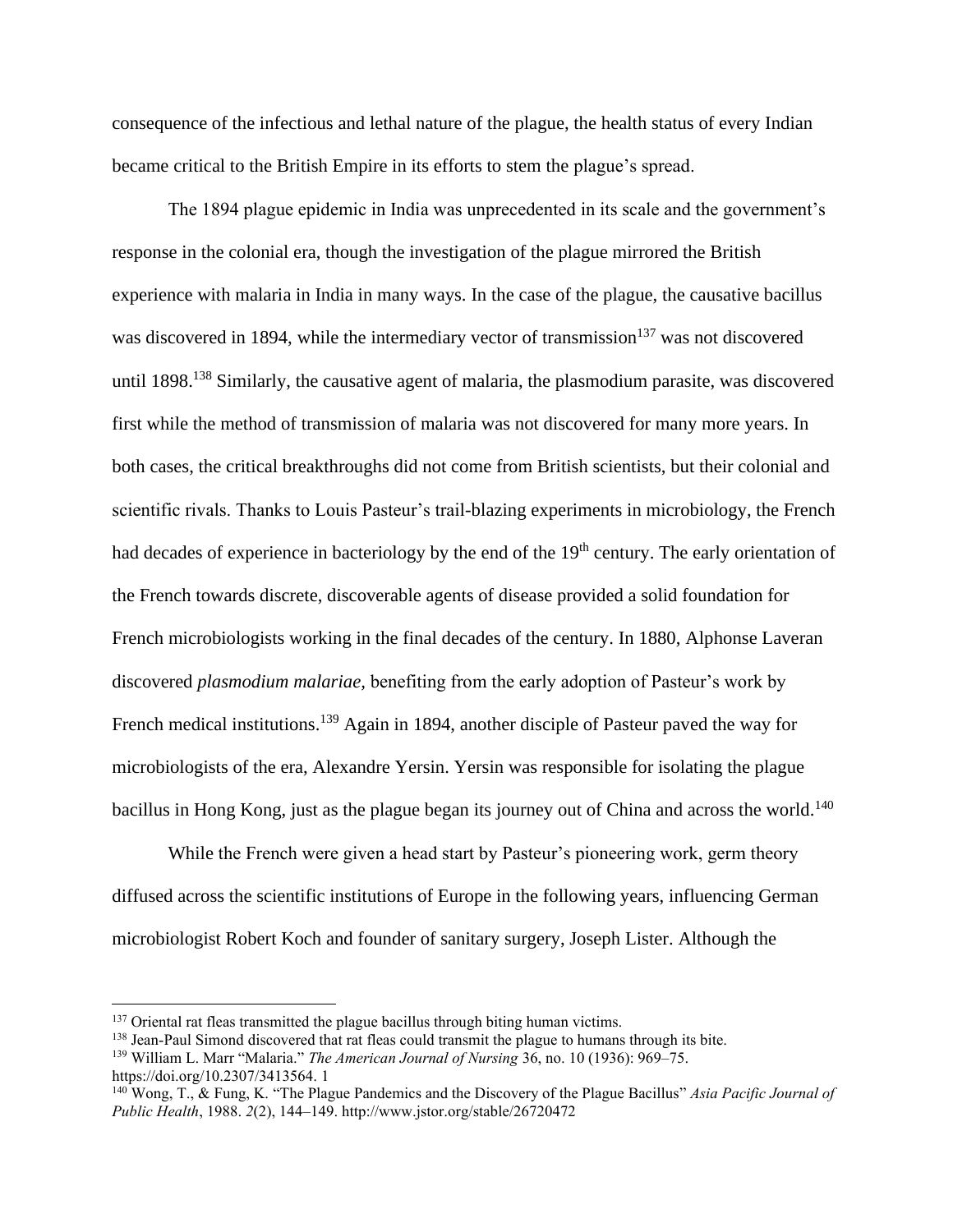Germans were quick to adopt the principles of germ theory, the British were more reticent. The British were wary of theories that contradicted the sanitary framework, while a sense of competition with the French also deterred British health officials from adopting Pasteur's work. In issues of military health and medicine, the British were constantly comparing their own results to French. During the Crimean war, the British were acutely aware that more British soldiers were dying than were Frenchman. In an effort to outperform the French, Secretary of War Sidney Herbert dispatched Nightingale to the Crimean theater.<sup>141</sup> After the Crimean War, the French continued to serve as a measuring stick of British health policy. In the 1864 Royal Commission, the health returns of French soldiers in Algeria were again used to determine an acceptable standard of mortality for its troops due to disease. Unwilling to validate French scientific breakthroughs, the British relied on the sanitary paradigm for decades after germ theory was postulated and only incorporated the theory as a complement to sanitarianism when it was accepted in the 1890's.

The British experience with the plague at the end of the  $19<sup>th</sup>$  century is wonderfully reflective of the evolution of public health in India beginning in  $1859$ .<sup>142</sup> The sanitary paradigm introduced by Chadwick and enhanced by Nightingale continued to exert influence even during the plague epidemic of 1894, decades past the naissance of bacteriology. Sanitarianism proved itself to be powerful not only in its ability to prevent disease, but also in its ability to shape British ideas about disease for the rest of the century. The deep roots of the sanitary framework in Victorian culture and morality provided a system of health that affirmed behavior that promoted health and denigrated unhealthy behaviors as vice. During the plague epidemic in India, those who engaged in intemperance, solicited prostitution, or maintained poor hygiene

<sup>141</sup> Vallée, *Florence*, 11

<sup>142</sup> 1859 was the beginning of direct rule of India by the Crown.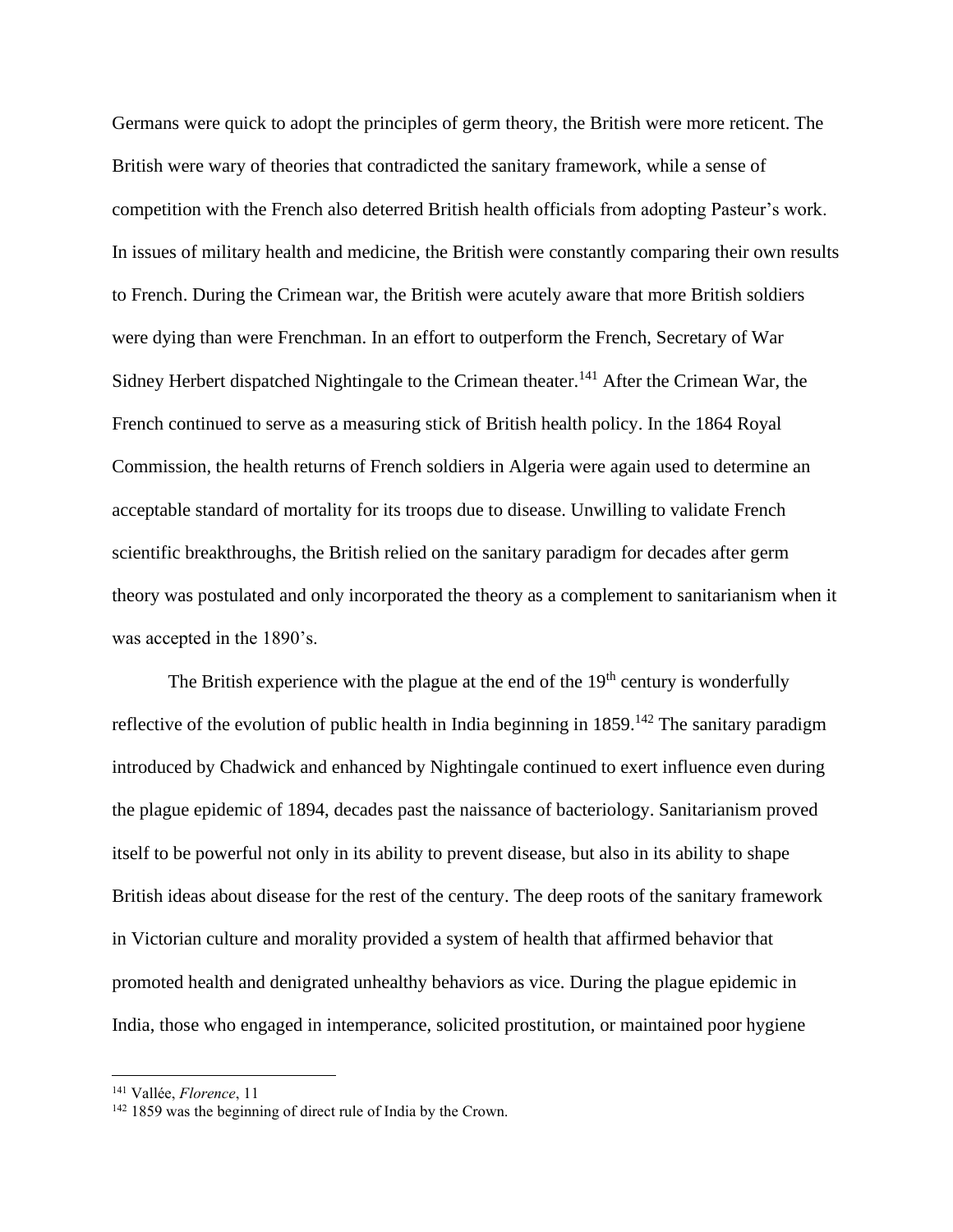were as guilty of immoral behavior as they were unhealthy behavior. The integration of existing cultural and moral norms into public health provided staying power for sanitarianism, while its effectiveness seemed to reinforce the moral imperatives implied in the sanitary system. The introduction of a secular cause of disease, the germ, was an affront to the simple duality of sanitarianism: clean and unclean, virtue and vice. While the germ was ultimately incorporated into the British system of public health, it would remain subservient to the morally invested sanitarian framework for the duration of the 19<sup>th</sup> century.

# **Bibliography**

**Secondary Sources**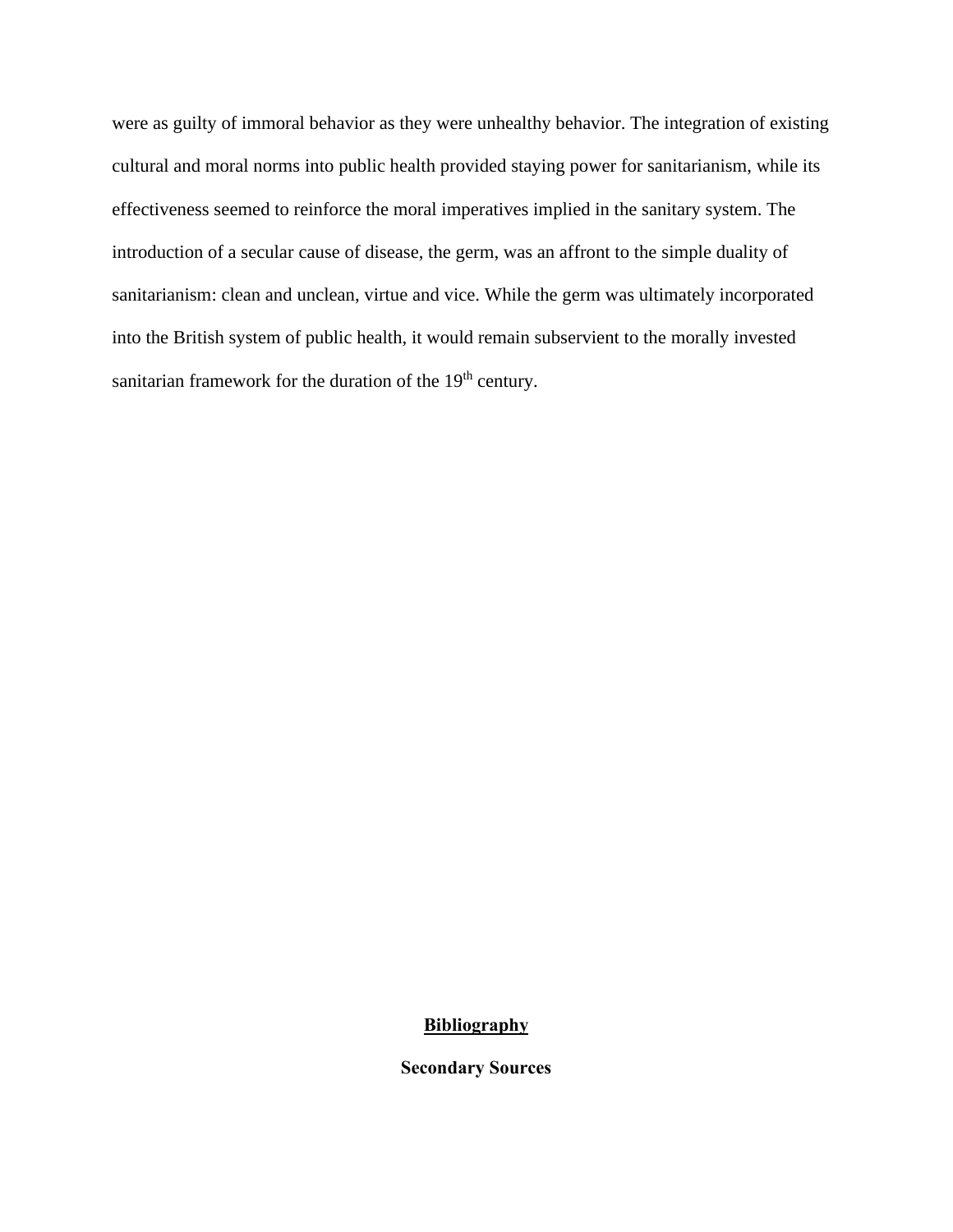- Arnold, David. *Colonizing the Body: State Medecine and Epidemic Disease in Nineteenth-Century India.* Berkeley: University of Califronia Press.
- Bayliss, Robert A., and C. William Ellis. "Neil Arnott, F.R.S., Reformer, Innovator and Popularizer of Science, 1788-1874." *Notes and Records of the Royal Society of London* 36, no. 1 (1981): 103–23. http://www.jstor.org/stable/531660.
- Baly, Monica E., and H. C. G. Matthew. "Nightingale, Florence (1820–1910), reformer of army medical services and of nursing organization." Oxford Dictionary of National Biography. 23 Sep. 2004; Accessed 11 Apr. 2022. https://www.oxforddnb.com/view/10.1093/ref:odnb/9780198614128.001.0001/odnb-9780198614128-e-35241.
- Christopher Hamlin. *Public Health and Social Justice in the Age of Chadwick: Britain, 1800- 1954*. Cambridge University Press, 1998.
- Erica Wald, *Punishing the prostitute and protecting the soldier: the lal bazaar, lock hospital and the treatment of venereal disease in colonial India.* University of London, Lecture via Zoom. https://lshtm.zoom.us/rec/play/7V6DCHfWcESim3dHMhPuYq1rCcMbERAqBXQpFQZ bOudk3PKzPDMhg\_xfQs-2rShb3UcM\_dBkoeGlhsB.RFYFBihaEROFJM2q?startTime=1602072091000
- Illingworth, Sam. *A Sonnet to Science: Scientists and Their Poetry*. Manchester University Press, 2019. http://www.jstor.org/stable/j.ctv1qr6sn8.
- Kundan Kumar Thakur. "*British Colonial Exploitation of India and Globalization*" *Proceedings of the Indian History Congress* 74 (2013): 406. http://www.jstor.org/stable/44158840.
- Lynn McDonald. *Journal of the Royal Statistical Society*: Series A (2014) 177, Part 3, pp. 569– 586 University of Guelph, Canada https://cwfn.uoguelph.ca/short-papersexcerpts/nightingale-statistics-and-the-crimean-war/
- Lynn McDonald. *Florence Nightingale: The Crimean War* Collected Works of Florence Nightingale, Volume 14. (Wilfrid Laurier University Press, 2010), 914 https://muse-jhuedu.proxy.lib.ohio-state.edu/chapter/931251
- Nightingale, Florence and Gérard Vallée. 2006. *Florence Nightingale on health in India*. Waterloo, Ont: Wilfrid Laurier Univ. Press.
- Peers, Douglas M. *India under colonial rule: 1700-1885*. (London: Routledge Publishing, 2006)
- William Bynum. *Patrick Manson and Ronald Ross: malaria and the rise and fall of a scientific friendship* (York: University of York, 2013) https://www.york.ac.uk/history/globalhealth-histories/events/bynum-lecture/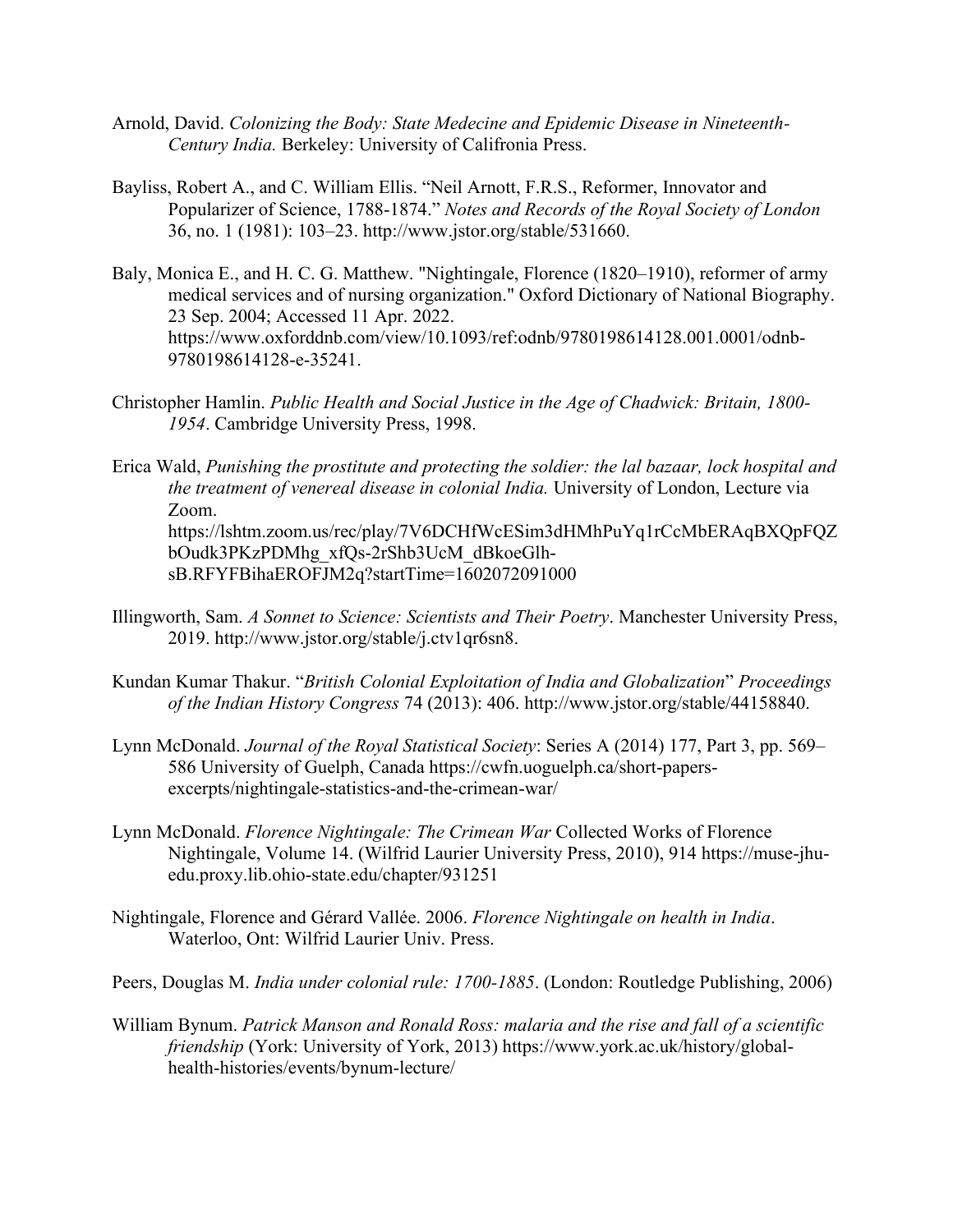- William L. Marr "Malaria." *The American Journal of Nursing* 36, no. 10 (1936): 969–75. https://doi.org/10.2307/3413564.
- Wong, T., & Fung, K. (1988). The Plague Pandemics and the Discovery of the Plague Bacillus. *Asia Pacific Journal of Public Health*, *2*(2), 144–149. http://www.jstor.org/stable/26720472

## **Primary Sources**

- John Snow *On the Mode of Communication of Cholera* London: Churchill, 1855. http://www.ph.ucla.edu/epi/snow/snowbook.html
- John Sutherland. "On the Causes of Endemic Fever in Lower Bengal, the Influence of Canal Irrigation in Their Production in Upper India, and the Means of Prevention to Be Employed." *Edinburgh Medical Journal* vol. 15,12 (1870): 1086-1091.
- London, British Library, MS *Cultivation of sunflower for the purpose of neutralizing the injurious effect of marshy exhalations* Home Department Proceedings October, 1869 http://access.bl.uk/item/viewer/ark:/81055/vdc 100079496930.0x000001#?c=0&m=0&s =0&cv=0&xywh=98%2C1984%2C3278%2C1928
- London, British Library, MS Epidemic Diseases Act of 1897 (III of 1897) found in: India. Home Department, *A compilation of regulations issued by the Government of India and Local governments in connection with plague* (Calcutta, 1898)
- London, British Library, MS *Communications received from Major Ronald Ross regarding the prevention of malaria in India by the destruction of the anopheles mosquito.* June 1905
- London, British Library, MS *Proposal to place Surgeon Major Ronald Ross on special duty to investigate the truth of Dr Patrick Manson's theory of the transmission of the infection of malaria by means of the mosquito.* March 1897 Home Department Proceedings http://access.bl.uk/item/viewer/ark:/81055/vdc 100079496300.0x000001? ga=2.268888 561.1020011074.1648605828- 1864625692.1648605827#?c=0&m=0&s=0&cv=0&xywh=- 313%2C188%2C3735%2C1770
- London, British Library, MS *Proposed appointment of a Scientific Commission to investigate the causes and cure of malaria and the deputation to India of Dr C W Daniels to aid in the investigation.* January 1899. Home Department Proceedings. http://access.bl.uk/item/viewer/ark:/81055/vdc 100077840478.0x000001#?c=0&m=0&s=0&cv=

0&xywh=462%2C-1804%2C2276%2C7536

London, British Library, MS *The Plague in India, 1896, 1897.* Vol. 1, Simla: Government Central Printing Office 1898